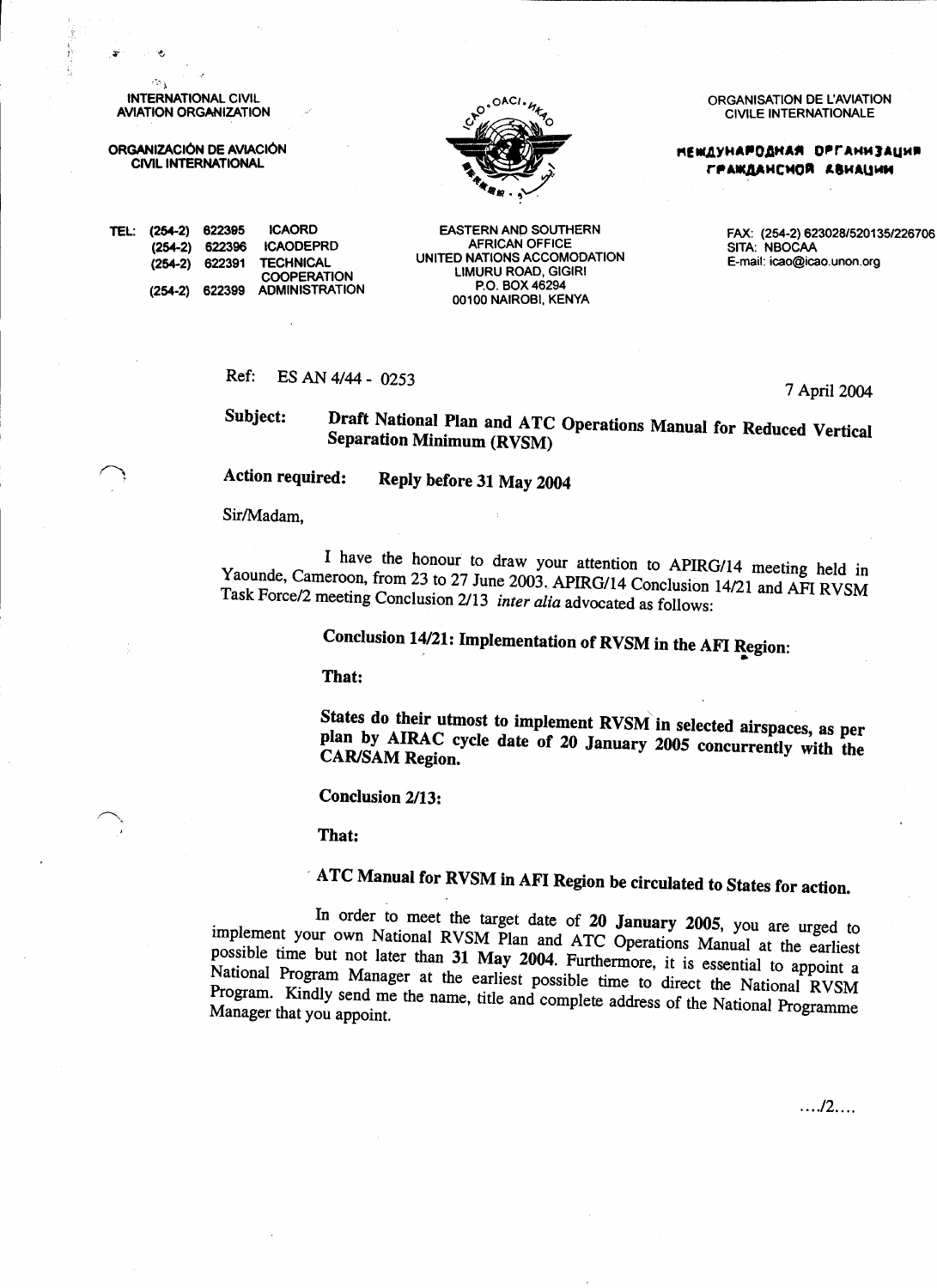Attached please find guidance material for development of a RVSM plan and ATC Operations Manual that are required for implementation of RVSM at national level. Furthermore, States which may not be conversant with the RVSM implementation process may wish to contact the ICAO RVSM Program Office in Nairobi.

Accept, Sir/Madam, the assurances of my highest consideration.

orMollel Regional Director

Attachment A:

#### **Draft National Plan**

**Attachment B:** 

ATC Operations Manual for Implementation of Reduced Vertical **Separation Minimum**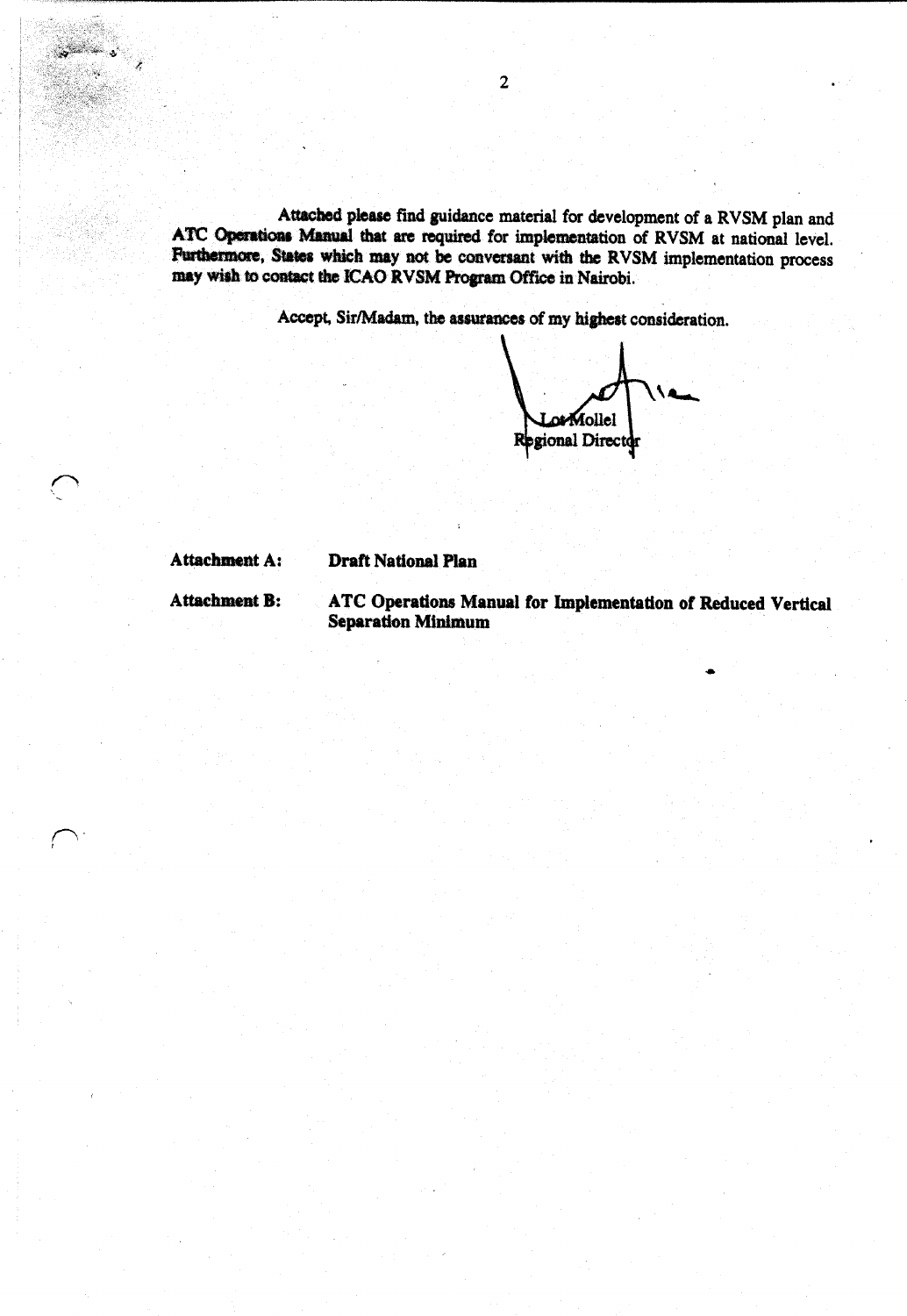

# **DRAFT NATIONAL PLAN FOR IMPLEMENTATION OF REDUCED VERTICAL SEPARATION MINIMA**

**(State name)** 

**(Date)**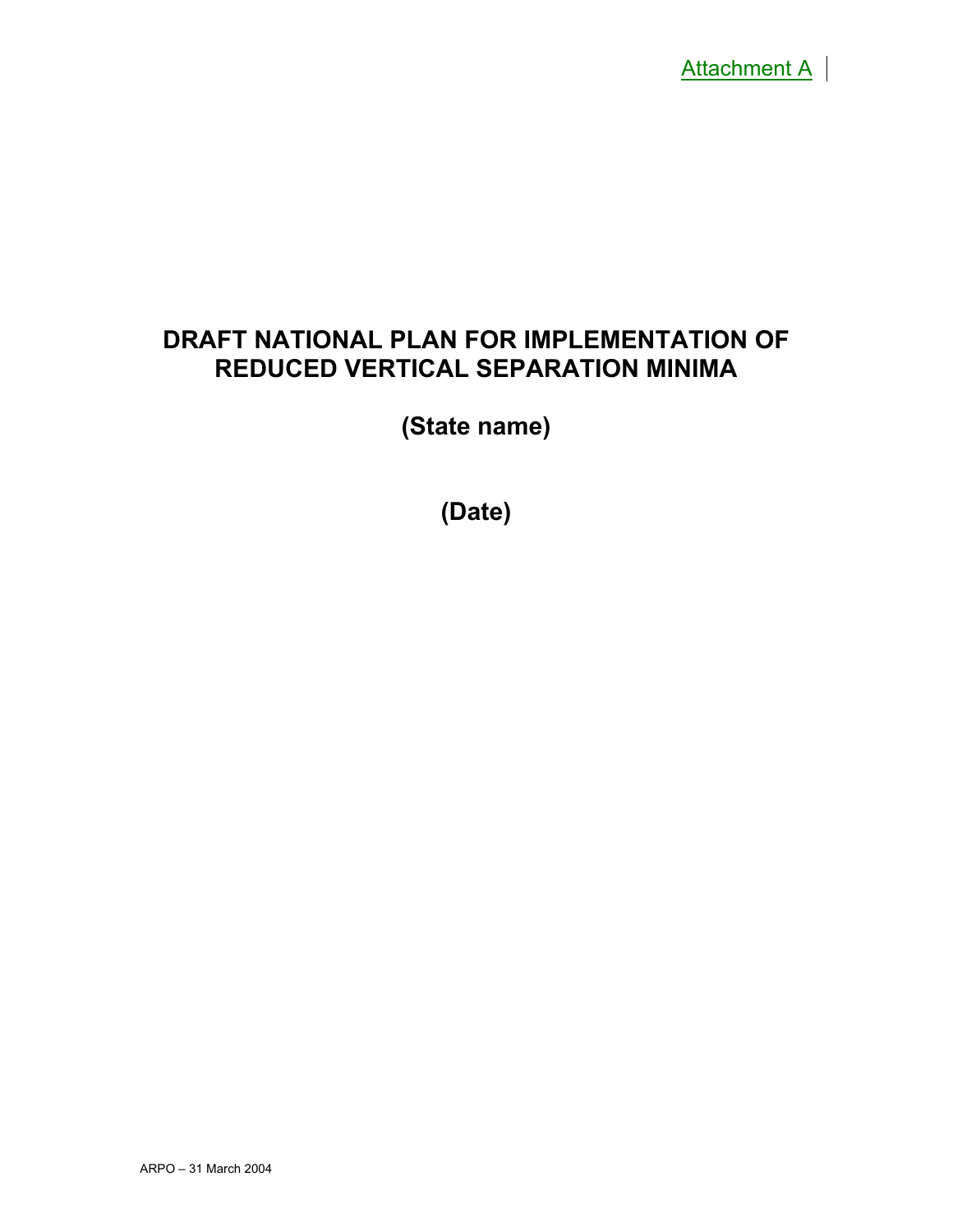#### **DRAFT NATIONAL PLAN FOR IMPLEMENTATION OF REDUCED VERTICAL SEPARATION MIMINIMUM**

| <b>CONTENS</b>                  |                                                                                                                                                        |                | <b>PAGE</b>                  |
|---------------------------------|--------------------------------------------------------------------------------------------------------------------------------------------------------|----------------|------------------------------|
| 1.                              | <b>RVSM BACKGROUND</b>                                                                                                                                 |                | 3                            |
| 1.1                             | <b>RVSM Airspace</b>                                                                                                                                   |                | 3                            |
| 2.                              | <b>RVSM PLAN</b>                                                                                                                                       | $\overline{4}$ |                              |
| 2.1<br>2.2<br>2.3<br>2.4<br>2.5 | General<br>Purpose<br>Scope<br>Objectives<br>Application                                                                                               |                | 4<br>4<br>4<br>$\frac{5}{5}$ |
| 3.                              | <b>NATIONAL RVSM PROGRAM</b>                                                                                                                           |                | 6                            |
| 3.1                             | Sub-Program 1 – RVSM Program Management<br>3.1.1 National RVSM Implementation Master Plan<br>3.1.2 RVSM Implementation Program<br>3.1.3 RVSM Promotion |                | 6                            |
|                                 | 3.2 Sub-Program 2 - Aircraft Operations and Airworthiness<br>3.2.1 Flight Crew Procedures<br>3.2.2 Aircraft Requirements                               |                | 6                            |
|                                 | 3.3 Sub-Program 3 - Air Traffic Management<br>3.3.1 Airspace<br>3.3.2 ATC Procedures<br>3.3.3 ATC Systems<br>3.3.4 ATC Training                        |                | 7                            |
| 3.4                             | Sub-Program 4 - RVSM Safety Assurance                                                                                                                  |                | ŏ                            |
| 3.5                             | Sub-Program 5 - RVSM Height Monitoring                                                                                                                 |                | 9                            |
| 3.6                             | <b>RVSM Program Schedule</b>                                                                                                                           |                | 9                            |
| 4.                              | <b>RVSM PROGRAM STRUCTURE</b>                                                                                                                          |                | 10                           |
| 4.1<br>4.2                      | AFI RVSM Program Office<br>National RVSM Program Management                                                                                            |                | 10<br>10                     |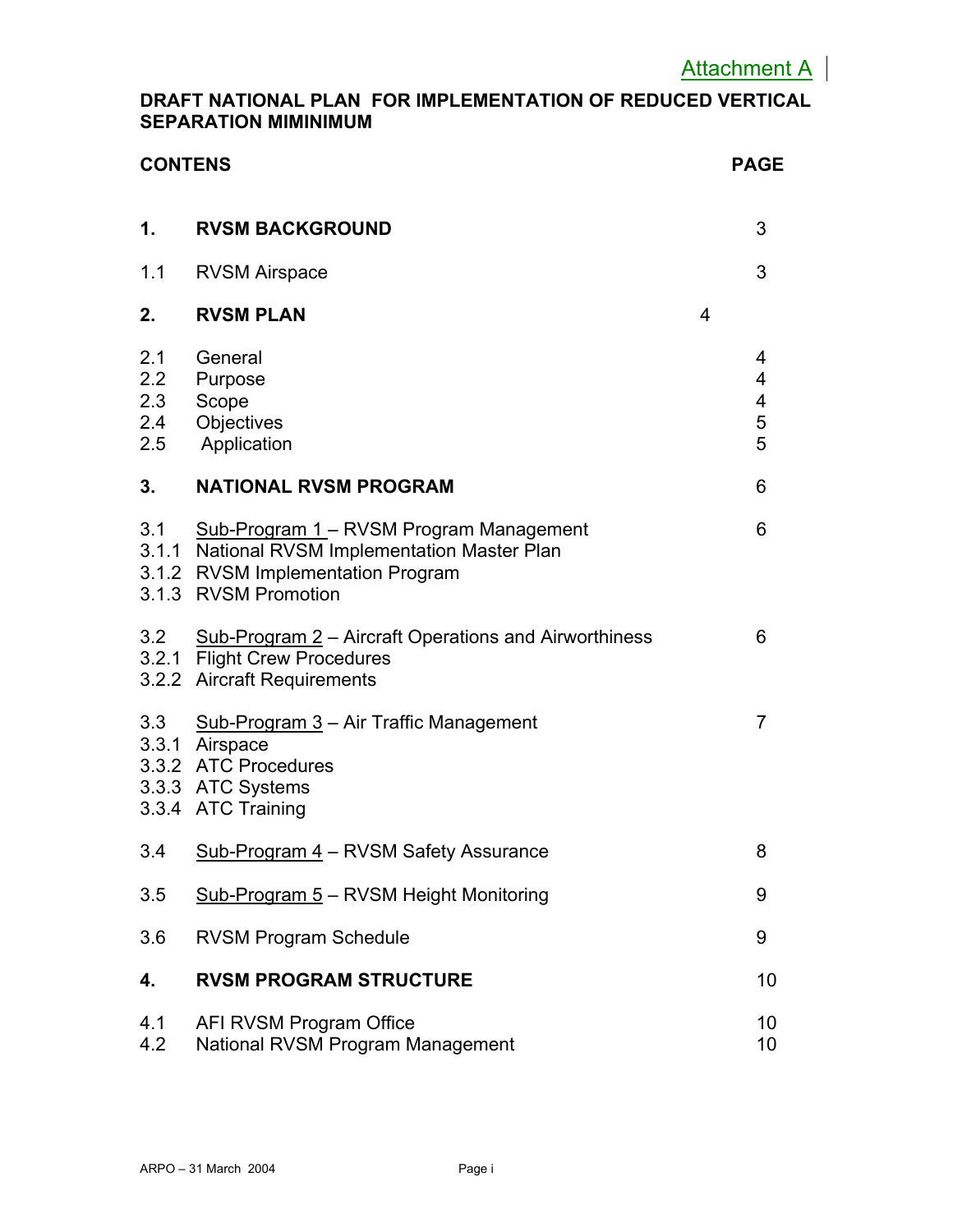| 5                              | <b>RVSM MANAGEMENT PROCESS</b>                                                                                                                                                                          | 11                          |
|--------------------------------|---------------------------------------------------------------------------------------------------------------------------------------------------------------------------------------------------------|-----------------------------|
| 5.1<br>5.2<br>5.3              | Program Management Plan<br><b>Communication Management</b><br><b>Progress Reporting</b>                                                                                                                 | 11<br>11<br>12 <sup>2</sup> |
| 6                              | <b>RVSM PROGRAM STAKEHOLDER COMMITMENT</b>                                                                                                                                                              | 12                          |
| 6.1<br>6.1.2 ICAO<br>6.1.3 JAA | Stakeholder Responsibility<br>6.1.1 AFI RVSM Program Office<br>6.1.4 RVSM States<br>6.1.5 Non-RVSM States<br>6.1.6 Civil Airspace Users<br>6.1.7 Military Airspace Users<br>6.1.8 Aircraft Manufactures | 12                          |
| $\overline{7}$                 | <b>ISSUES AFFECTING THE RVSM PROGRAM</b>                                                                                                                                                                | 13                          |
| 7.1<br>7.2<br>7.3              | <b>RVSM Program Assumptions</b><br><b>RVSM Program Dependencies</b><br>Program Risk Assessment                                                                                                          | 13<br>14<br>14              |
| 8.                             | <b>RVSM PROGRAM COST FORECASTS AND RESOURCES</b>                                                                                                                                                        | 14                          |
| 8.1<br>8.2<br>8.3              | <b>RVSM Cost/Benefit Study</b><br><b>Capacity Requirement</b><br><b>Stakeholder Cost Forecasts and Resource Requirements</b>                                                                            | 14<br>15<br>15              |
| 9.                             | <b>CONCLUSION</b>                                                                                                                                                                                       | 15                          |

**Appendix A:** Draft National RVSM Implementation Schedule

**Appendix B:** Draft National RVSM Program Deliverables

**Appendix C:** National RVSM Implementation Deliverables & Responsible Body

**Appendix D:** Draft National RVSM Program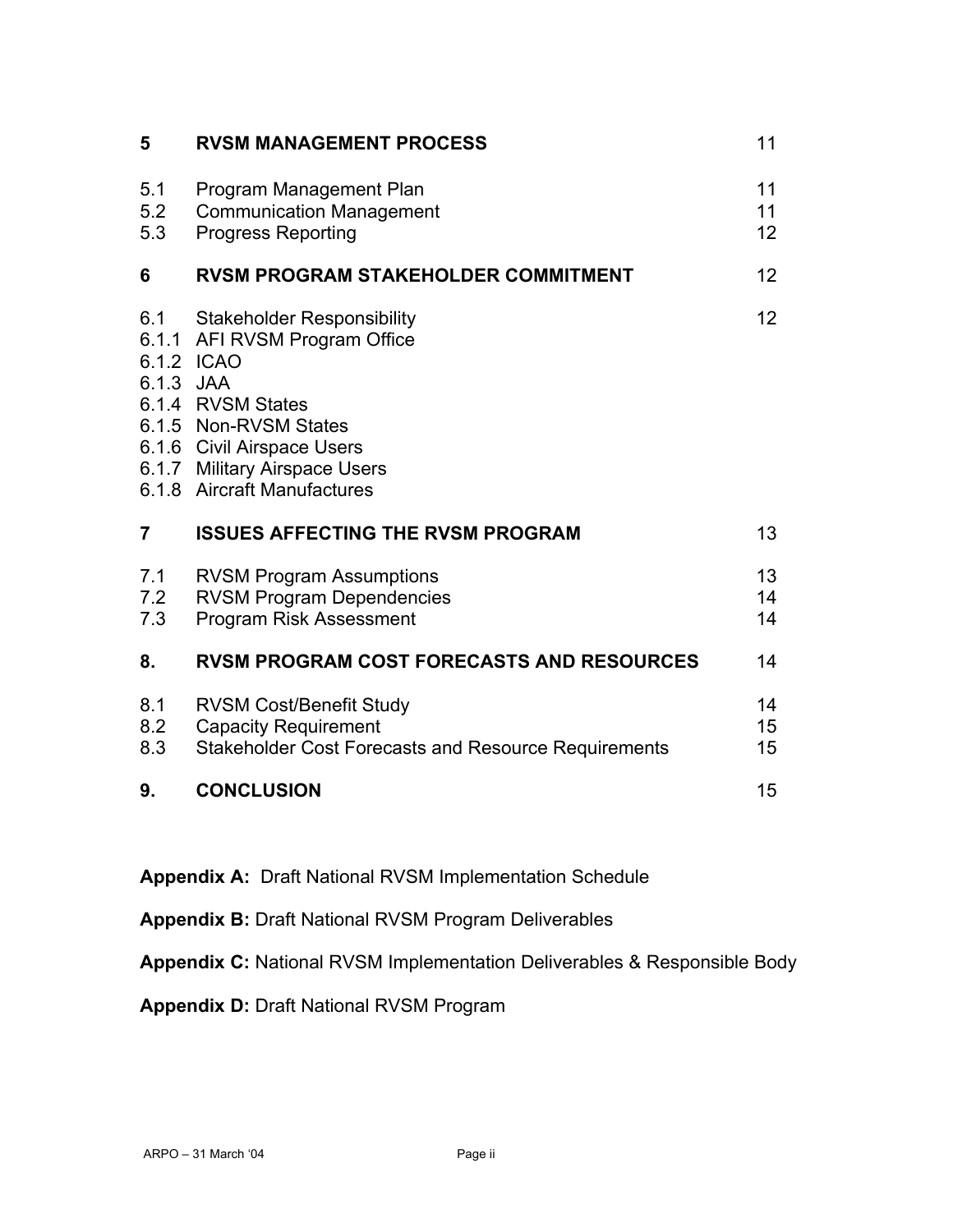#### **DRAFT: STATE RVSM MASTER PLAN AND IMPLEMENTATION PROGRAM**

#### **1. RVSM BACKGROUND**

In the late 1970s, the International Civil Aviation Organization (ICAO) initiated a comprehensive program of studies to examine the feasibility of reducing the 2000 ft vertical separation minimum (VSM) applied above flight level (FL) 290 to the 1000 ft VSM as used below FL 290. Throughout the 1980s, various studies were conducted under the auspices of ICAO in Canada, Europe, Japan and the United States.

The studies demonstrated that the global reduction of vertical separation was safe, feasible and without the imposition of unduly demanding technical requirements and would be cost-beneficial. The studies also showed that the North Atlantic (NAT) minimum navigation performance specification (MNPS) airspace was an ideal area for the introduction of a reduced vertical separation minimum (RVSM) because of the types of aircraft and the essentially unidirectional tidal flow of traffic. Planning for RVSM in the NAT Region commenced in 1990. The first stage of the Operational Evaluation phase, using the 1000 ft RVSM (between FL 330 and FL 370 inclusive), began in March 1997. A second stage extended RVSM to between FL 310 and FL 390 inclusive in October 1998.

NAT Region implementation involves the application of RVSM in the transition area of States within the European Region. In an early stage of the studies, it was determined that the introduction of RVSM in upper European airspace would have considerable benefits. However, from the outset, it was clear that the complex nature of the European air traffic services (ATS) route structure, its wide variety of aircraft types and high traffic density, as well as the high percentage of aircraft climbing and descending, would be a more demanding environment than the NAT Region. Therefore, the introduction of RVSM in the European environment addressed all aspects of en-route operations such as the safety implications of European traffic complexity, the mix of aircraft types, the many stakeholders involved (39 RVSM participating States, industry, aircraft operators), etc.

#### **1.1 Africa-Indian Ocean RVSM Airspace**

Before RVSM can be implemented within the Africa-Indian Ocean (AFI) Region, the AFI Planning and Implementation Regional Group (APIRG) must ensure that:

- safety objectives will be met;
- the operational acceptability and feasibility of RVSM in AFI airspace is feasible and operationally acceptable; and
- a positive cost/benefit ratio can be demonstrated for the stakeholders.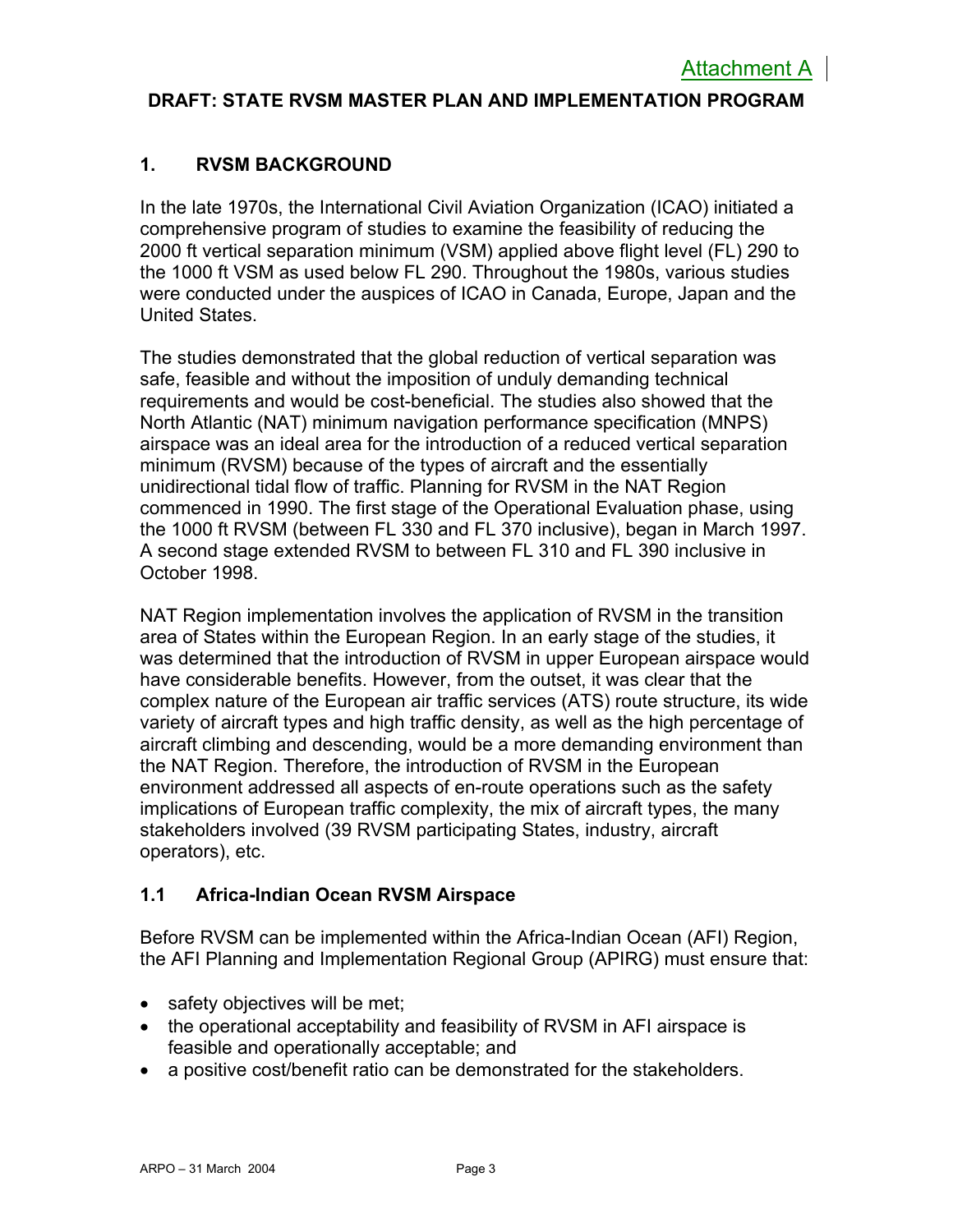#### **2. RVSM PLAN**

#### **2.1 General.**

An AFI RVSM Plan will introduce the AFI Reduced Vertical Separation Minimum (RVSM) Program, its contents and challenges, and describe how it will be organized and managed by the numerous stakeholders. The AFI RVSM will provide six additional flight levels between FL 290 and FL 410 inclusive in the airspace of 53 RVSM States. This will result in additional airspace capacity, reduction in flight delays and fuel economies for the users.

As required in other regions, AFI RVSM will have to demonstrate that the target level of safety (TLS) set out by ICAO for the vertical collision risk will not be exceeded in the AFI RVSM airspace. To this end, an AFI RVSM Implementation Safety Case will be developed. The three main deliverables to be included in this effort are the functional risk assessment (FRA), the collision risk assessment (CRA) and the national safety plans.

A RVSM Implementation plan is also required for each State. A National RVSM Master Plan should set out the scope of the work needed to safely implement RVSM at the earliest realistic date and in an efficient manner. The application of a reduced vertical separation minimum by the States and ATS providers requires completion of a wide-ranging and coordinated array of activities by the various stakeholders in the AFI RVSM States, as well as by the airspace users. These activities must be identified to enable RVSM operations to be conducted in a safe and efficient manner*.* National RVSM Master Plans must therefore be developed in consultation with the AFI RVSM Program Office (ARPO), service providers, airspace users and other relevant stakeholders.

#### **2.2 Purpose**

The purpose of the National RVSM Master Plan is to identify the essential elements that need to be addressed in order for the ICAO RVSM concept to be adopted in the AFI Region. The plan should present the actions that need to be taken to ensure that all safety and operational criteria are met prior to implementation.

#### **2.3 Scope**

Numerous tasks to be accomplished from a wide range of stakeholders. This plan will serve as the basis for managing stakeholder activities and will form part of the AFI RVSM Master Plan to ensure a common timescale. The plan should encompass:

- all key activities, including tasks for the AFI RVSM Program Office, States, airspace users and manufacturers;
- an overview of RVSM Program tasks;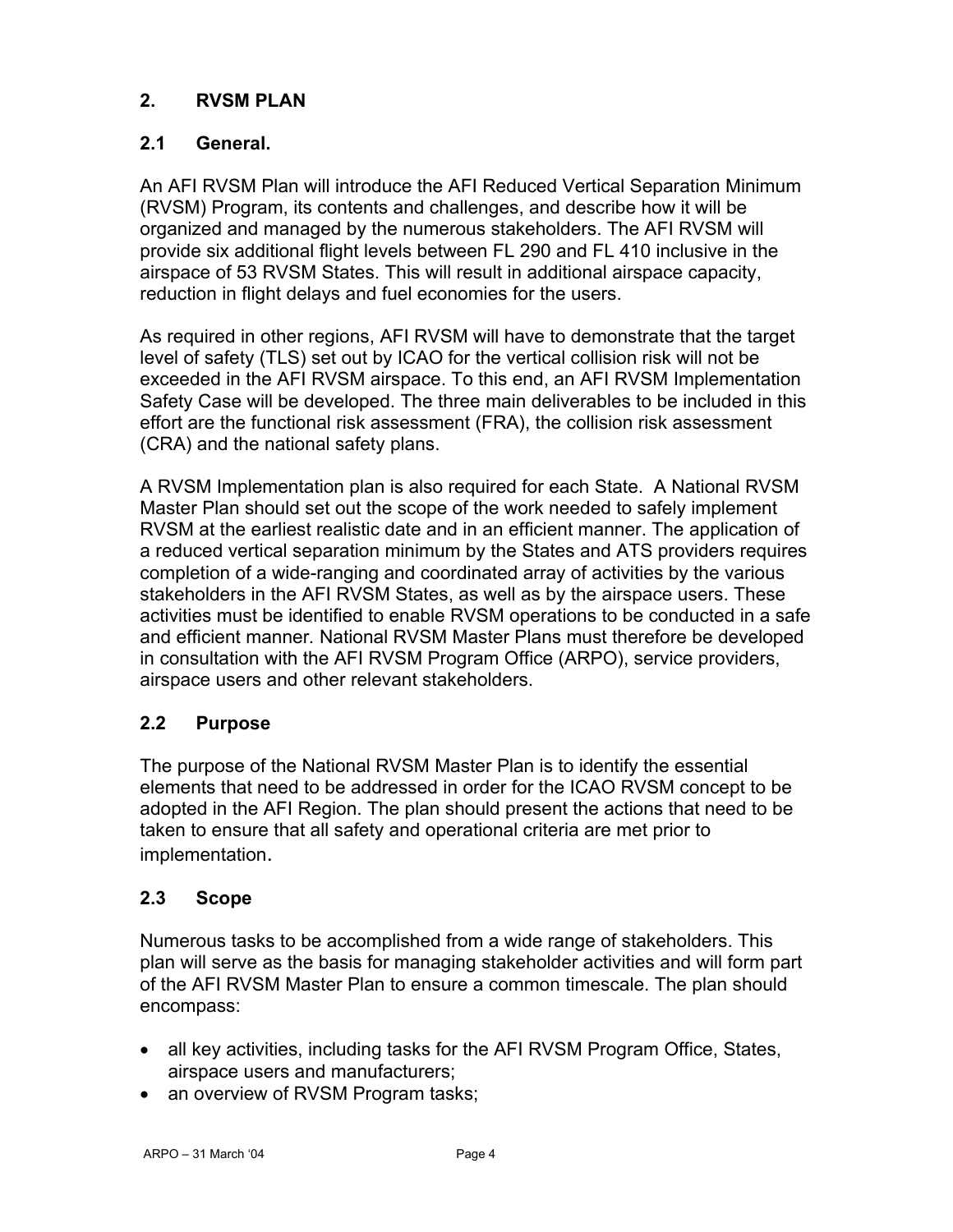- key milestone dates and associated timescales of required activities;
- assumptions on which the RVSM Program and its activities and timescales have been based; and
- the National RVSM program structure and management, allowing effective cooperation between all participants involved.

#### *Note: A draft schedule is attached as Appendix A.*

#### **2.4 Objectives**

The objectives of the National RVSM Master Plan are to:

- identify all key activities, milestones and deliverables;
- establish realistic timescales;
- identify roles and responsibilities;
- reflect the commitment of individual States:
- form part of the AFI RVSM Program; and
- serve as the basis for national RVSM program plans.

#### **2.5 RVSM Plan and Program Application**

An AFI RVSM Program Office was established to effectively manage the Regional RVSM Program in consideration of the many stakeholders and the interdependence of their tasks.

A National RVSM Management Committee would be required to direct the establishment of an RVSM Program and Master Plan. This should be accomplished in consultation with AFI RVSM Program Office, airspace users and other relevant RVSM stakeholders. The National Program Managers and all other stakeholders will form an integral part of the AFI RVSM Implementation Program. The identification and resolution of any issue that may affect the overall RVSM Program will need to be a cooperative effort, with the RVSM Master Plan as a common basis for all States. The program should:

- provide for the safe operational introduction of RVSM at the earliest possible date;
- combine tasks with realistic timescales; and
- enable full commitment on the part of all RVSM stakeholders to the program.

Development of the National RVSM Master Plan, through consultation with stakeholders corresponding, and the detailed work schedule should be submitted for approval by the relevant State authority. Once approved, the National RVSM Master Plan should be used as the framework for the organization, management and implementation of the National RVSM Program. The RVSM Master Plan will be used to meet the agreed common target dates, major milestones and assess progress by all national stakeholders.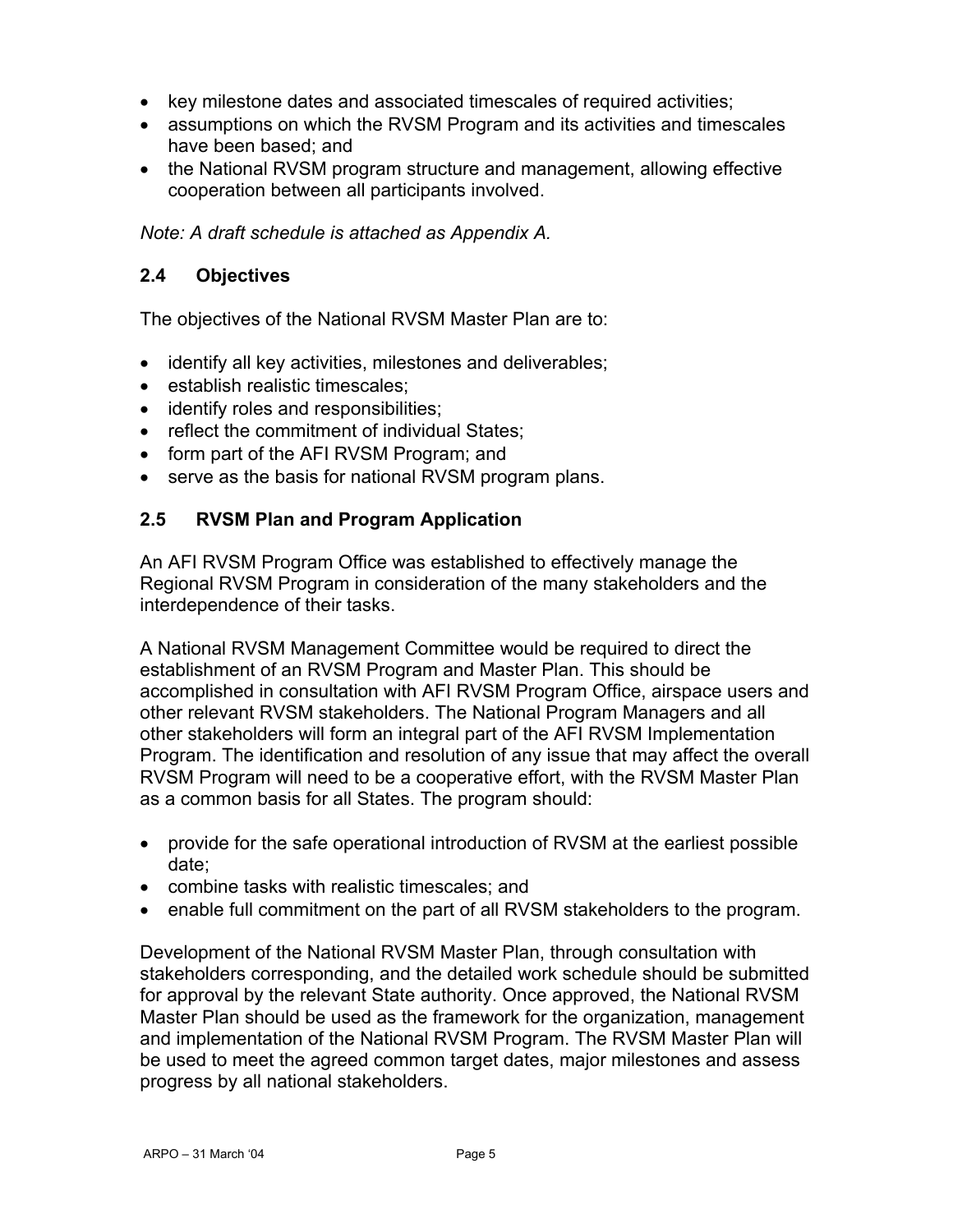National Program Managers will report progress to the AFRI RVSM Program Office for inclusion in the AFI RVSM master schedule. The Program Manager must identify potential delays to the National RVSM master schedule, take necessary actions to address the relevant issues and find potential solutions.

#### **3. NATIONAL RVSM PROGRAM**

The RVSM Program is large and complex, with many interdependent stakeholder activities. If the program is to succeed and attain the agreed implementation date of January 2005, it will require full cooperation and the commitment and coordination of the numerous stakeholders. Identified stakeholder activities must be developed into a Work Program. This Work Program can be summarized into five sub-programs. *See Appendix B*.

#### **3.1 Sub-Program 1 - RVSM Program Management**.

The main deliverable is the RVSM Plan for which full Stakeholder commitment is required to meet the agreed RVSM implementation date. RVSM Implementation includes program management activities throughout the required period, especially progress monitoring and progress/status reports to the ARPO.

#### **3.1.1 National RVSM Implementation Master Plan**

The main deliverable to be developed in consultation with relevant Stakeholders is a National RVSM Master Plan with realistic time scales.

#### **3.1.2 RVSM Implementation Program Management Plan**

States should develop a National RVSM Implementation Program Management Plan and processes to enable effective and proactive management of the RVSM Program. NPMs should manage the national RVSM Program throughout the required period and provide informative progress/status reports to the ARPO and relevant Stakeholders.

#### **3.1.3 RVSM Promotion**

RVSM promotion awareness needs to be undertaken by each State. Increasing the levels of awareness throughout the industry and within each State will reduce the risk of the RVSM Implementation program failing to attain its objectives and gain needed support. NPMs should establish information methods and links with all RVSM affected Stakeholders in order to provide support to the RVSM Program via advance information and collaborative actions.

#### **3.2 Sub-Program 2 - Aircraft Operations and Airworthiness**

To ensure timely RVSM approvals for Aircraft Operations and Airworthiness by States all technical, operational and regulatory directives must be available for airspace users. The availability of such directives will also assist the monitor and approval process. Aircraft height-keeping accuracy must be verified through the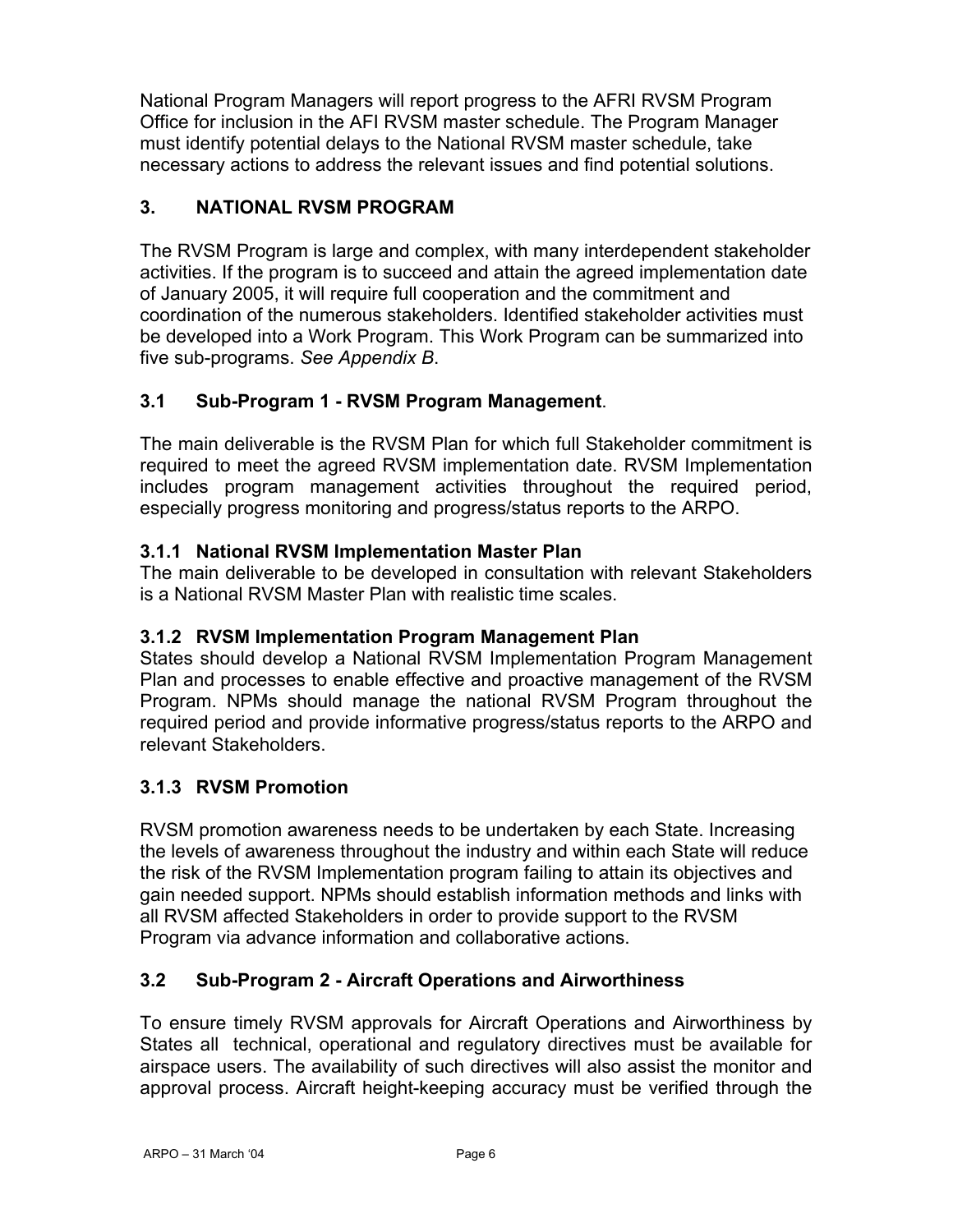operation of a height-monitoring infrastructure system. The monitoring program will provide the technical data to confirm that safety objectives are met.

#### **3.2.1 Flight Crew Procedures**

In order to support safe operations in AFI RVSM airspace, appropriate flight crew procedures need to be available and flight crew training needs to include these RVSM specific procedures. Flight crew procedures should allow flight crews to comply with the normal, abnormal and contingency AFI RVSM operational procedures. The assurance that the aircraft equipment meets the RVSM minimum aircraft system performance specification (MASPS) requirements for operation in AFI RVSM airspace could be included in these procedures. The AFI RVSM Program Office should ensure that AFI RVSM procedures are not different from those of other regions.

#### **3.2.2 Aircraft Requirements**

For operations in RVSM airspace, flights are required to be RVSM-approved. Military authorities should be encouraged to make their transport fleet compatible with RVSM requirements. To obtain RVSM approval, aircraft may need modifications based on service bulletins produced by aircraft manufacturers. Joint Aviation Authority (JAA) Temporary Guidance Leaflet No.6 (TGL 6) provides MASPS, guidance on airworthiness and operational practices and procedures for RVSM airspace that can be used as bases for the approval processes. The RVSM requirements must also be reflected in ICAO's Doc 7030 (*Regional Supplementary Procedures*) as a basis for national regulation.

#### **3.3 Sub-Program 3 – Air Traffic Management (ATM)**

This sub-program will ensure that all ATS provider units are well prepared and ready for the introduction of RVSM on the agreed date. Tasks should be identified to allow States to restructure airspace, introduce RVSM Procedures, modify ATC systems, provide ATC Training and resolve legislative issues, etc.

#### **3.3.1 Airspace**

The definition of the National RVSM area should be based on the operational requirement for a homogeneous area with no significant gaps in it. Additionally, considering its significant benefits, the RVSM should be implemented in an area as wide as possible.

Within RVSM airspace, sectorization and ATS routes will need to be reviewed in the context of the availability of the additional RVSM flight levels. These aspects need separate attention in airspace where the transition to and from non-RVSM airspace will be accommodated.

#### **3.3.2 ATC Procedures**

Air traffic control (ATC) operational procedures for the National RVSM airspace will need to be developed and implemented, including: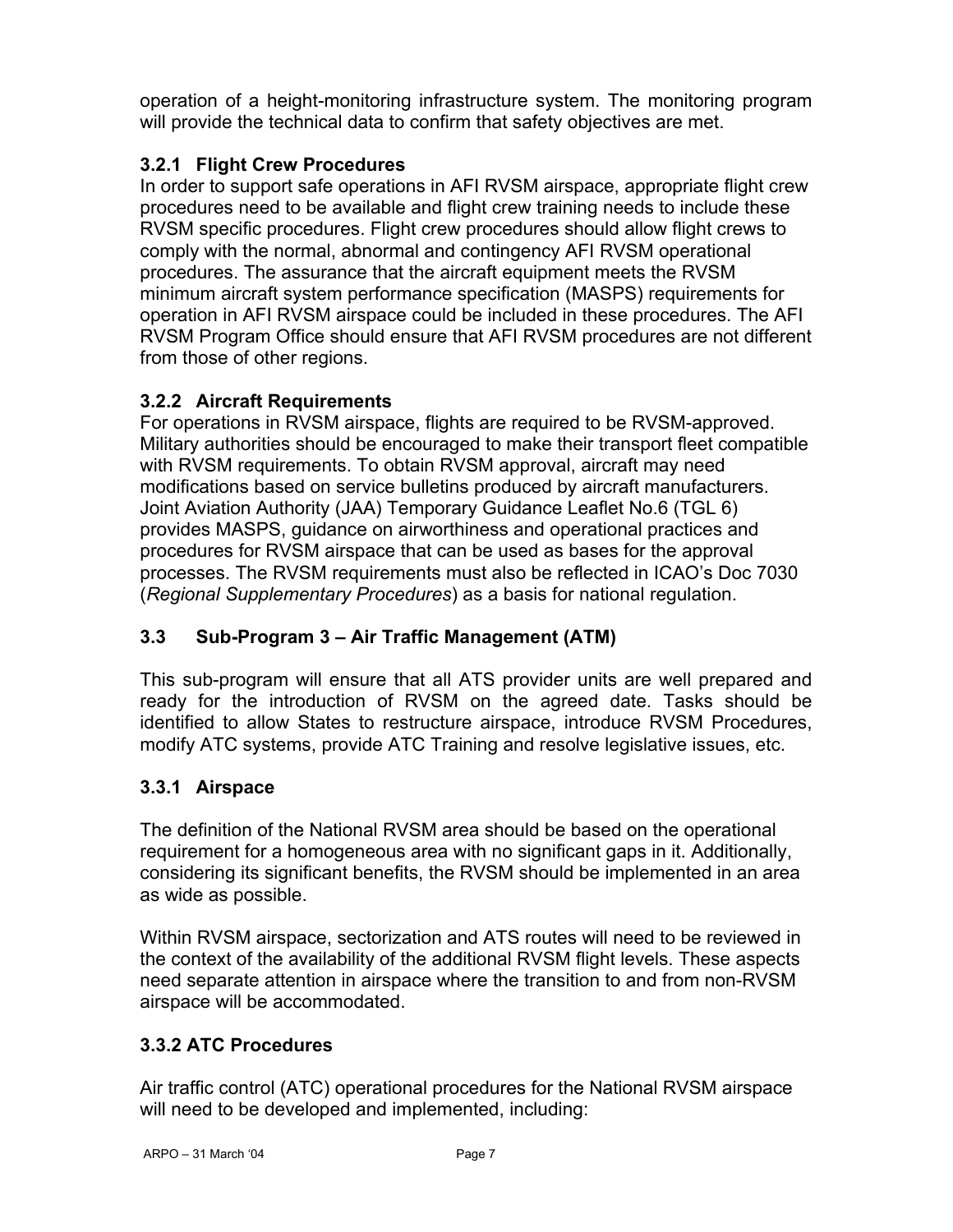- flight planning procedures;
- contingency procedures;
- transition procedures; and
- procedures for handling non-RVSM State aircraft.

These procedures must be reflected in the individual State ATC manuals for reduced vertical separation minima and in an amendment to ICAO's Doc 7030 (*Regional Supplementary Procedures*).

#### **3.3.3 ATC Systems**

In order to accommodate and support the provision of ATC in an RVSM environment, ATC systems may need to be modified. The modifications are related to the need for the controller to distinguish between RVSM-approved aircraft and -non-approved aircraft, and to accommodate the extra RVSM flight levels and possible re-sectorization. ATC training simulators will require similar modifications.

#### **3.3.4 ATC Training**

Specific ATC procedures will be used to facilitate the safe transition of aircraft to/from RVSM and non-RVSM airspace while operating in the RVSM airspace. The transition tasks must be accomplished within the designated RVSM airspace in order to make RVSM operations transparent to adjacent non-RVSM regions. The RVSM Program will also require that specific training of ATC staff be performed prior to the start of RVSM operations. Furthermore, the Program will require that ATC equipment and procedures be modified according to specific Program requirements prior to the start of RVSM operations.

ATC training syllabi must therefore be developed to support RVSM ATC training by the ATS providers. In the context of the additional RVSM flight levels, the associated review of sectorization, ATS routes, locally applied flight level allocation systems and letters of agreement will need to be reviewed and amended. Further, the legal aspects associated with RVSM operations will require identification, with possible consequential amendments to national legislation.

#### **3.4 Sub-Program 4 - RVSM Safety Assurance**

Each State is responsible for the safe implementation of RVSM in the airspace over which it has jurisdiction. The State NPMs will be responsible for providing assurance through national safety plans that their responsibilities have been met. The ARPO has assumed responsibility of providing guidance to the States on how to develop these national safety plans.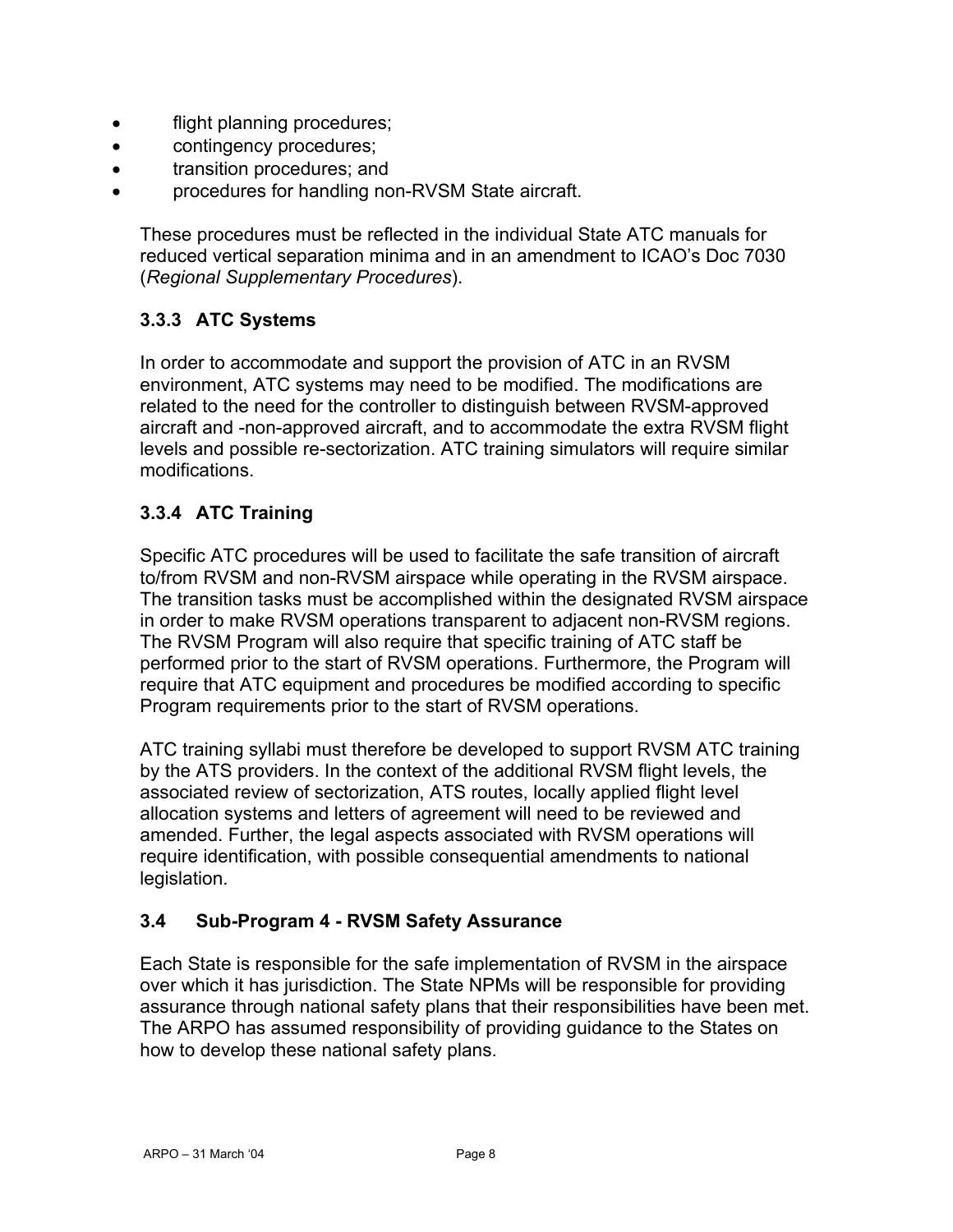The introduction of RVSM must be achieved in conjunction with a thorough assessment of the safety implications that will result from this change of operation in a State. It is therefore important that clear safety objectives and safety evaluations showing the attainment of these objectives be met before the introduction of RVSM.

A National RVSM safety policy must also be developed taking into account ICAO guidance. The derived safety objectives, after endorsed by the AFI RVSM Program Office, will form the basis for the RVSM Program tasks.

In order to demonstrate that the above objectives are met, appropriate risk estimation methodologies will need to be available, and sufficient operational and technical data will need to be collected to obtain risk estimates with sufficient confidence.

#### **3.5 Sub-Program 5 – Height Monitoring**

It is recognized that there is a requirement for monitoring of aircraft height keeping performance as part of RVSM implementation program. The AFI RVSM Task Force established an AFI Regional Monitoring Agency (ARMA) in South Africa to monitor aircraft height within the Region. The ARMA will provide Safety Oversight Services in connection with implementation and continued safe use of RVSM within the designated airspace. However, States are required to certify aircraft for RVSM operations and conduct RVSM implementation readiness assessments.

#### **3.6 RVSM Program Schedule**

National Program Managers (NPM) should develop a schedule for all the activities in conjunction with the various stakeholders*.* This schedule will serve as the benchmark against which the national program progress will be assessed and should contain the following significant items:

- provisional State approval of the Master Plan;
- monitoring infrastructure fully operational;
- sufficient aircraft approved;
- pre-implementation safety assessment;
- implementation or delay decision;
- implementation date;
- initial post implementation safety assessment; and
- final post implementation safety assessment.

The National Program Managers (NPM) should:

- review and comment on the program;
- develop their national schedule to interface and conform with the AFI RVSM master schedule; and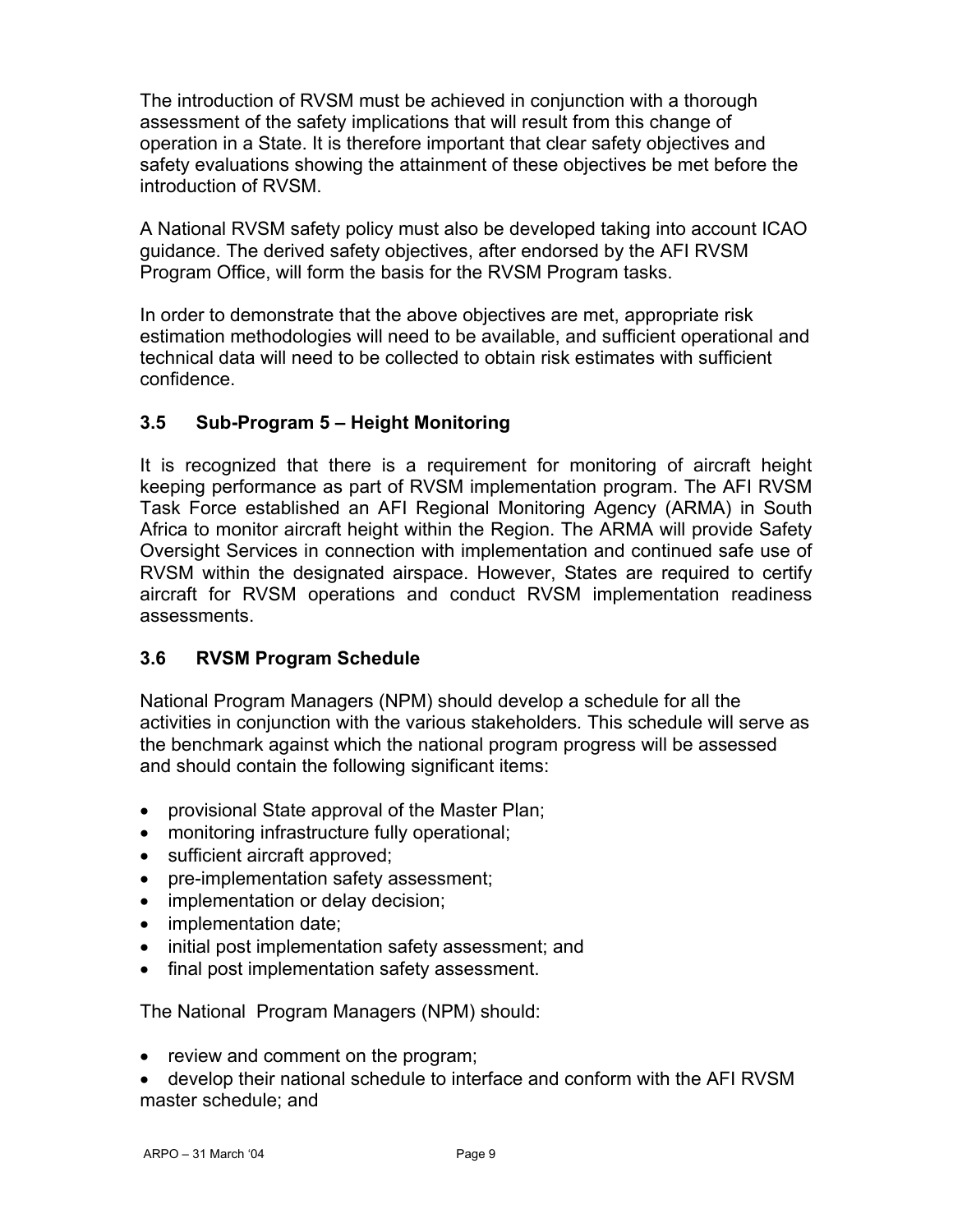ensure that they can implement RVSM on the agreed date.

*Note: See Appendix C* 

#### **4 RVSM PROGRAM MANAGEMENT STRUCTURE**

An AFI RVSM Program Office (ARPO) was established to manage an AFI RVSM Master Plan. The ARPO will provide guidance to National Program Managers (NPM) and forward recommendations to AFI RVSM TF for endorsement. The NPM will coordinate RVSM activities at national level and provide inputs to the ARPO.



#### **4.1 AFI RVSM Program Office (ARPO)**

The ARPO will:

- provide strategic guidance to the national RVSM Program Manager;
- ensure continued involvement and commitment of participating States, users and other international organisations to all elements of the RVSM Program;
- where necessary, submit specific proposals for strategic actions to AFI RVSM TF;
- monitor the overall RVSM Program on the basis of progress reports by the RVSM Program Manager and check progress against agreed milestones and propose necessary corrective actions;
- provide detailed and in-depth analyses of the RVSM Program progress;
- submit progress reports to AFI RVSM TF; and
- provide guidance to the States on how to develop national safety plans.

#### **4.2 National RVSM Program Manager**

A National RVSM Program Office similar the ARPO should be established by individual States to manage an RVSM Master Plan. However, it is essential that States identify a National Program Manger (NPM) at the earliest possible date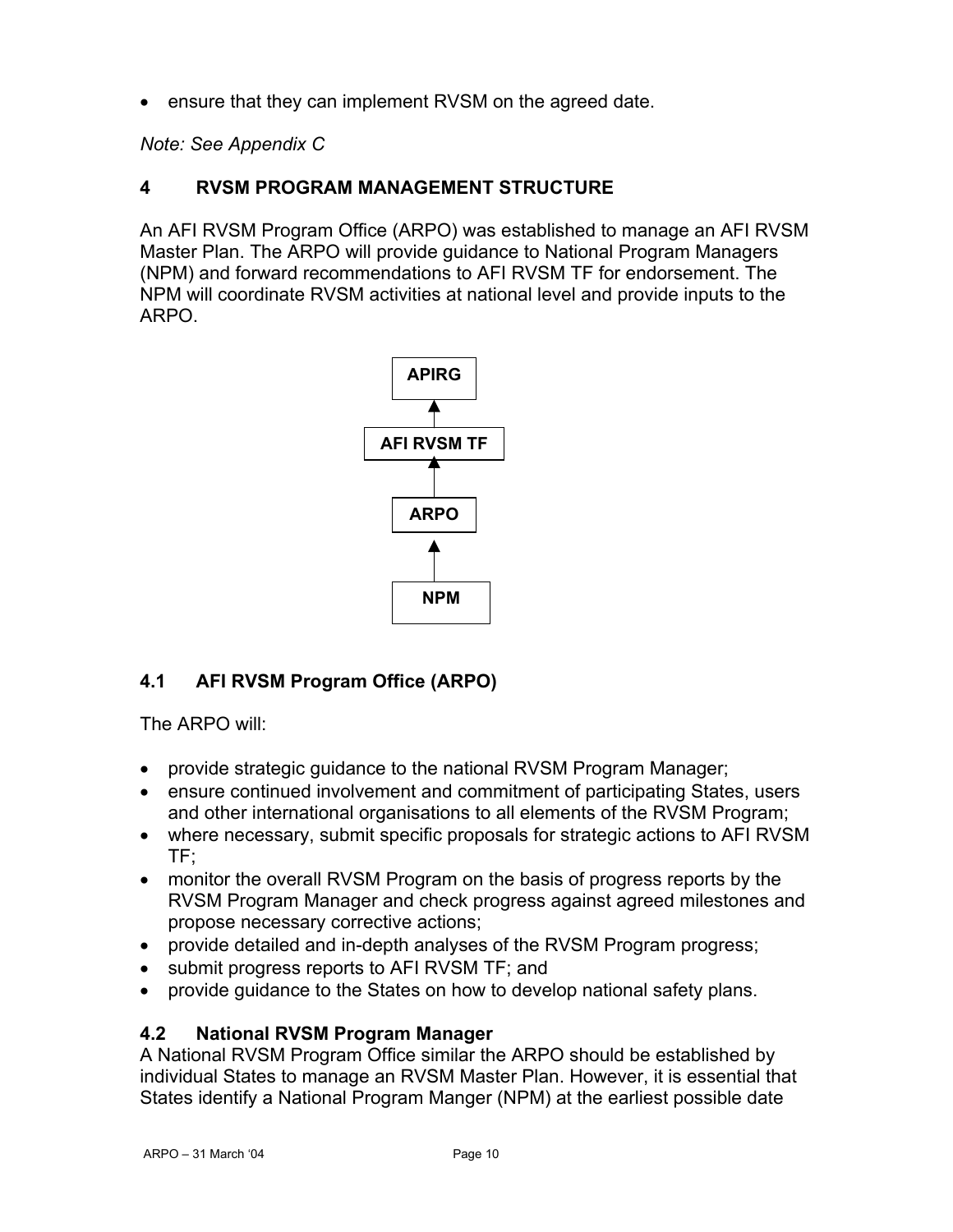and forward the contact details to the ARPO. The NPM will act as the National RVSM Implementation focal point, report to the ARPO and provide guidance to relevant stakeholders at National level. *See Appendix D.* 

The RVSM Program Manager will:

- be responsible for the day-to-day management of the RVSM Program;
- be responsible for ensuring adequate coordination with all RVSM Sub-Program Managers;
- submit regular progress reports to the ARPO, focusing on constraints, difficulties and areas that require strategic decisions;
- ensure that the RVSM Program is maintained on schedule and within the overall assigned budget;
- coordinate the required availability of resources with all concerned;
- be responsible to the ARPO for the execution of the applicable national activities within the AFI Program and Master Plan;
- report, in accordance with a Communication Plan, on progress against the agreed RVSM Program Plan; and
- participate at the relevant RVSM Program Managers Meetings.

#### **5 RVSM Management Processes**

#### **5.1 Program Management Plan (PMP)**

A detailed National Program Management Plan (PMP) must be developed which will provide a baseline and communication tool against which to monitor the cost, schedule and performance aspects of the RVSM Program. Using the approved RVSM Master Plan and current program management techniques as a basis, the PMP will include the following:

- work break down schedule;
- risk management plan;
- communications management plan; and
- individual State National Plans.

#### **5.2 Communications Management**

Communications management is a key program control process that will contribute to the stakeholders achieving the agreed implementation date. Communications management is summarised here but should be fully described in the PMP. RVSM Communications Management will ensure timely and appropriate generation, collection, dissemination and storage of program information.

An AFI RVSM Communications Management Plan will guide the process. It will define who needs what information, when they need it, and how it will be provided to them. Preparation and maintenance of this plan is the responsibility of ARPO but the full support and commitment of the participating States and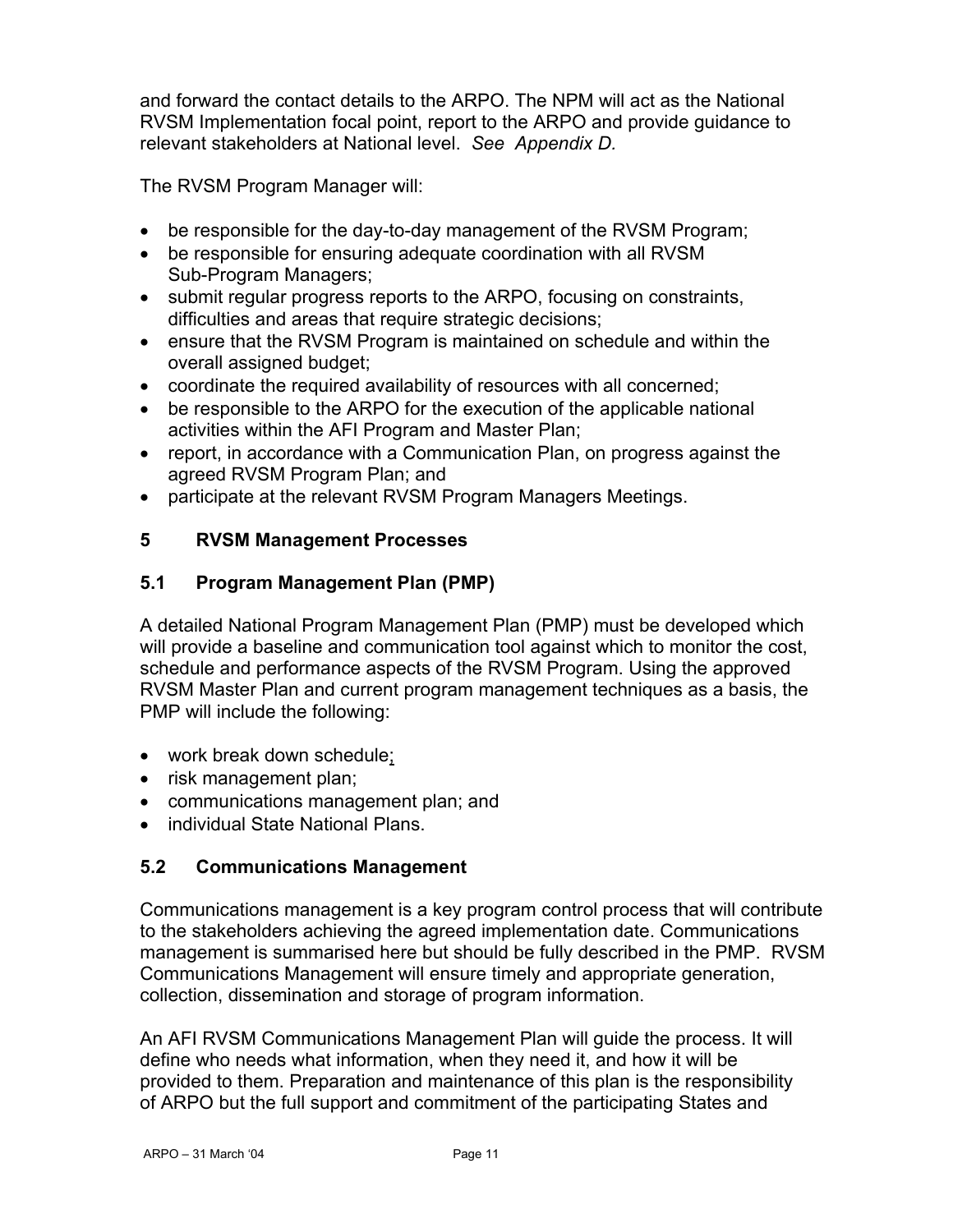stakeholders in this process is essential if the RVSM Program is to attain the agreed implementation date.

#### **5.3 Progress Reporting**

Progress information will be required by the ARPO from each State's National Program Manager. These progress reports should describe what the program stakeholders have accomplished. This information will be assembled into an overall RVSM progress report for all stakeholders and provide them with a means of measuring progress towards achieving the program objectives.

As the national RVSM activities are critical to the timely success of the program, progress monitoring at the national level is of great importance. In order to achieve a consistent monitoring picture at the program level, it is important that all States provide accurate and timely information regarding the achievements of each National RVSM Plan.

#### **6 STAKEHOLDER COMMITMENT TO THE RVSM PROGRAM**

Each of the stakeholders has an important role to play. Successfully attaining the agreed implementation date necessitates that stakeholders deliver their elements of the program on time. Therefore, delivering the RVSM Program on the agreed implementation date will require that each stakeholder respect the schedule.

The commitment to the whole program by national representatives will signify commitment to key milestones within the program. The detailed activities leading up to each milestone are to be managed by National Program Managers. Only if stakeholders achieve key activities' dates will the Program as a whole attain the agreed RVSM implementation date.

#### **6.1 Stakeholder Responsibility**

Each stakeholder responsibility is reflected in the key activities outlined below.

#### **6.1.1 AFI RVSM Program Office**

The AFI RVSM Program Office (ARPO) is responsible for the overall management of the RVSM Program, implementation and infrastructure monitoring operation, as well as for the preparation of the safety assessment.

#### **6.1.2 ICAO**

ICAO is responsible for providing guidance and a framework to enable the introduction of national regulations needed to be in place for the introduction of RVSM.

#### **6.1.3 JAA**

Joint Airworthiness Authority (JAA) guidance material could be used for the approval of aircraft and operations in RVSM airspace at national level.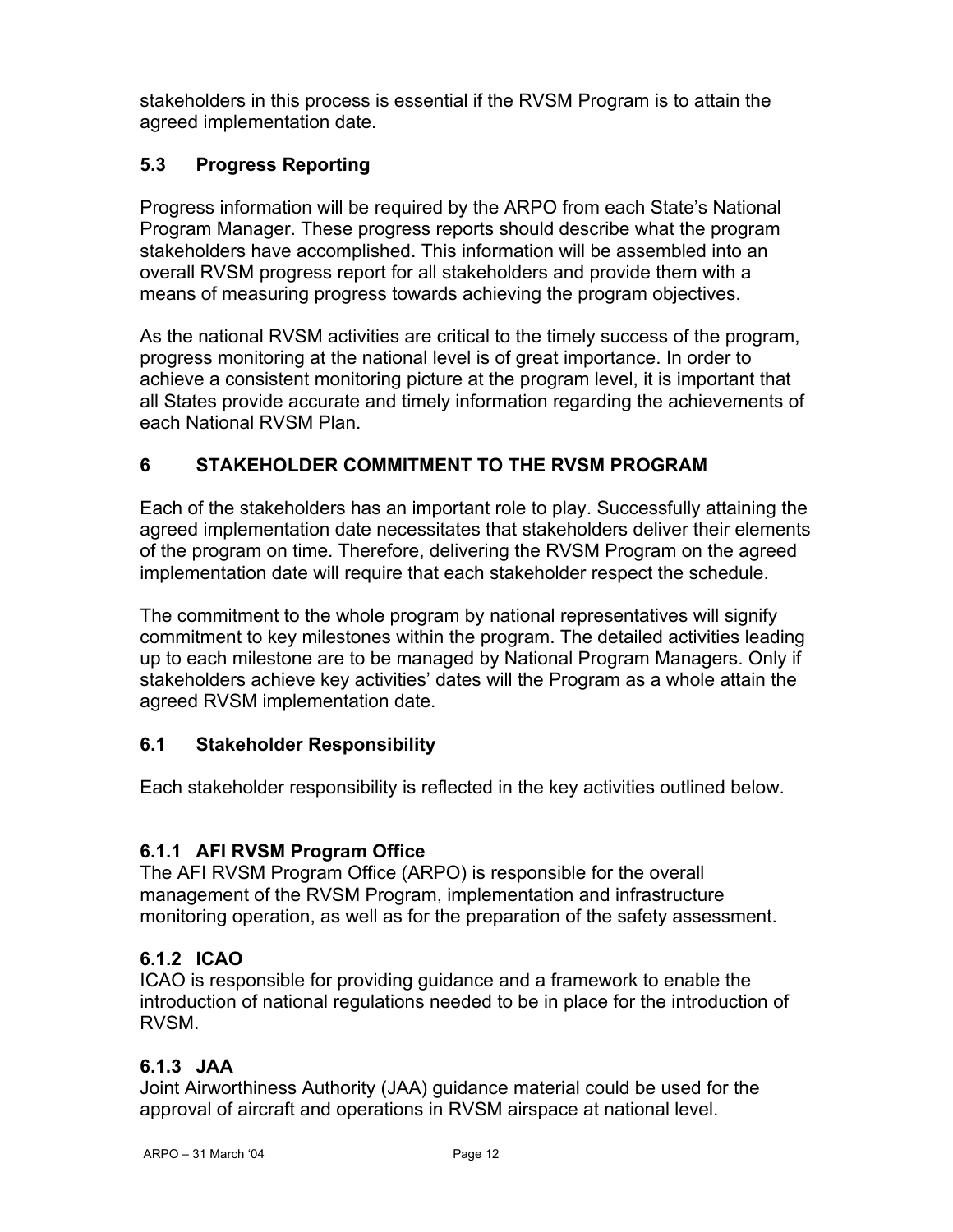#### **6.1.4 RVSM States**

State stakeholders include the national civil aviation authority, certification/ regulation authorities and ATS providers. Together they are responsible for the provision of regulations to enable air traffic controllers to safely handle aircraft flying in RVSM airspace, as well as for approving national users for RVSM operations.

#### **6.1.5 Non-RVSM States**

Non-RVSM States are responsible for approving aircraft requiring access to RVSM airspace. In addition, non-RVSM States adjacent to the RVSM area may require airspace changes and procedure amendments to handle transition between RVSM airspace and non-RVSM airspace.

#### **6.1.6 Civil Airspace Users**

Users wishing to fly in RVSM airspace must gain RVSM approval in the State where the aircraft is registered. A significant proportion of the aircraft population flying in the Region has to be RVSM approved and monitored before RVSM can be introduced on a Regional basis.

#### **6.1.7 Military Authorities**

Although certain military aircraft types may be entitled to exemption from obtaining RVSM approval, military users are urged to modify their transport aircraft to meet RVSM requirements.

#### **6.1.8 Aircraft Manufacturers**

A wide variety of aircraft types operate in the AFI RVSM airspace. Aircraft manufacturers and their suppliers will be responsible for the development of new service bulletins and equipment to meet RVSM requirements.

#### **7 ISSUES AFFECTING THE RVSM PROGRAM**

#### **7.1 RVSM Program Assumptions**

The RVSM Program should be based upon a number of assumptions. These assumptions should be identified and agreed upon at the beginning of program development. Assumptions include items such as the existence of an interface with the airborne collision avoidance system (ACAS), that sufficient resources and expertise will be available, that the introduction of RVSM airspace will take place simultaneously in all RVSM States in a coordinated manner, etc. These assumptions may change during the life of the program. A delay in the monitoring infrastructure completion could result in insufficient data for the safety assessment that, in turn, could also affect the implementation date. If this happens, the National and AFI RVSM Programs and Master Plans may need to be revised accordingly.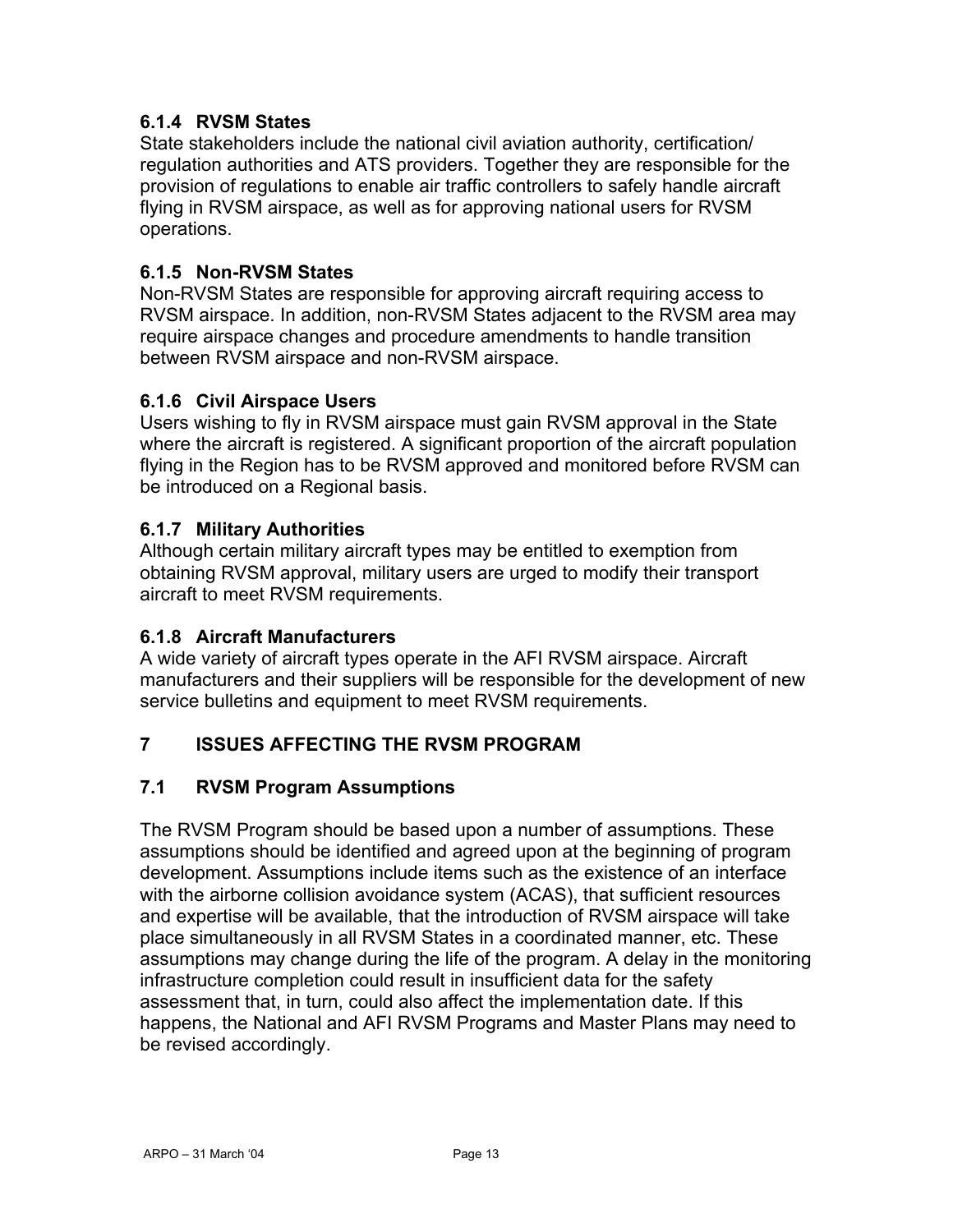#### **7.2 RVSM Program Dependencies**

The RVSM Implementation Program forms a part of the APIRG program. If the timescales of APIRG programs are changed, there may be consequences for the established timescales of the RVSM Program. Key program interdependencies should be identified and monitored to ensure common tracking and the efficient execution of the RVSM Program.

#### **7.3 Program Risk Assessment**

A series of RVSM Program risk assessments must be carried out with the cooperation of a large number of stakeholders, to identify the risks and impacts associated with the program.

The most significant RVSM Program risks identified are:

- delay in the national plans of any of the 53 States could significantly affect RVSM implementation;
- insufficient number of aircraft approved for the implement/delay decision will result in delays in the RVSM Program;
- insufficient data available (e.g. delay in monitoring infrastructure completion, late approval of aircraft) to enable assessment of operational and technical aspects of safety objectives;
- insufficient ATC staff trained to handle aircraft flying in RVSM airspace could reduce capacity and increase safety risk;
- national ATC system not modified on time for the agreed implementation date will delay the program; and
- delay to any ACAS programs will result in many aircraft having different versions of ACAS, which could cause problems in the RVSM environment.

#### **8. RVSM PROGRAM COST FORECASTS AND RESOURCES**

Following a proposal of the ICAO Review of the General Concept of Separation Panel in the late 1980s, all ICAO Member States have agreed on the feasibility of the implementation of RVSM on a global basis.

#### **8.1 AFI RVSM Cost/Benefit Study**

The main benefits arising from the implementation of RVSM in AFI airspace is a significant en-route airspace capacity increase. However, a cost/benefit study for RVSM should be completed for budget purposes. This analysis must take into account:

- ATC capacity enhancements;
- costs for aircraft altimetry upgrades;
- costs for ATM systems upgrades;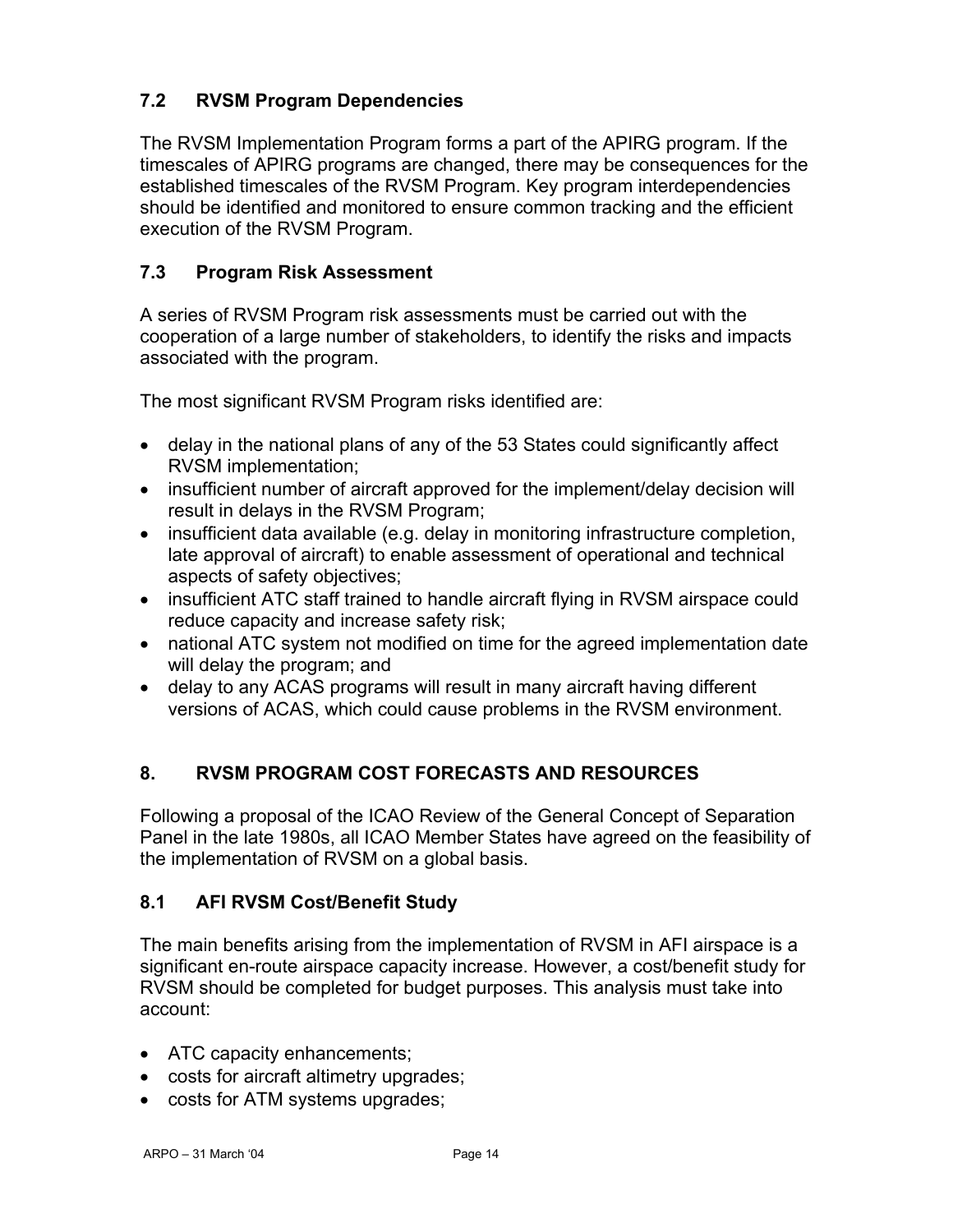- costs for height-monitoring systems and operation;
- fuel efficiency gains, and
- costs of delaying implementation.

#### **8.2 Capacity Requirement**

The primary justification for the implementation of RVSM in the AFI airspace is the requirement to provide additional airspace capacity to meet the ever-rising number of aircraft movements. Of the various measures under consideration, the implementation of RVSM is considered to be, in the short term, the most costeffective means of meeting this need through the provision of six additional flight levels for use in the highly congested airspace from FL 290 to FL 410 inclusive.

#### **8.3 Stakeholder Cost Forecasts and Resource Requirements**

The combined cost forecast for RVSM should be determined by means of a cost analysis. It is the responsibility of stakeholders to identify and gain approval for their own budget and resource requirements.

#### **9. CONCLUSION**

APIRG has endorsed the objectives of capacity and potential economy benefits associated with future implementation of a 1 000 ft reduced vertical separation minimum in the AFI Region and, therefore, concluded that such implementation planning should be treated as a priority item. It is recognized that a number of complex issues need to be addressed, including meteorological and topographical considerations, aircraft equipment, and air traffic control questions.

A National RVSM program for implementation in the earliest possible time-frame should be actively pursued, with implementation planning being carried out by the State and the ARPO. The RVSM Program will be fully coordinated for the entire area of future application, and will take full account of the work carried out by the Review of the General Concept of Separation Panel (RGCSP), the North Atlantic Systems Planning Group (NAT SPG), EUROCONTROL and States in the region.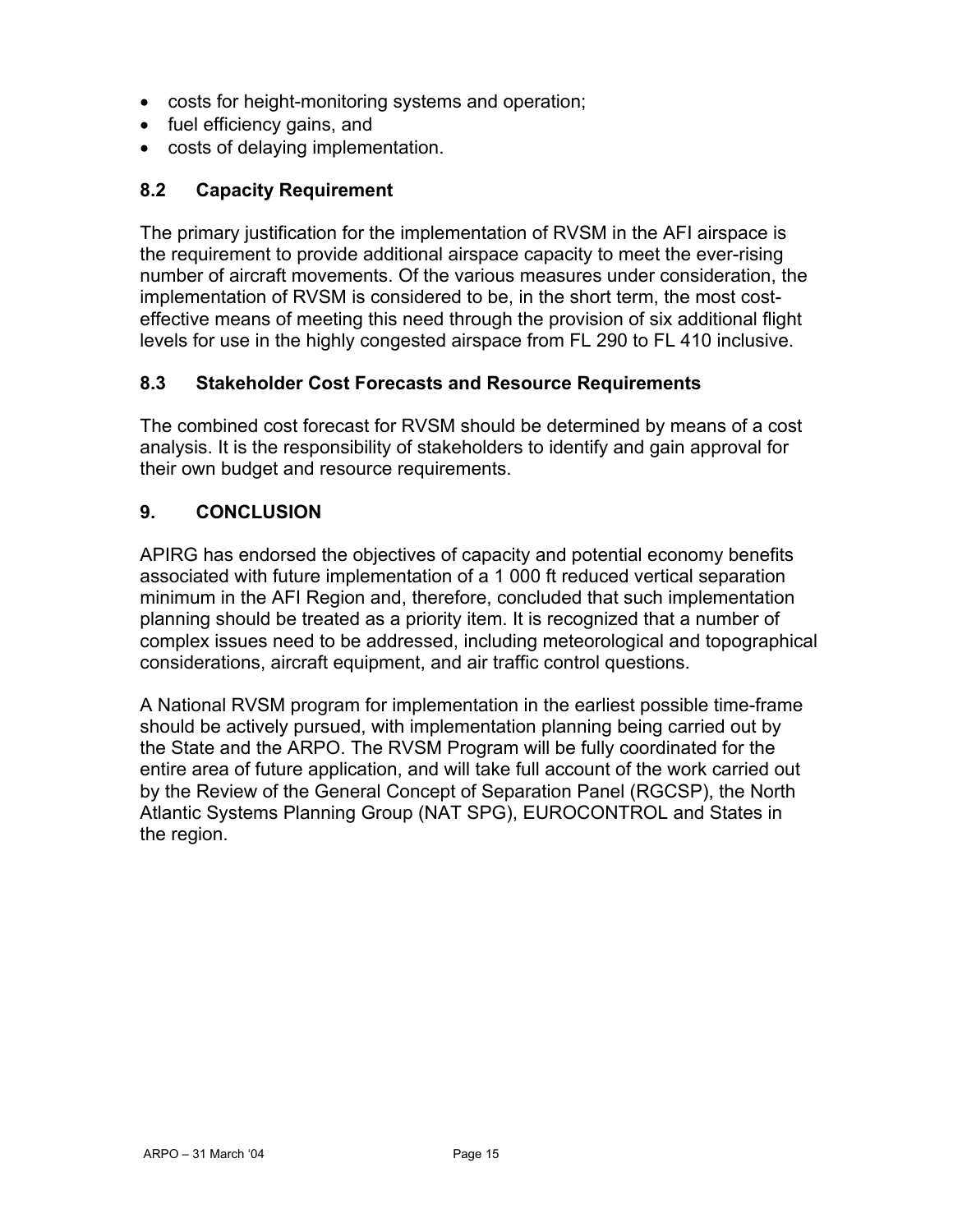#### **APPENDIX A**

| DRAFT NATIONAL RVSM IMPLEMENTATION SCHEDULE |               |   |   |   |           |   |   |   |   |   |   |   |   |  |
|---------------------------------------------|---------------|---|---|---|-----------|---|---|---|---|---|---|---|---|--|
|                                             |               |   |   |   |           |   |   |   |   |   |   |   |   |  |
|                                             | 2004          |   |   |   | 2005<br>M |   |   |   |   |   |   |   |   |  |
| <b>DELIVERABLE</b>                          | <b>MONTHS</b> |   |   |   | F         |   |   |   |   |   |   |   |   |  |
| <b>PROGRAM MANAGEMENT</b>                   | J             | F | Μ | A | M         | J | J | A | S | O | N | D | J |  |
| <b>RVSM Committee</b>                       |               |   |   |   |           |   |   |   |   |   |   |   |   |  |
| <b>RVSM Master Plan</b>                     |               |   |   |   |           |   |   |   |   |   |   |   |   |  |
| RVSM Program Plan                           |               |   |   |   |           |   |   |   |   |   |   |   |   |  |
| <b>RVSM Promotion</b>                       |               |   |   |   |           |   |   |   |   |   |   |   |   |  |
|                                             |               |   |   |   |           |   |   |   |   |   |   |   |   |  |
| <b>AIRCRAFT OPS &amp; AIRWORTHINESS</b>     |               |   |   |   |           |   |   |   |   |   |   |   |   |  |
| <b>Aircraft System</b>                      |               |   |   |   |           |   |   |   |   |   |   |   |   |  |
| <b>RVSM Approval</b>                        |               |   |   |   |           |   |   |   |   |   |   |   |   |  |
| <b>Monitoring Policy</b>                    |               |   |   |   |           |   |   |   |   |   |   |   |   |  |
| <b>Monitoring System</b>                    |               |   |   |   |           |   |   |   |   |   |   |   |   |  |
| Monitor Organisation                        |               |   |   |   |           |   |   |   |   |   |   |   |   |  |
| <b>Monitor System Ops</b>                   |               |   |   |   |           |   |   |   |   |   |   |   |   |  |
|                                             |               |   |   |   |           |   |   |   |   |   |   |   |   |  |
| <b>AIR TRAFFIC MANAGEMENT</b>               |               |   |   |   |           |   |   |   |   |   |   |   |   |  |
| Airspace                                    |               |   |   |   |           |   |   |   |   |   |   |   |   |  |
| <b>ATC Procedures</b>                       |               |   |   |   |           |   |   |   |   |   |   |   |   |  |
| <b>ATS Provider Support</b>                 |               |   |   |   |           |   |   |   |   |   |   |   |   |  |
| <b>ATC Training</b>                         |               |   |   |   |           |   |   |   |   |   |   |   |   |  |
| <b>Flight Planning</b>                      |               |   |   |   |           |   |   |   |   |   |   |   |   |  |
| <b>ATFM</b>                                 |               |   |   |   |           |   |   |   |   |   |   |   |   |  |
| <b>ATS Systems</b>                          |               |   |   |   |           |   |   |   |   |   |   |   |   |  |
| <b>Military Aviation</b>                    |               |   |   |   |           |   |   |   |   |   |   |   |   |  |
| <b>ATS Provider Schedule</b>                |               |   |   |   |           |   |   |   |   |   |   |   |   |  |
| Legislation                                 |               |   |   |   |           |   |   |   |   |   |   |   |   |  |
| <b>OPS Data Collection</b>                  |               |   |   |   |           |   |   |   |   |   |   |   |   |  |
| Post-Implementation                         |               |   |   |   |           |   |   |   |   |   |   |   |   |  |
| <b>RVSM OPS Performance Review</b>          |               |   |   |   |           |   |   |   |   |   |   |   |   |  |
|                                             |               |   |   |   |           |   |   |   |   |   |   |   |   |  |
| <b>SAFETY ASSURANCE</b>                     |               |   |   |   |           |   |   |   |   |   |   |   |   |  |
| <b>Safety Policy</b>                        |               |   |   |   |           |   |   |   |   |   |   |   |   |  |
| Pre-Implementation                          |               |   |   |   |           |   |   |   |   |   |   |   |   |  |
| Post-Implementation                         |               |   |   |   |           |   |   |   |   |   |   |   |   |  |
|                                             |               |   |   |   |           |   |   |   |   |   |   |   |   |  |
| <b>HEIGHT MONITORING</b>                    |               |   |   |   |           |   |   |   |   |   |   |   |   |  |
| <b>RVSM Aircraft Database</b>               |               |   |   |   |           |   |   |   |   |   |   |   |   |  |
| <b>Height Deviation Reports</b>             |               |   |   |   |           |   |   |   |   |   |   |   |   |  |
| <b>Readiness Assessment</b>                 |               |   |   |   |           |   |   |   |   |   |   |   |   |  |
|                                             |               |   |   |   |           |   |   |   |   |   |   |   |   |  |

## **APPENDIX B**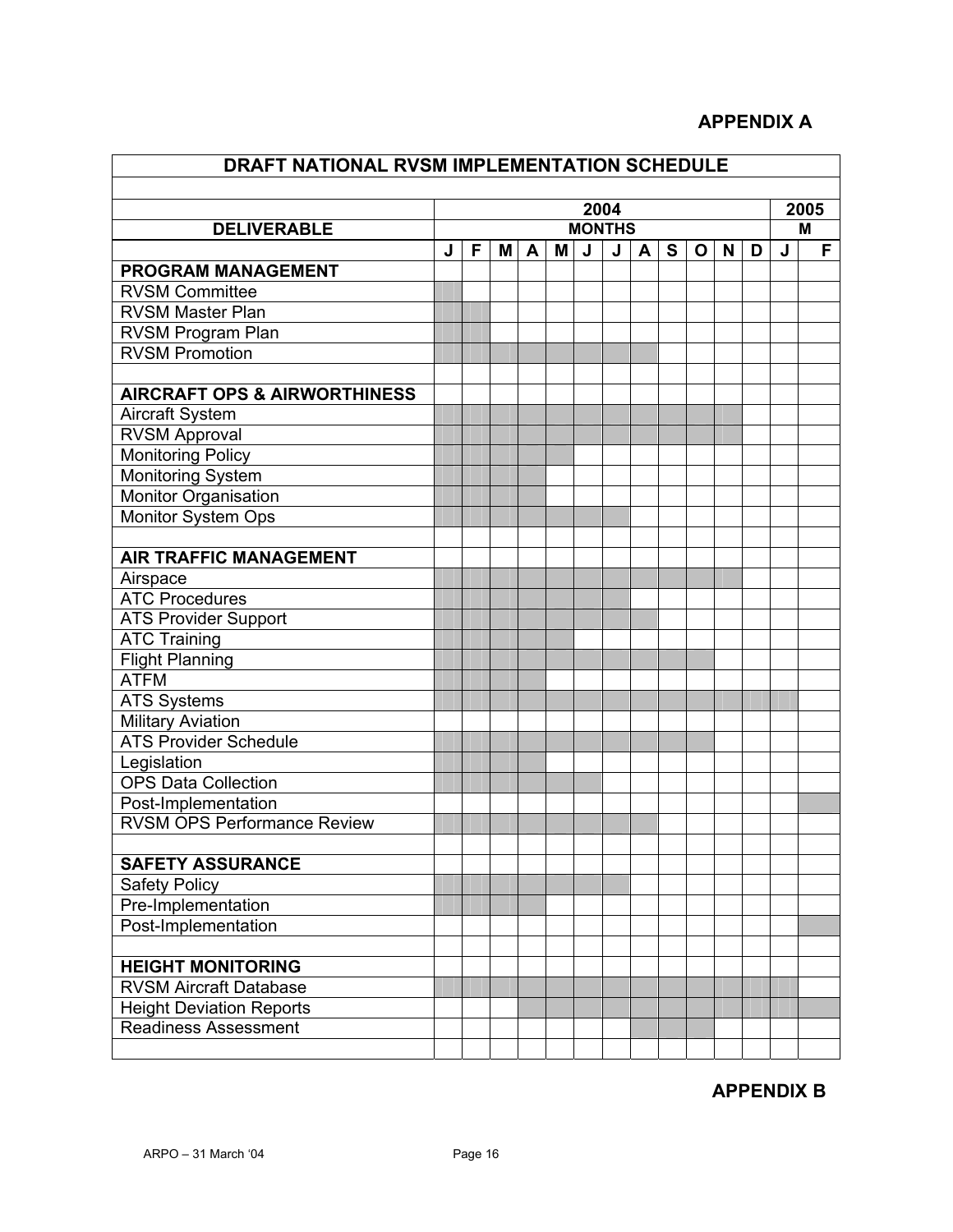|                                    | DRAFT NATIONAL RVSM PROGRAM DELIVERABLES                                      |                                                                                                                                                                                                                                                                                                                                                                                    |                                                                                                                                             |  |  |  |
|------------------------------------|-------------------------------------------------------------------------------|------------------------------------------------------------------------------------------------------------------------------------------------------------------------------------------------------------------------------------------------------------------------------------------------------------------------------------------------------------------------------------|---------------------------------------------------------------------------------------------------------------------------------------------|--|--|--|
|                                    | <b>AIM</b>                                                                    | <b>DESCRIPTION</b>                                                                                                                                                                                                                                                                                                                                                                 | <b>OBJECTIVE</b>                                                                                                                            |  |  |  |
| Sub-Program I - Program Management |                                                                               |                                                                                                                                                                                                                                                                                                                                                                                    |                                                                                                                                             |  |  |  |
|                                    |                                                                               |                                                                                                                                                                                                                                                                                                                                                                                    |                                                                                                                                             |  |  |  |
|                                    |                                                                               |                                                                                                                                                                                                                                                                                                                                                                                    |                                                                                                                                             |  |  |  |
| 1                                  | <b>Establish National</b><br>RVSM Implementation<br>Committee                 | Define tasks for RVSM Implementation Committee<br>and set-up facilities                                                                                                                                                                                                                                                                                                            | Provide an Office to support RVSM<br>Implementation                                                                                         |  |  |  |
| $\overline{2}$                     | Develop RVSM Master<br>Plan                                                   | Develop, in consultation with relevant Stakeholders,<br>a RVSM Master Plan with realistic time scales                                                                                                                                                                                                                                                                              | RVSM Master Plan, endorsed by all<br>Stakeholders and given commitment by<br>State                                                          |  |  |  |
| 3                                  | Program Management<br><b>Activities</b>                                       | Develop an internal National Program Management<br>Plan. Develop Program Management processes to<br>enable effective and proactive management of the<br>RVSM Program. Manage the RVSM Program<br>throughout the required period and provide<br>guidance/informative progress/status reports to<br>Stakeholders. Give progress/status reports to AFI<br>RVSM Program Office (ARPO). | National RVSM Program Management<br>Plan.<br>Program Management Process.<br>Templates for progress monitoring.<br>Progress/ status reports. |  |  |  |
| 4                                  | <b>RVSM Promotion</b><br>awareness activities<br>undertaken by each<br>State. | Establish information methods and links with all<br>RVSM affected Stakeholders in order to provide<br>support to the RVSM Program via advance<br>information and collaborative actions. Increasing the<br>levels of awareness throughout the industry and<br>within each State will reduce risk of the program<br>failing to attain objectives                                     | Develop, deliver and coordinate an<br>awareness program through actions.<br>products and packages supporting<br><b>RVSM</b> milestones      |  |  |  |
|                                    |                                                                               | Sub-Program II - Aircraft Operations and Airworthiness                                                                                                                                                                                                                                                                                                                             |                                                                                                                                             |  |  |  |
|                                    |                                                                               | This Phase will ensure technical, operational and regulatory means will be available for airspace users and States to                                                                                                                                                                                                                                                              |                                                                                                                                             |  |  |  |
|                                    |                                                                               | enable RVSM approvals. Any sub-programs must also assist and monitor the approval process. Aircraft Height                                                                                                                                                                                                                                                                         |                                                                                                                                             |  |  |  |
|                                    |                                                                               | Keeping accuracy will be verified through operation of a height-monitoring infrastructure. The monitoring system<br>must provide technical data to confirm that safety objectives are met.                                                                                                                                                                                         |                                                                                                                                             |  |  |  |
| 5                                  | <b>Aircraft System</b><br>Development                                         | Prepare the necessary regulatory and guidance<br>material. Establish a database of affected aircraft to<br>ensure that all affected aircraft are suitably prepared                                                                                                                                                                                                                 | Necessary regulatory material is issued<br>to enable Operators to complete<br>necessary modifications.                                      |  |  |  |
|                                    |                                                                               | for RVSM. Establish contact with operators to ensure<br>they undertake the necessary actions for timely RVSM<br>readiness.                                                                                                                                                                                                                                                         | The issue of reports to ARPO<br>confirming ability to modify aircraft and<br>to meet required target dates.                                 |  |  |  |
| 6                                  | <b>RVSM Approval</b><br>Achievement                                           | Ensuring that all actions are taken to ensure operators<br>can achieve approval for RVSM. This includes<br>establishing contact with relevant stakeholders,<br>preparing the necessary notification material and the<br>monitoring of progress of operators towards meeting<br>the RVSM requirements                                                                               | Operators ready for RVSM. Issue of<br>periodic reports on the state of<br>preparation of operators                                          |  |  |  |
| $\prime$                           | Monitor Policy and<br>System Architecture                                     | ARPO to establish agreed means by which the<br>monitoring policy is attained. Define the roles of all<br>stakeholders for monitoring purposes. Define<br>management criteria for GMU. Define monitoring<br>system organisation.                                                                                                                                                    | All specifications and contracts in place<br>to enable monitoring system<br>development and operation.                                      |  |  |  |
| 8                                  | Monitor System<br>Development                                                 | Development and installation of identified number of<br>GMUs.                                                                                                                                                                                                                                                                                                                      | Monitoring equipment (GMU)<br>developed and available.                                                                                      |  |  |  |
| 9                                  | Monitor Organisation                                                          | RMA to manage identified GMUs. Construct required                                                                                                                                                                                                                                                                                                                                  | Operation Ready Monitoring System.                                                                                                          |  |  |  |
| 10                                 | Development<br>Monitor System<br>Operation                                    | Operational Data management system.<br>Monitoring system Application to obtain ASE data.<br>Analysis of performance and dispatch of data to sub<br>programs for further analysis. Follow-up action for<br>aircraft, which appears not to be meet MASPS.                                                                                                                            | Obtain Technical data for consideration<br>in Safety Assessment                                                                             |  |  |  |
| 11                                 | Post RVSM<br>Implementation<br><b>Technical Enhancements</b>                  | Follow-up monitoring after RVSM implementation to provide<br>observations of performance together with the analysis of<br>causes for any degradation of performance. This process will<br>involve the follow-up of any anomalies, the notification of<br>common causes for any problems observed and<br>recommendation for enhancements                                            | Performance reports and recommendations<br>for appropriate system enhancements.                                                             |  |  |  |
|                                    |                                                                               |                                                                                                                                                                                                                                                                                                                                                                                    |                                                                                                                                             |  |  |  |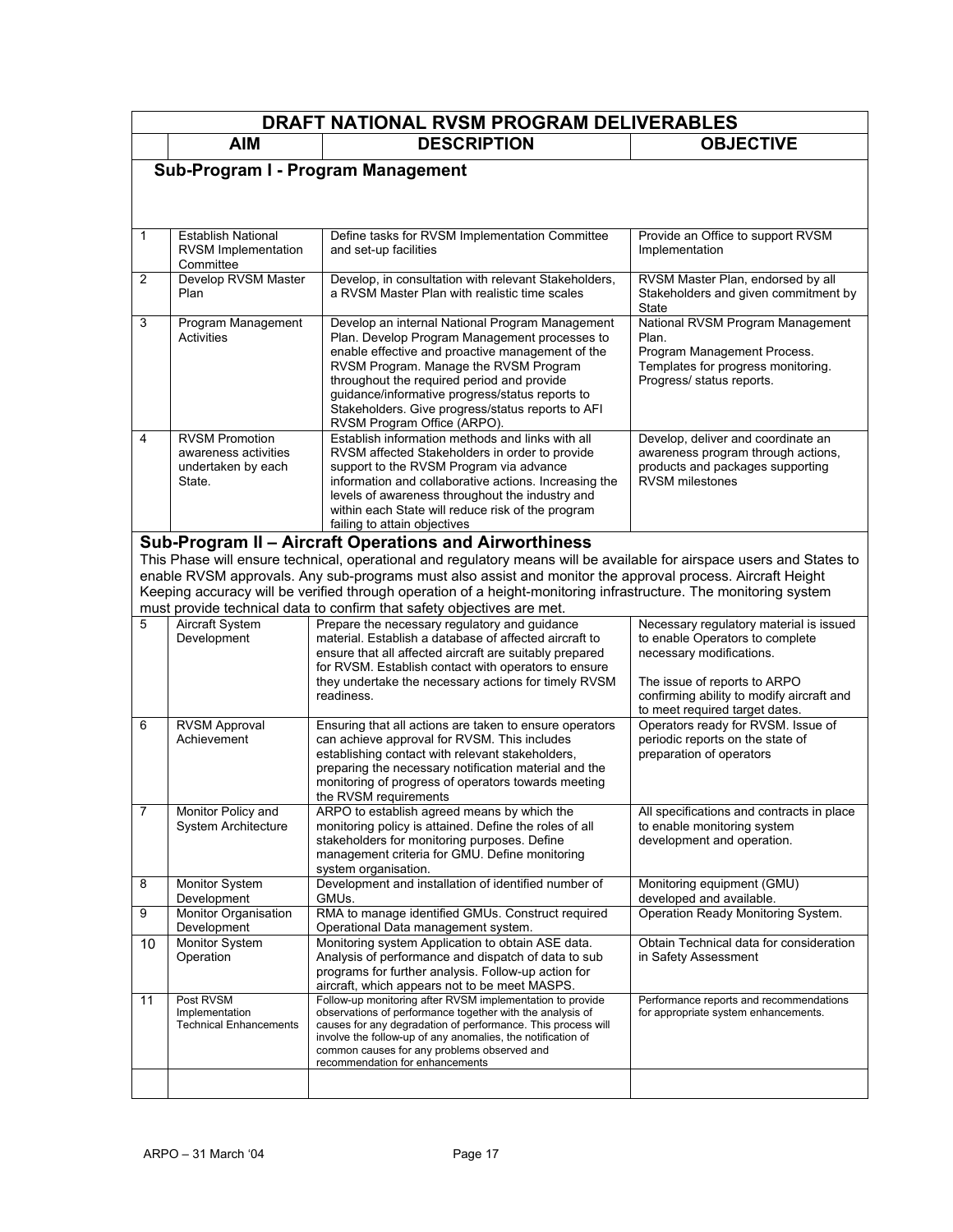|    | <b>AIM</b>                                                                                                                                                                                                                      | <b>DESCRIPTION</b>                                                                                                                                                                                                             | <b>OBJECTIVE</b>                                                                                                                                                                                                          |  |  |  |  |
|----|---------------------------------------------------------------------------------------------------------------------------------------------------------------------------------------------------------------------------------|--------------------------------------------------------------------------------------------------------------------------------------------------------------------------------------------------------------------------------|---------------------------------------------------------------------------------------------------------------------------------------------------------------------------------------------------------------------------|--|--|--|--|
|    | <b>Sub-Program III - ATM Preparation</b>                                                                                                                                                                                        |                                                                                                                                                                                                                                |                                                                                                                                                                                                                           |  |  |  |  |
|    | This Phase must ensure ATS service provider units are well prepared and ready for RVSM Implementation at the<br>agreed date. Sub-Programs to identity tasks, which should allow States to make airspace changes, introduce RVSM |                                                                                                                                                                                                                                |                                                                                                                                                                                                                           |  |  |  |  |
|    |                                                                                                                                                                                                                                 | Procedures, modify ATC systems, provide ATC Training and resolve legal issues.                                                                                                                                                 |                                                                                                                                                                                                                           |  |  |  |  |
| 12 | Airspace Structure                                                                                                                                                                                                              | Assessment of RVSM on Transition/Non-Transition<br>airspace simulation studies to validate airspace<br>structure and any sectorisation changes. Develop ATS<br>Route network improvements and sectorisation<br>changes.        | Provide assessment report for all ACCs<br>in RVSM area. Complete RVSM<br>simulation reports. Provide agreed<br>proposals for ATS Route Network<br>changes. Provide agreed plans for<br>appropriate sectorisation changes. |  |  |  |  |
| 13 | <b>ATC Procedures</b>                                                                                                                                                                                                           | Develop ATM Procedures for RVSM implementation.                                                                                                                                                                                | Develop National RVSM ATC Manual.                                                                                                                                                                                         |  |  |  |  |
| 14 | <b>ATS Providers</b><br>Support                                                                                                                                                                                                 | Provide support for site-specific implementation of<br><b>RVSM ATS Procedures</b>                                                                                                                                              | Develop Site-specific ATS Procedures,<br>as required                                                                                                                                                                      |  |  |  |  |
| 15 | <b>ATC Training</b>                                                                                                                                                                                                             | Provide RVSM ATC training syllabus - transition and<br>non-transition areas. RVSM training for ATC<br>Instructors. All controllers prepared for RVSM                                                                           | Develop ATC training syllabus. Train<br>ATC Instructors. Define National<br>training programs. Train ATCs for<br>RVSM Operations.                                                                                         |  |  |  |  |
| 16 | <b>Flight Planning IFPS</b>                                                                                                                                                                                                     | Provide software and procedures in IFPS to ensure the<br>correct handling and distribution of FPLs in respect of<br><b>RVSM</b> requirements                                                                                   | Develop Software and Procedures to<br>fulfil FPL requirements.                                                                                                                                                            |  |  |  |  |
| 17 | RVSM impact on<br>ATFM (where<br>applicable)                                                                                                                                                                                    | Provide software and procedures for CFMU systems,<br>to ensure the correct sector loading indications and<br>flight handling for ATFM purposes                                                                                 | Develop Software and procedures to<br>fulfil the requirement                                                                                                                                                              |  |  |  |  |
| 18 | ATS System<br>Modification                                                                                                                                                                                                      | Identify required ATS system modifications to meet<br>operational requirements, amend existing interface<br>specifications, and provide guidance for <b>HMI</b> , follow-up<br>modifications to systems in all concerned ACCs. | <b>Develop Operational Agreed</b><br>Requirements for System Support and<br>Interface Specifications (OLDI). Provide<br>Support/advice during system<br>modification.                                                     |  |  |  |  |
| 19 | <b>Military Aviation</b><br>Preparation                                                                                                                                                                                         | Identify military requirements related to RVSM<br>implementation                                                                                                                                                               | Develop applicable Operational<br>requirements                                                                                                                                                                            |  |  |  |  |
| 20 | <b>ATS Providers</b><br>Countdown Schedule                                                                                                                                                                                      | Provide an aeronautical publication schedule and a<br>countdown plan/schedule. Monitor readiness of States<br>in executing the plan/schedule                                                                                   | Develop an Aeronautical Publication<br>Schedule and a Countdown<br>Plan/Schedule to implement RVSM.                                                                                                                       |  |  |  |  |
| 21 | Legislation                                                                                                                                                                                                                     | Create sub-group to identify legal issues and propose<br>solutions                                                                                                                                                             | Sub-Group to provide legal Report and<br>draft legal texts or guidelines to be<br>implemented by States                                                                                                                   |  |  |  |  |
| 22 | Operational Data<br>Collection for Safety<br>Assurance                                                                                                                                                                          | Establish process for collection and analysis of<br>information concerning operational ATC and pilot<br>errors - at minimum, operational incidents/ occurrences<br>relevant to RVSM/height keeping.                            | Provide ATC/pilot operational error<br>Report.                                                                                                                                                                            |  |  |  |  |
| 23 | Post Implementation<br>Operational<br>Enhancements.                                                                                                                                                                             | Assess RVSM operations and develop revised<br>procedures, airspace structure and sectorisation to<br>improve the utilisation of RVSM in RVSM airspace.                                                                         | Publish Revised procedures of ATS<br>Route Network improvements                                                                                                                                                           |  |  |  |  |
| 24 | <b>RVSM Operational</b><br>Performance Review                                                                                                                                                                                   | Assess ATM capacity before and after RVSM<br>implementation and with specific reference to changes<br>directly related to RVSM                                                                                                 | Provide Assessment report on achieved<br>operational benefits arising from RVSM.                                                                                                                                          |  |  |  |  |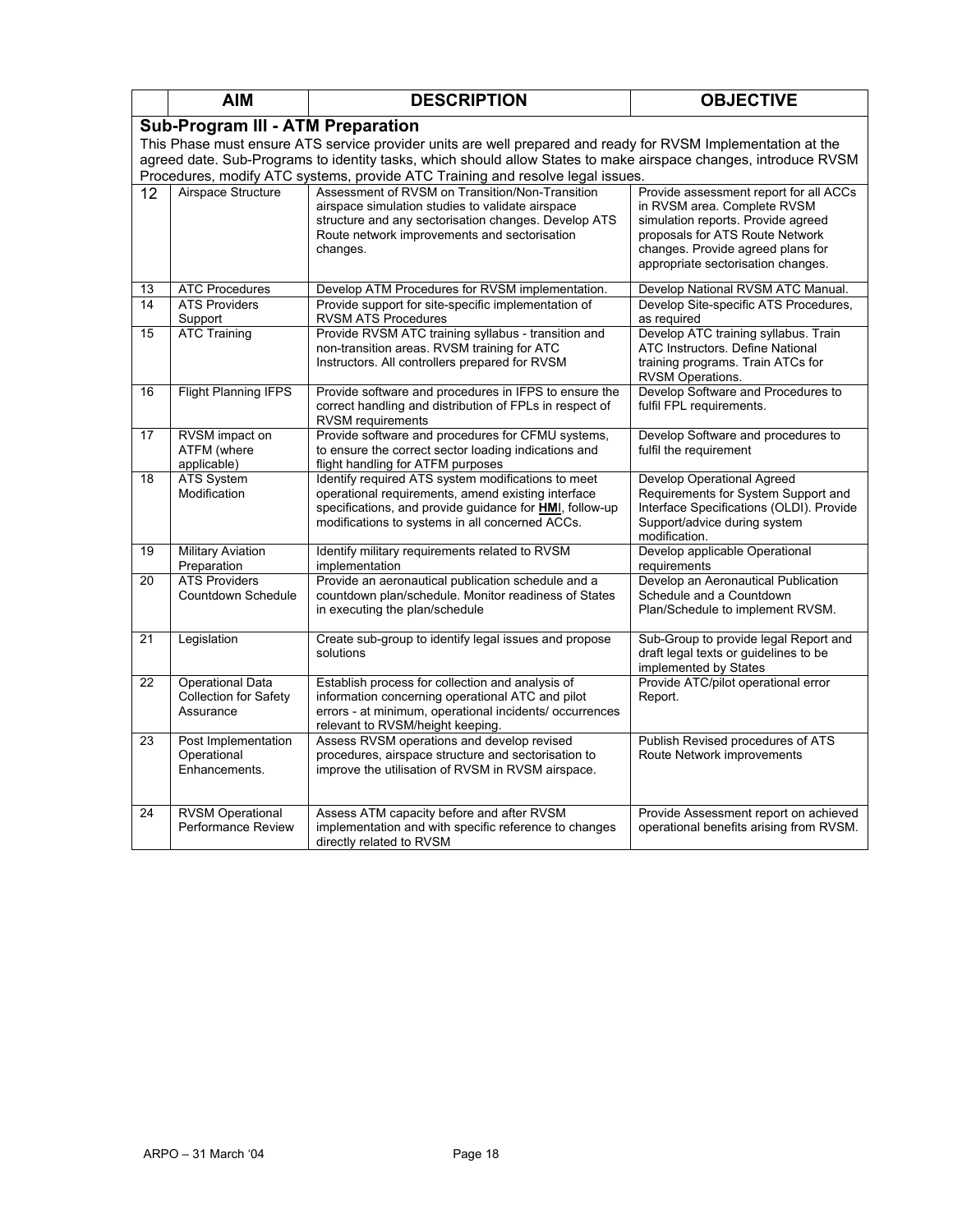|    | <b>AIM</b>                                                                                                                                                                                                                        | <b>DESCRIPTION</b>                                                                                                              | <b>OBJECTIVE</b>                                                                                   |  |  |  |  |  |
|----|-----------------------------------------------------------------------------------------------------------------------------------------------------------------------------------------------------------------------------------|---------------------------------------------------------------------------------------------------------------------------------|----------------------------------------------------------------------------------------------------|--|--|--|--|--|
|    | Sub-Program IV - RSM Safety Assurance                                                                                                                                                                                             |                                                                                                                                 |                                                                                                    |  |  |  |  |  |
|    | This Phase constitutes the Safety assessments necessary prior to implementation, just after implementation and at<br>the end of the RVSM Program to ensure that the agreed safety objectives are met. Sub-Programs to include the |                                                                                                                                 |                                                                                                    |  |  |  |  |  |
|    |                                                                                                                                                                                                                                   | development of an agreed RVSM Safety policy and identify need for States to prepare RVSM Safety Cases.                          |                                                                                                    |  |  |  |  |  |
| 25 | Develop Agreed Safety<br>Policy                                                                                                                                                                                                   | Develop a National RVSM Safety Policy, in<br>compliance with existing Safety Policies, in<br>consultation relevant stakeholders | Provide a State RVSM Safety Policy                                                                 |  |  |  |  |  |
| 26 | Pre-Implementation<br>Safety Assessment                                                                                                                                                                                           | Identify required activities to ensure that safety<br>objectives are met when RVSM is implemented.                              | Provide Go/No-go advice to ARPO from<br>a safety point of view                                     |  |  |  |  |  |
| 27 | Post Implementation<br>Safety Assessment                                                                                                                                                                                          | Identify required activities to ensure that safety<br>objectives are met when RVSM is implemented.                              | Report risk levels to ARPO, as basis for<br>decision making to implement risk<br>reducing measures |  |  |  |  |  |

| <b>OBJECTIVE</b>                                                                                               |  |  |  |  |  |  |
|----------------------------------------------------------------------------------------------------------------|--|--|--|--|--|--|
|                                                                                                                |  |  |  |  |  |  |
| Sub-Program 5 - Height Monitoring                                                                              |  |  |  |  |  |  |
| The RMA is an APIRG authorised body to provide Safety Oversight services in connection with implementation and |  |  |  |  |  |  |
| continued safe use of RVSM within designated airspace. States are required to approve aircraft for RVSM        |  |  |  |  |  |  |
|                                                                                                                |  |  |  |  |  |  |
| Provide safety oversight                                                                                       |  |  |  |  |  |  |
|                                                                                                                |  |  |  |  |  |  |
| Monitor operator RVSM compliance                                                                               |  |  |  |  |  |  |
| Ensure safety oversight                                                                                        |  |  |  |  |  |  |
| Meet RVSM Implementation Date                                                                                  |  |  |  |  |  |  |
|                                                                                                                |  |  |  |  |  |  |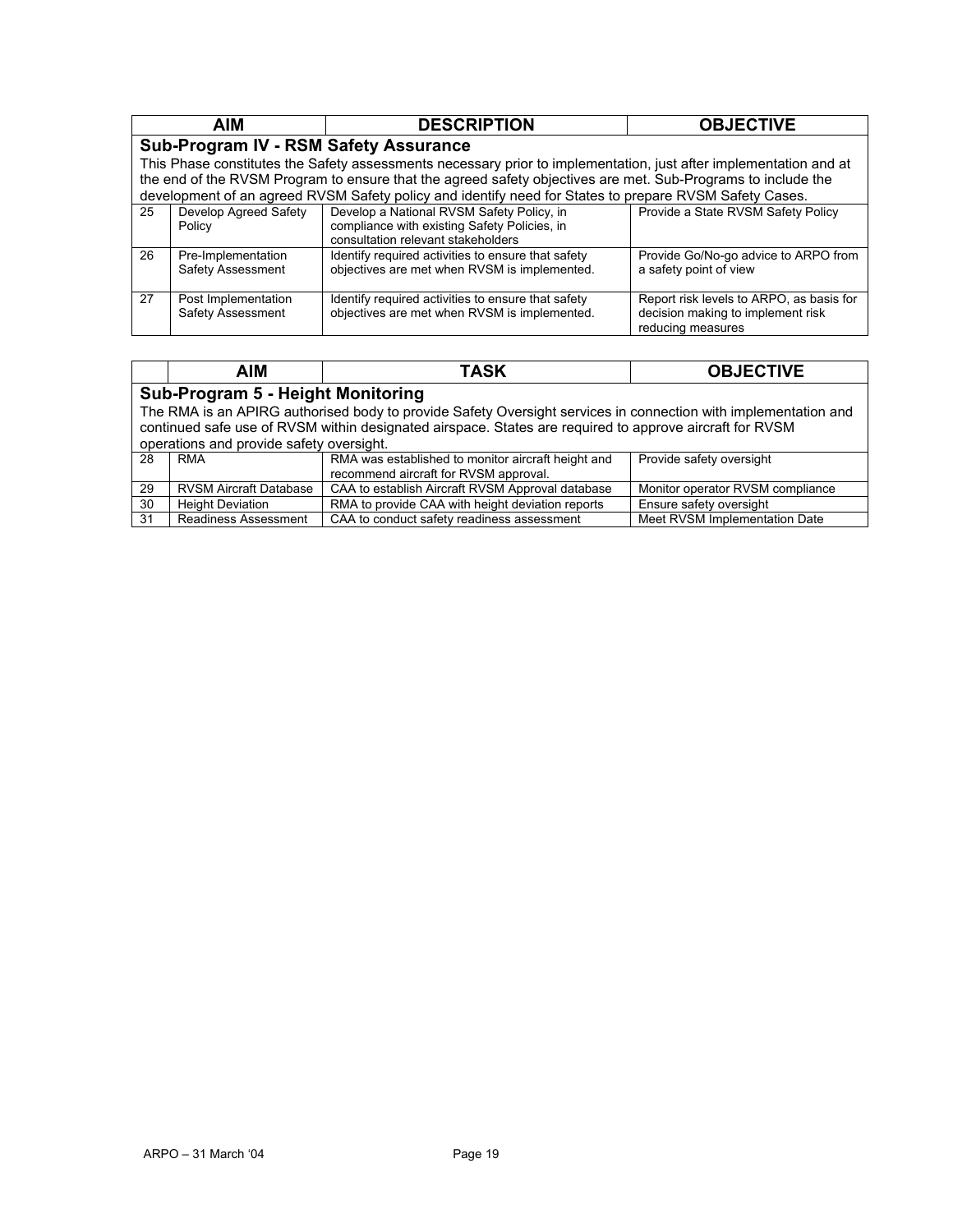#### **Appendix C**

| NATIONAL RVSM IMPLEMENTATION DELIVERABLES & RESPONSIBLE BODY |                                   |                             |                              |               |
|--------------------------------------------------------------|-----------------------------------|-----------------------------|------------------------------|---------------|
| <b>Description</b>                                           | <b>Responsible</b><br><b>Body</b> | <b>Start</b><br><b>Date</b> | <b>Target</b><br><b>Date</b> | <b>Status</b> |
| <b>PROGRAM</b><br><b>MANAGEMENT</b>                          |                                   |                             |                              |               |
| <b>RVSM Committee</b>                                        | i.e. CAA                          |                             |                              |               |
| <b>RVSM Master Plan</b>                                      | Program Office                    |                             |                              |               |
| RVSM Program Plan                                            | Program Office                    |                             |                              |               |
| <b>RVSM Promotion</b>                                        | Program Office                    |                             |                              |               |
| <b>AIRCRAFT OPS &amp;</b><br><b>AIRWORTHINESS</b>            |                                   |                             |                              |               |
| <b>Aircraft System</b>                                       | i.e. CAA, Airline,                |                             |                              |               |
| <b>RVSM Approval</b>                                         | i.e. CAA                          |                             |                              |               |
| <b>Monitoring Policy</b>                                     |                                   |                             |                              |               |
| Monitoring System                                            |                                   |                             |                              |               |
| <b>Monitor Organisation</b>                                  |                                   |                             |                              |               |
| Monitor System Ops                                           |                                   |                             |                              |               |
| <b>AIR TRAFFIC</b><br><b>MANAGEMENT</b>                      |                                   |                             |                              |               |
| Airspace                                                     | i.e. ATS Provider                 |                             |                              |               |
| <b>ATC Procedures</b>                                        |                                   |                             |                              |               |
| <b>ATS Provider Support</b>                                  |                                   |                             |                              |               |
| <b>ATC Training</b>                                          |                                   |                             |                              |               |
| <b>Flight Planning</b>                                       |                                   |                             |                              |               |
| <b>ATFM</b>                                                  |                                   |                             |                              |               |
| <b>ATS Systems</b>                                           |                                   |                             |                              |               |
| <b>Military Aviation</b>                                     |                                   |                             |                              |               |
| <b>ATS Provider Schedule</b>                                 |                                   |                             |                              |               |
| Legislation                                                  |                                   |                             |                              |               |
| <b>OPS Data Collection</b>                                   |                                   |                             |                              |               |
| Post-Implementation                                          |                                   |                             |                              |               |
| <b>RVSM OPS</b>                                              |                                   |                             |                              |               |
| <b>Performance Review</b>                                    |                                   |                             |                              |               |
| <b>SAFETY ASSURANCE</b>                                      |                                   |                             |                              |               |
| <b>Safety Policy</b>                                         | i.e. CAA                          |                             |                              |               |
| Pre-Implementation                                           |                                   |                             |                              |               |
| Post-Implementation                                          |                                   |                             |                              |               |
| <b>HEIGHT MONITORING</b>                                     |                                   |                             |                              |               |
| <b>RVSM Aircraft Database</b>                                | CAA                               |                             |                              |               |
| <b>Height Deviation Reports</b>                              | RMA & CAA                         |                             |                              |               |
| <b>Readiness Assessment</b>                                  | CAA                               |                             |                              |               |
|                                                              |                                   |                             |                              |               |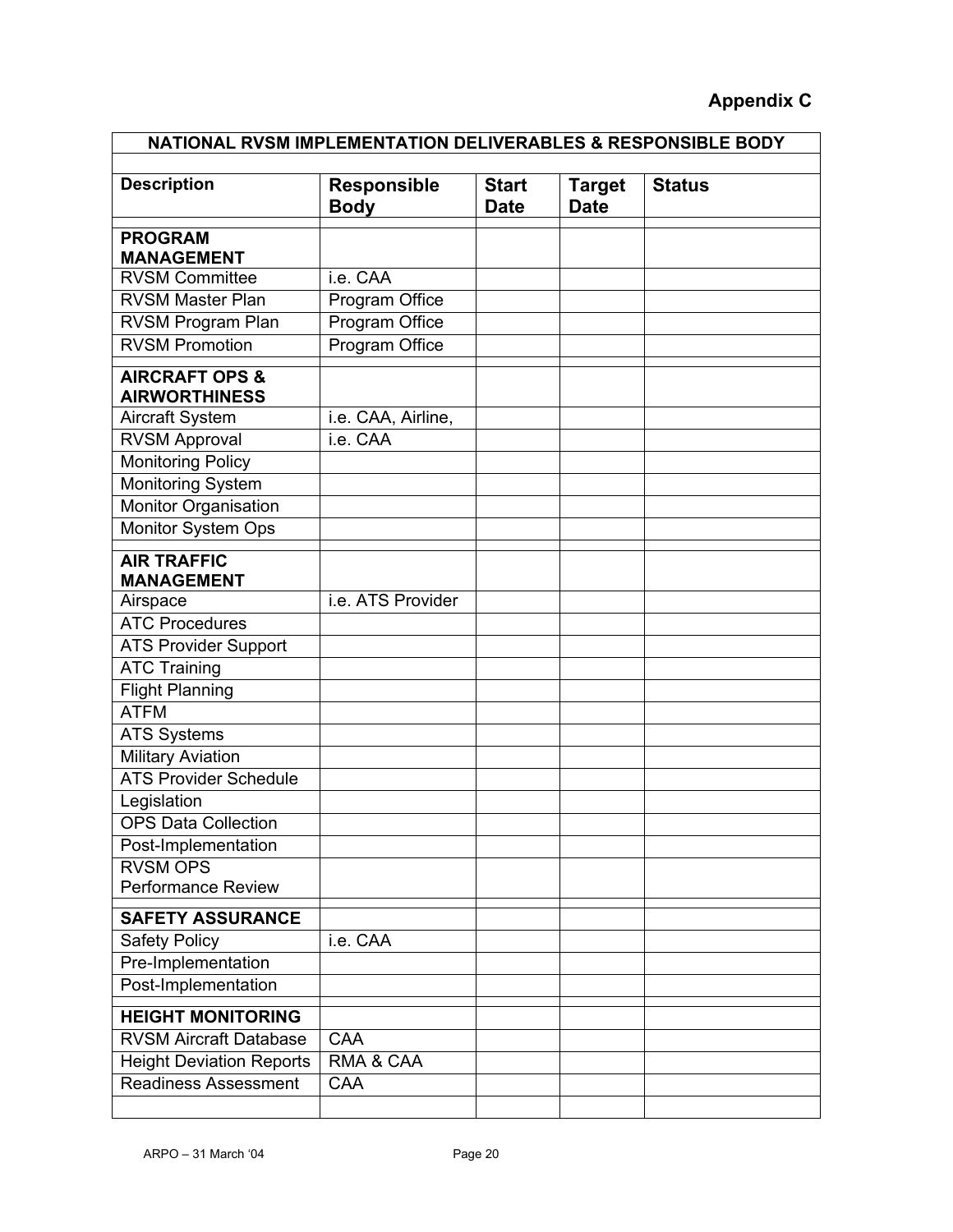**APPENDIX D** 

#### **DRAFT NATIONAL RVSM PROGRAM**

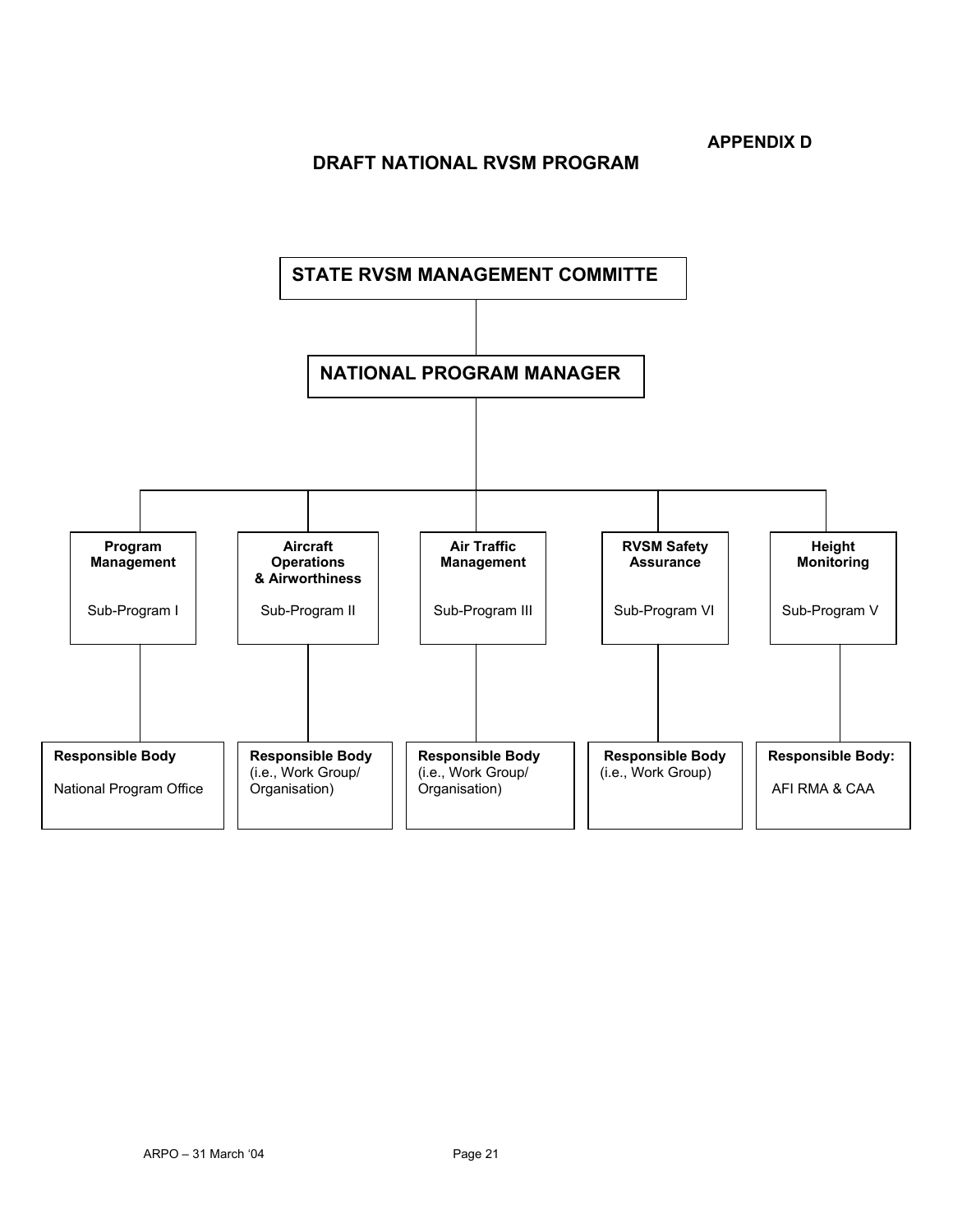## **DRAFT AIR TRAFFIC CONTROL OPERATIONS MANUAL FOR IMPLEMENTATION REDUCED VERTICAL SEPARATION MINIMUM**

**(State Name)** 

**(Date)**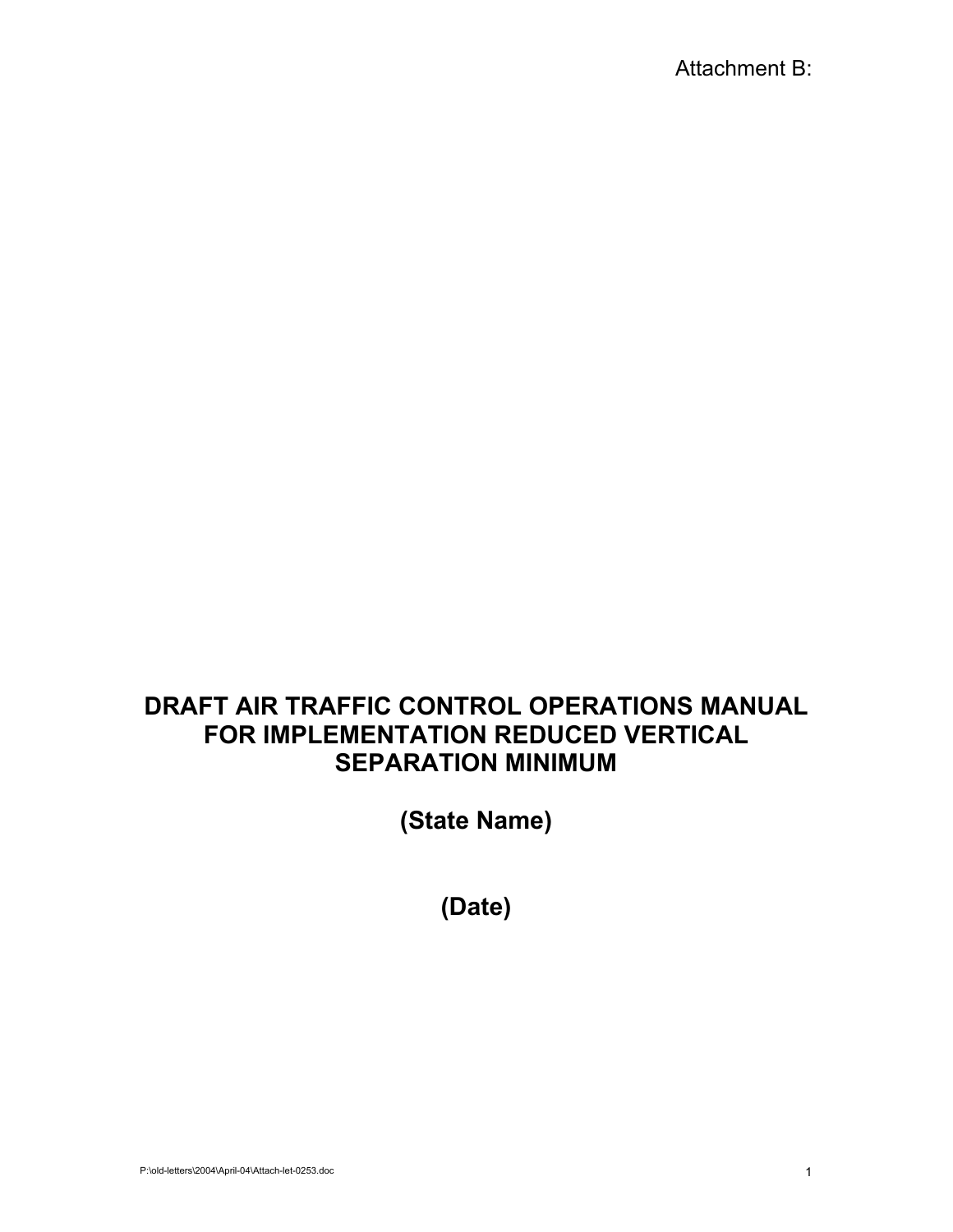#### **CONTENT PAGE**

**1 INTRODUCTION** 

## **2 AFI RVSM IMPLEMENTATION BACKGROUND**

**3 NEED FOR RVSM** 

#### **4 AFI RVSM AIRSPACE**

- 4.1 AFI RVSM Airspace
- 4.2 AFI RVSM Transition Airspace
- 4.3 AFI RVSM Interface with Adjacent Regions
- 4.4 ICAO Table of Cruising Levels for AFI RVSM Airspace

#### **5 FLIGHT OPERATIONS WITHIN AFI RVSM AIRSPACE**

#### 6 **RVSM PROCEDURES**

- 6.1 General
- 6.2 State Aircraft in AFI RVSM Airspace
- 6.3 Aircraft Transition To/From AFI RVSM Airspace
- 6.4 Cruising Levels Appropriate to Direction of Flight
- 6.5 In-Flight Contingency Procedures

#### **7 PHRASEOLOGY**

#### **8 VERTICAL SEPARATION**

#### **9 COMMUNICATION FAILURE**

- 9.1 Communication Failure Procedures
- 9.2 Compulsory Reporting Points
- 9.3 Laterally-Spaced, Uni-Directional ATS Routes
- 9.4 Flight Level Allocation Schemes

#### **10 AIR TRAFFIC SYSTEMS**

- 10.1 Flight Data Processing Systems
- 10.2 Radar Display Systems
- 10.3 Flight Strips
- 10.4 Online Data Interchange
- 10.5 Short Term Conflict Alert and Medium Conflict Alert
- 10.6 Flight Planning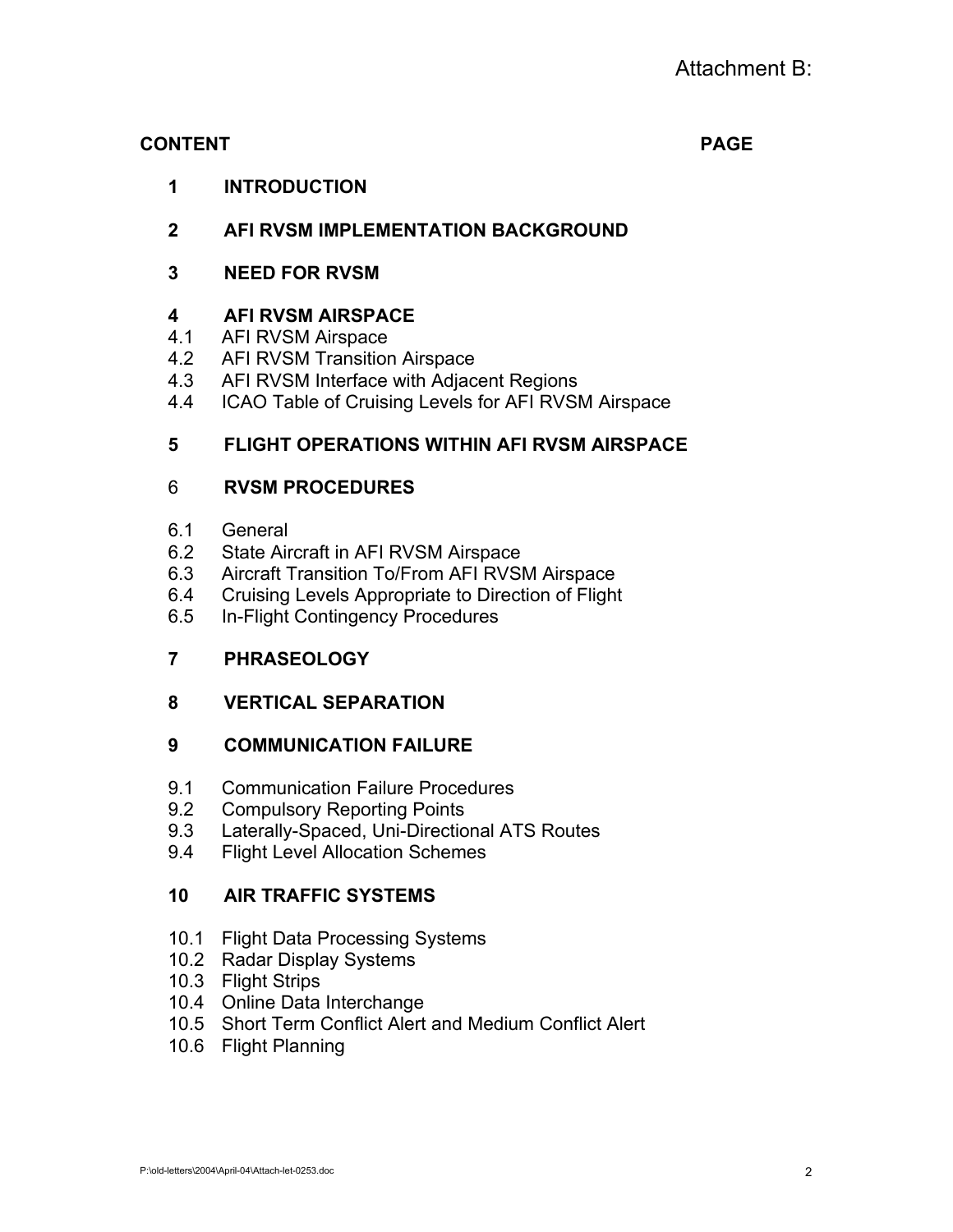#### **11 AIR TRAFFIC MANAGEMENT**

- 11.1 Optimisation of ATS Routes
- 11.2 ATC Sectorisation
- 11.3 ATM Options for RVSM Transition
- 11.4 Laterally Spaced, Uni-Directional ATS Routes
- 11.5 Flight Level Allocation Scheme
- 11.6 ATC Clearances
- 11.7 Inter-Centre Letters of Agreement
- 11.8 Inter-Centre Coordination

#### **12 AIRCRAFT COLLISION AVOIDANCE SYSTEM**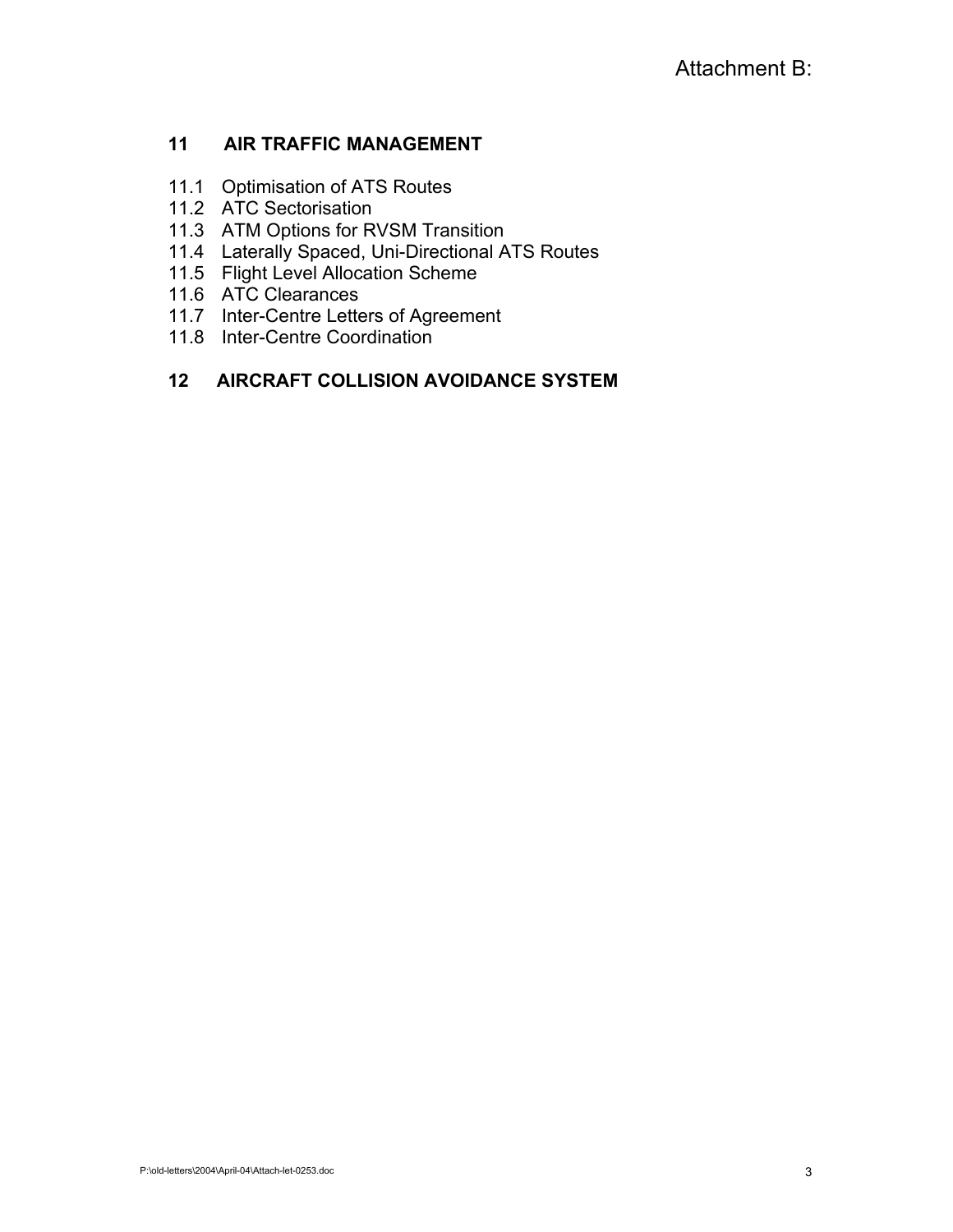#### **DRAFT AIR TRAFFIC CONTROL OPERATIONS MANUAL FOR IMPLEMENTATION OF REDUCED VERTICAL SEPARATION MINIMUM**

#### **1 INTRODUCTION**

In the late 1970s, the International Civil Aviation Organization (ICAO) initiated a comprehensive program of studies to examine the feasibility of reducing the 2000 ft vertical separation minimum (VSM) applied above flight level (FL) 290 to the 1000 ft VSM as used below FL 290. Throughout the 1980s, various studies were conducted under the auspices of ICAO in Canada, Europe, Japan and the United States.

The studies demonstrated that the global reduction of vertical separation was safe, feasible and without the imposition of unduly demanding technical requirements and would be cost-beneficial. The studies also showed that the North Atlantic (NAT) minimum navigation performance specification (MNPS) airspace was an ideal area for the introduction of a reduced vertical separation minimum (RVSM) because of the types of aircraft and the essentially unidirectional tidal flow of traffic. Planning for RVSM in the NAT Region commenced in 1990. The first stage of the Operational Evaluation phase, using the 1000 ft RVSM (between FL 330 and FL 370 inclusive), began in March 1997. A second stage extended RVSM to between FL 310 and FL 390 inclusive in October 1998.

NAT Region implementation involves the application of RVSM in the transition area of States within the European Region. In an early stage of the studies, it was determined that the introduction of RVSM in upper European airspace would have considerable benefits. However, from the outset, it was clear that the complex nature of the European air traffic services (ATS) route structure, its wide variety of aircraft types and high traffic density, as well as the high percentage of aircraft climbing and descending, would be a more demanding environment than the NAT Region. Therefore, the introduction of RVSM in the European environment addressed all aspects of en-route operations such as the safety implications of European traffic complexity, the mix of aircraft types, the many stakeholders involved (39 RVSM participating States, industry, aircraft operators), etc.

#### **2 AFI RVSM BACKGROUND**

APIRG has endorse the objectives of capacity and potential economy benefits associated with future implementation of a 1 000 ft reduced vertical separation minimum in the AFI Region and, therefore, conclude that such implementation planning should be progressed as a priority item. It is recognized that a number of complex issues need to be addressed, including meteorological and topographical considerations, aircraft equipment and air traffic control questions.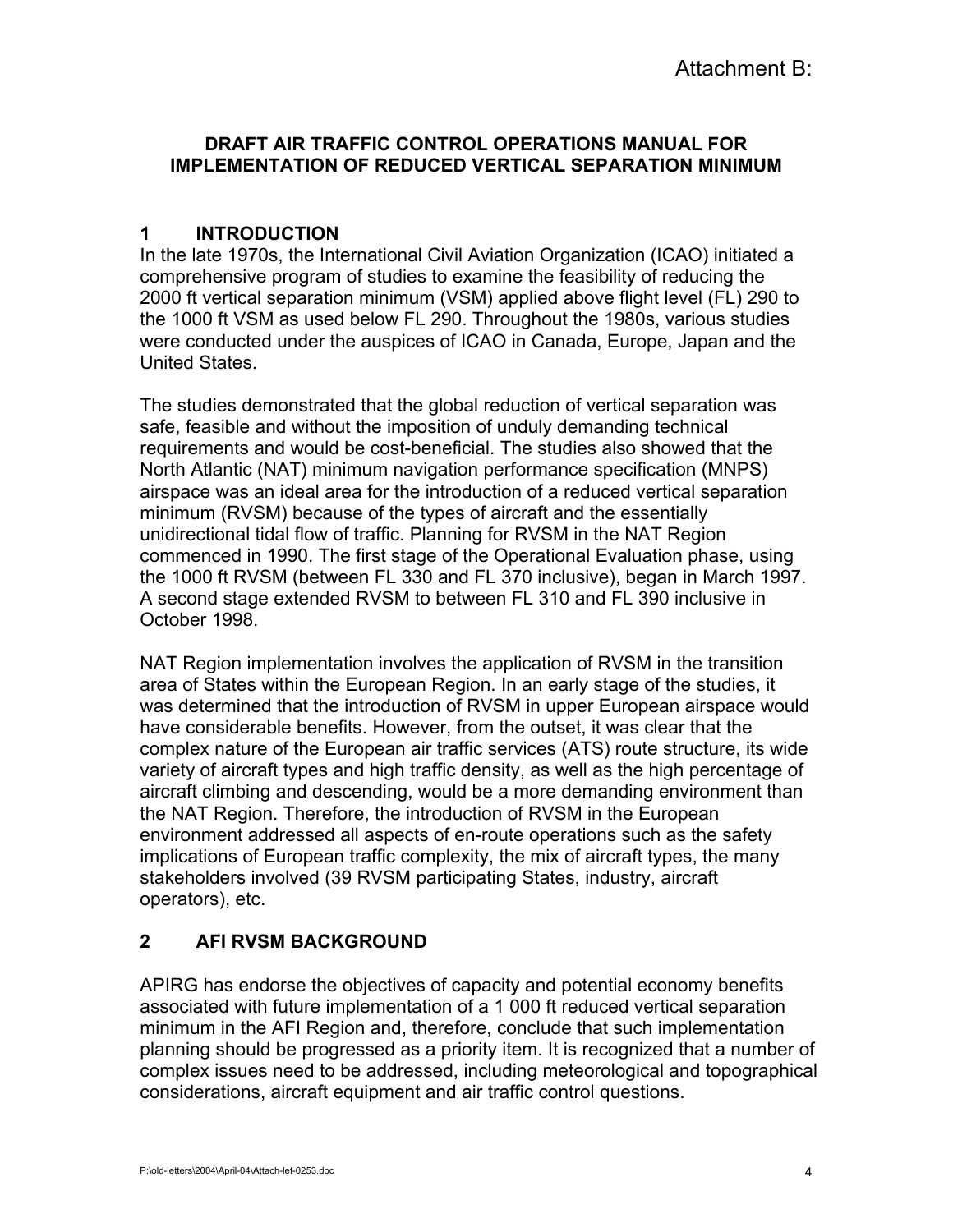## **3 THE NEED FOR RVSM**

It is accepted that major changes to the AFI ATM systems will be necessary in order to cope with the continued traffic growth. The implementation of RVSM is considered to be the most cost effective means of meeting this need through the provision of six additional flight levels for use in the AFI airspace from FL 290 to FL 410 inclusive.

#### **4 AFI RVSM AIRSPACE DESCRIPTION**

#### **4.1 AFI RVSM Airspace**

RVSM shall be applicable in that volume of airspace between FL 290 and FL 410 inclusive all AFI Flight Information Regions (FIRs)/Upper Information Regions (UIRs). *See Appendix …( Airspace/Route Chart Required)*

#### **4.2.1 AFI RVSM Transition Airspace**

Transition tasks associated with the application of a 1 000 ft vertical separation minimum within the AFI RVSM Airspace shall be carried out in all, or parts of identified FIRs/UIRs.

ATC units on the interface of AFI RVSM Airspace shall:

- establish RVSM approved & non-RVSM approved State aircraft entering RVSM Airspace at the appropriate RVSM FL
- apply 1,000 ft VSM between RVSM approved aircraft, otherwise apply 2,000 ft VSM;
- establish non-RVSM approved civil aircraft below FL 290 if landing at an aerodrome below the RVSM Airspace;
- establish non-RVSM approved civil aircraft above FL 410 if transiting above the RVSM Airspace & landing at an aerodrome outside AFI RVSM Airspace;
- for aircraft leaving AFI RVSM Airspace, apply 2,000ft VSM and establish them at the appropriate non-RVSM levels.

#### **4.3 AFI Interface with Adjacent Regions**

ACCs/UACs providing air traffic control service within the airspace designated for the purpose of transitioning non-RVSM approved civil aircraft operating to/from the adjacent Regions (ie. Europe) may clear such non-RVSM approved civil aircraft to climb/descend through RVSM Airspace. Such climbs/descents through RVSM Airspace shall be achieved before the aircraft passes the transfer of control point to the adjacent ACC/UAC, if applicable, unless otherwise specified in an Inter-Centre Letter of Agreement.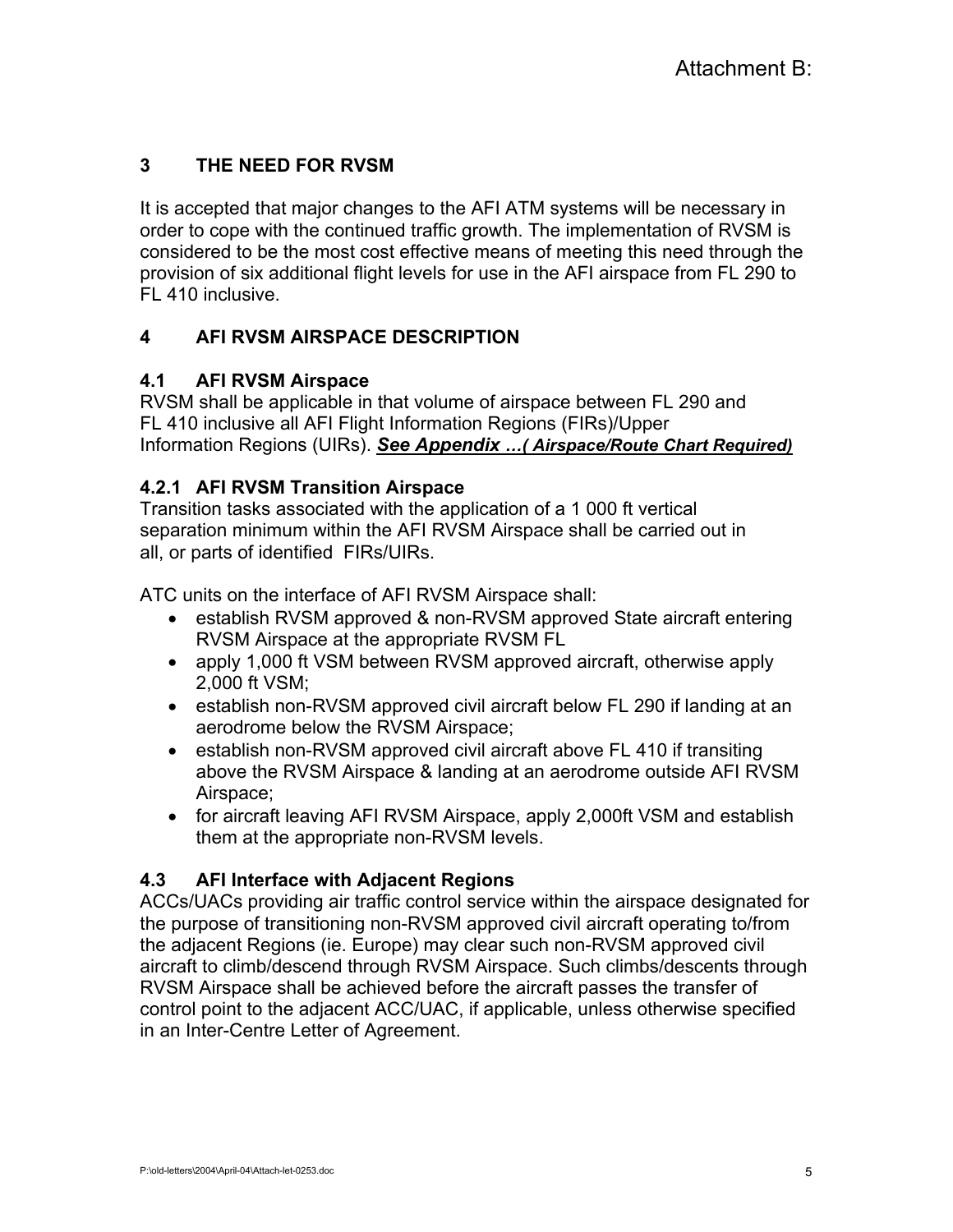#### **4.4 ICAO Table of Cruising Levels for AFI RVSM Airspace**

With the implementation of AFI RVSM, cruising levels within AFI Airspace will be organised in accordance with the Table of Cruising Levels contained in ICAO Annex 2, Appendix 3, a). The cruising levels appropriate to direction of flight within the AFI Region with the implementation of RVSM are **illustrated below**:

#### **4.3 FLIGHT OPERATIONS WITHIN THE AFI RVSM AIRSPACE**

Except for designated airspace where RVSM transition tasks are carried out, only RVSM approved aircraft and non-RVSM approved State aircraft shall be permitted to operate within the AFI RVSM Airspace. It should be noted that within the AFI RVSM Airspace all cruising levels are equally assignable by ATC to either RVSM approved or non-RVSM approved aircraft, provided that the applicable vertical separation minimum is applied.

ATC shall:

- except in transition airspace, only clear IFR RVSM approved aircraft & State aircraft into AFI RVSM Airspace;
- provide a 1,000 ft vertical separation minimum (VSM) between RVSM approved aircraft;
- provide a 2,000 ft VSM between non-RVSM approved aircraft and any other aircraft;
- provide 2,000 ft VSM between all military formation flights and any other aircraft.

#### **7 RVSM PROCEDURES**

#### **7.1 General**

- Only approved State aircraft shall be entitled to operate within the AFI RVSM Airspace, regardless of the RVSM status of the aircraft.
- The Integrated Initial Flight Plan Processing System (IFPS) shall disseminate Item 8 flight plan information to the flight data processing systems (FDPS) concerned for the purpose of providing a clear indication to ATC that where such non-RVSM approved flights are "State aircraft", they are permitted to operate
- All operators filing Repetitive Flight Plans (RPLs) shall include in Item Q of the RPL all equipment and capability information in conformity with Item 10 of the ICAO Flight Plan.
- If a change of aircraft operated in accordance with a repetitive flight plan results in a modification of the RVSM approval status as stated in Item Q, a modification message (CHG) shall be submitted by the operator.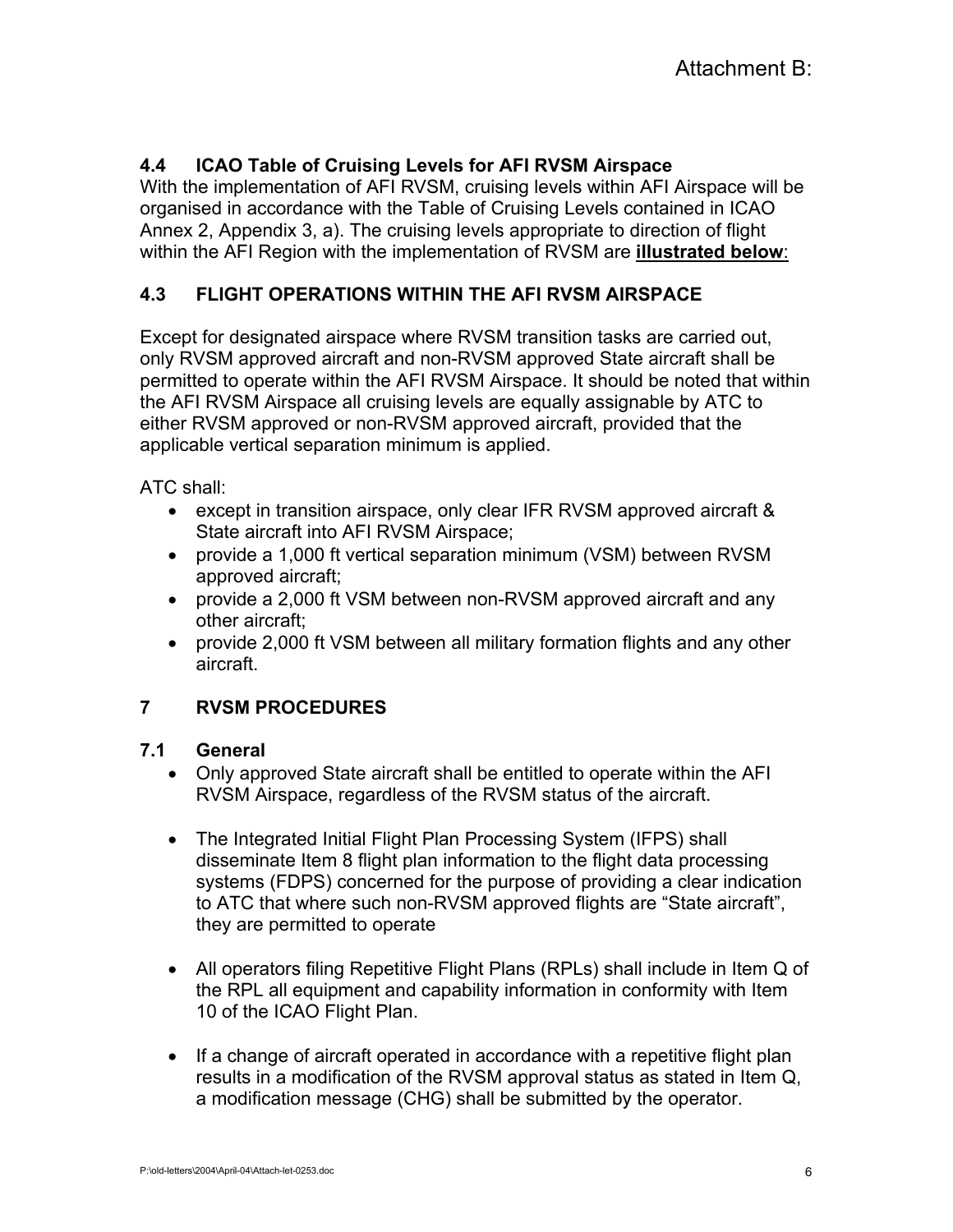- Operators of RVSM approved aircraft shall indicate the approval status by inserting the letter **"W"** in Item 10 of the ICAO Flight Plan, and in Item Q of the Repetitive Flight Plan (RPL), regardless of the requested flight level.
- Operators of non-RVSM approved State aircraft with a requested flight level of FL 290 or above shall insert "**STS/NONRVSM"** in Item 18 of the ICAO Flight Plan.
- Operators of RVSM approved aircraft and non-RVSM approved State aircraft intending to operate within the AFI RVSM Airspace shall include the following in Item 15 of the ICAO Flight Plan: (i) the **entry point** at the lateral limits of the AFI RVSM Airspace, and the requested flight level for that portion of the route commencing immediately after the RVSM entry point; and (ii) the **exit point** at the lateral limits of the AFI RVSM Airspace, and the requested flight level for that portion of the route commencing immediately after the RVSM exit point.
- Operators of non-RVSM approved civil aircraft shall flight plan to operate outside of the AFI RVSM Airspace.

#### **7.2 State Aircraft operating Within AFI RVSM Airspace**

All State aircraft operating in AFI RVSM Airspace will be considered as non-RVSM MASPS compliant and therefore non- RVSM approved. Therefore, the VSM required between State and other traffic shall be 2,000 ft. State aircraft, i.e. military aircraft, might be exempted from AFI RVSM requirements and where applicable, the indication that a non-RVSM approved aircraft is a State aircraft should be displayed. However, evidence from NAT and EUR RVSM indicates that a large proportion of military transport aircraft are RVSM approved.

The requirement for ATC to accommodate non-RVSM approved State aircraft within the AFI RVSM Airspace imposes significant increases in controller workload result from the requirement of having to selectively apply two distinct vertical separation minima (VSM) within the same volume of airspace,

#### **7.3 Transition of Aircraft Operating To/From the AFI RVSM Airspace.**

ACCs/UACs whose area of responsibility includes airspace where RVSM transition tasks are carried out shall ensure that:

• both RVSM approved and non-RVSM approved aircraft entering the AFI RVSM Airspace from adjacent non-RVSM airspace are accommodated within the AFI RVSM Transition Airspace;

• the appropriate vertical separation minimum is applied, based on the RVSM approval status of the aircraft;

• aircraft are established at cruising levels appropriate for the AFI RVSM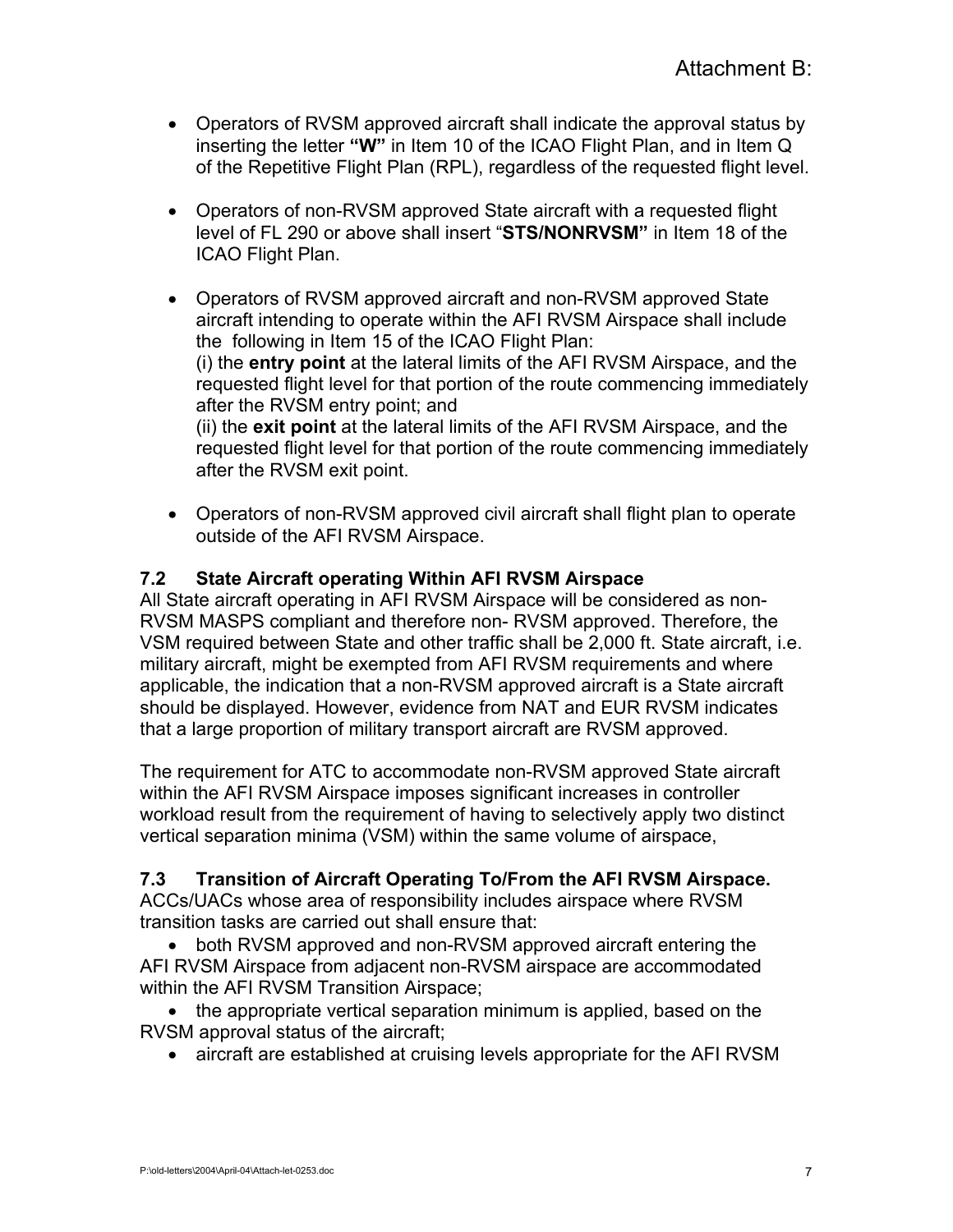Airspace or adjacent non-RVSM airspace, as applicable, and that the appropriate vertical separation minimum is achieved before the aircraft passes the transfer of control point to the adjacent ACC/UAC; and

• non-RVSM approved civil aircraft operating from an adjacent non-RVSM environment to the AFI RVSM Airspace are established at a cruising level outside the vertical dimensions of the AFI RVSM Airspace before the aircraft passes the transfer of control point to the adjacent ACC/UAC.

#### *7.4 Cruising Levels Appropriate to Direction of Flight*

The cruising levels appropriate to direction of flight for RVSM and non-RVSM environments are contained in ICAO Annex 2, Appendix 3.

#### **7.5 In-Flight Contingency Procedures**

An in-flight contingency affecting flight in the AFI RVSM Airspace pertains to unforeseen circumstances which directly impact on the ability of one or more aircraft to operate in accordance with the vertical navigation performance requirements of the AFI RVSM Airspace.

- The pilot shall inform ATC as soon as possible of any circumstances where the vertical navigation performance requirements for the AFI RVSM Airspace cannot be maintained.
- In above mentioned case, the pilot shall obtain a revised air traffic control clearance prior to initiating any deviation from the cleared route and/or flight level, whenever possible. Where a revised ATC clearance could not be obtained prior to such a deviation, the pilot shall obtain a revised clearance as soon as possible thereafter.
- Air traffic control actions will be based on the intentions of the pilot, the overall air traffic situation, and the real-time dynamics.
- Suspension of RVSM refers to a discontinuance of the use of a vertical separation minimum of 1 000 ft between RVSM approved aircraft operating within the AFI RVSM Airspace.
- A vertical separation minimum of 2 000 ft shall be applied between all aircraft operating within the portion of the AFI RVSM Airspace where RVSM has been suspended, regardless of the RVSM approval status of the aircraft.

#### *7.5.1 Degradation of Aircraft Equipment*

- The failure in flight of any component of the Minimum Equipment List (MEL) required for RVSM operations shall render the aircraft non-RVSM approved.
- Where an aircraft's Mode C displayed level differs from the cleared flight level by 300 ft (the allowable tolerance for Mode C readout) or more, the controller shall inform the pilot accordingly and the pilot shall be requested to check the pressure setting and confirm the aircraft's level.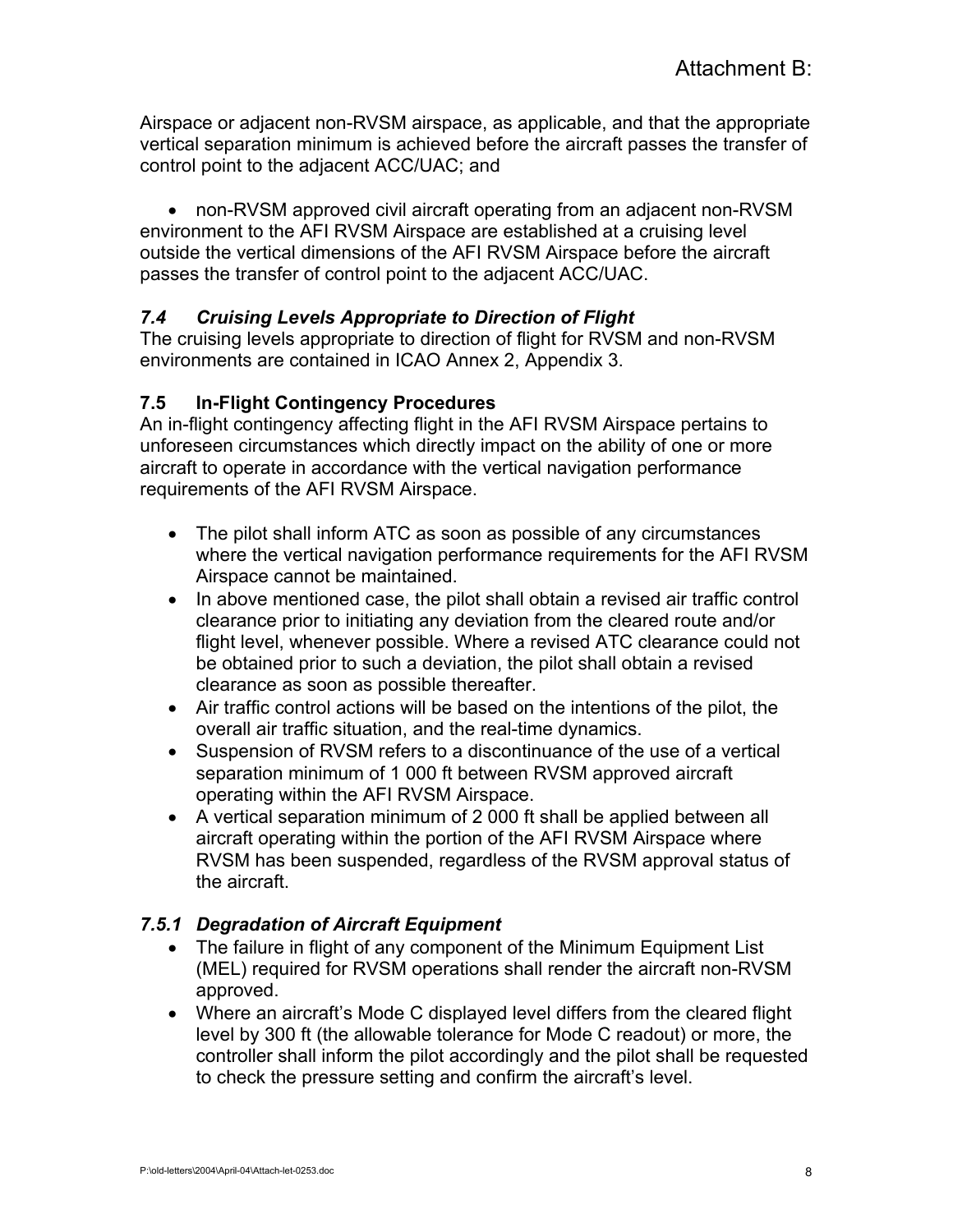- When the pilot of an RVSM approved aircraft confirms that the aircraft's equipment no longer meets the RVSM MASPS, the controller shall consider the aircraft as non-RVSM approved and take action immediately to provide a minimum vertical separation of 2 000 ft, or an appropriate horizontal separation minimum, from all other aircraft concerned.
- An aircraft rendered non-RVSM approved shall be cleared out of the AFI RVSM Airspace by air traffic control and the ACC/UAC to co-ordinate with adjacent ACCs/UACs.
- ATC shall manually apply the display of the a RVSM approved aircraft's associated radar label and/or radar position symbol, in accordance with established local radar display features applicable to non-RVSM approved aircraft in case of required RVSM equipment failure

#### *7.5.2 Severe Turbulence – Not Forecast (single aircraft)*

- When an aircraft operating in the AFI RVSM Airspace encounters severe turbulence due to weather or wake vortex which the pilot believes will impact the aircraft's capability to maintain its cleared flight level, the pilot shall inform ATC. ATC is required to establish either an appropriate horizontal separation minimum, or an increased vertical separation minimum of 2 000 ft.
- ATC shall co-ordinate the circumstances of an RVSM approved aircraft that is unable to maintain its cleared flight level due to severe turbulence by verbally supplementing the estimate message with: **"UNABLE RVSM DUE TURBULENCE".**
- ATC shall manually apply the distinguishing feature of the radar label associated with non-RVSM approved aircraft and/or the radar position symbol to such an aircraft until such time as the pilot reports ready to resume RVSM.
- An aircraft experiencing severe turbulence while operating within the AFI RVSM Airspace need not be cleared out of RVSM airspace. If the pilot has informed ATC that the severe turbulence will impact the aircraft's capability to maintain the cleared flight level, the establishment of an appropriate horizontal separation minimum, or an increased vertical separation minimum may be accomplished within the AFI RVSM Airspace, traffic permitting.

#### *7.5.3 Severe Turbulence – Not Forecast (multiple aircraft)*

• When a controller receives pilot reports of severe turbulence which had not been forecast, and which could impact multiple aircraft with regards to their ability to maintain cleared flight level within the AFI RVSM Airspace, the controller shall provide for an increased vertical separation minimum or an appropriate horizontal separation minimum.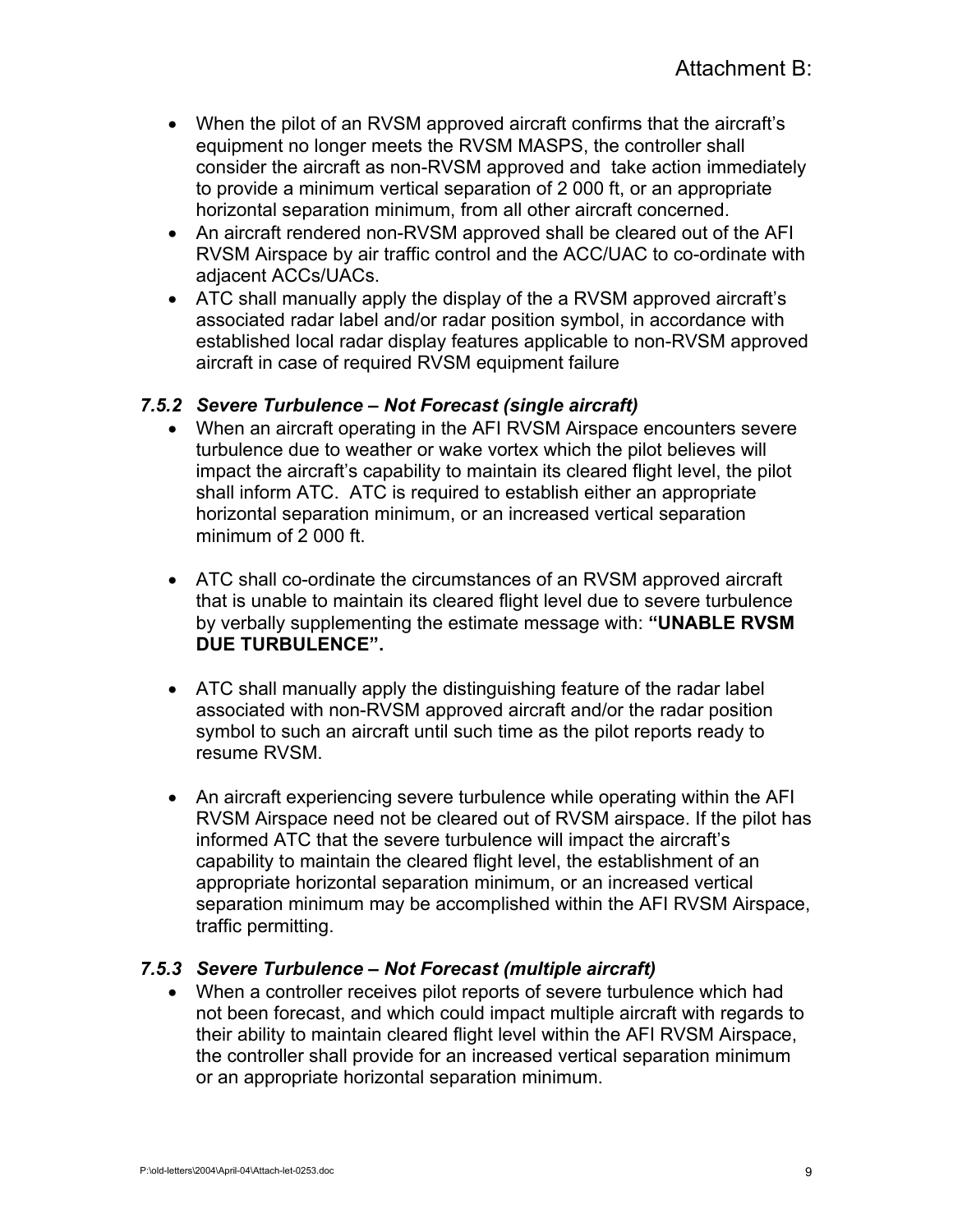#### *7.5.4 Severe Turbulence – Forecast*

- Where a meteorological forecast is predicting severe turbulence within the AFI RVSM Airspace, ATC shall determine whether RVSM should be suspended, and, if so, the period of time, and specific flight level(s) and/or area.
- Consideration should be given to the development of a contingency FLAS to supplement any existing FLAS between ACCs/UACs.
- The importance of obtaining timely accurate forecasts of severe turbulence should be stressed within agreements with the appropriate meteorological services office responsible for the dissemination of such information for the area

#### **7.6 Phraseology**

RVSM R/T Phraseology must be developed. A few examples are:

- ATC wish to know RVSM status of flight **CONFIRM RVSM APPROVED**
- Pilot indication that flight is RVSM approved **AFFIRM RVSM**
- Pilot indication that flight is NON RVSM approved **NEGATIVE RVSM**
- Pilot of State aircraft indicating that flight id NON RVSM approved **NEGATIVE RVSM STATE AIRCRAFT**
- ATC refuse clearance into RVSM Airspace **UNABLE CLEARANCE INTO RVSM AIRSPACE, MAINTAIN [or DESCEND TO, or CLIMB TO] FL …**
- Pilot reporting severe turbulence / weather affecting ability to maintain RVSM height keeping requirements - **UNABLE RVSM DUE TURBULENCE**
- Pilot reporting equipment degraded below RVSM requirements **UNABLE RVSM DUE EQUIPMENT**
- ATC requesting pilot to report when able to resume RVSM **REPORT ABLE TO RESUME RVSM**
- Pilot ready to resume RVSM after equipment/weather contingency **READY TO RESUME RVSM**

#### **8 VERTICAL SEPARATION**

8.1 The applicable vertical separation minimum between RVSM approved aircraft operating within the AFI RVSM Airspace shall be 1 000 ft.

- 8.2 The applicable vertical separation minimum between non-RVSM approved State aircraft and any other aircraft operating within the AFI RVSM Airspace shall be 2 000 ft.
- 8.3 Within the designated airspace where RVSM transition tasks are carried out, the applicable vertical separation minimum shall be 1 000 ft between RVSM approved aircraft, and 2 000 ft between any non-RVSM approved aircraft and any other aircraft.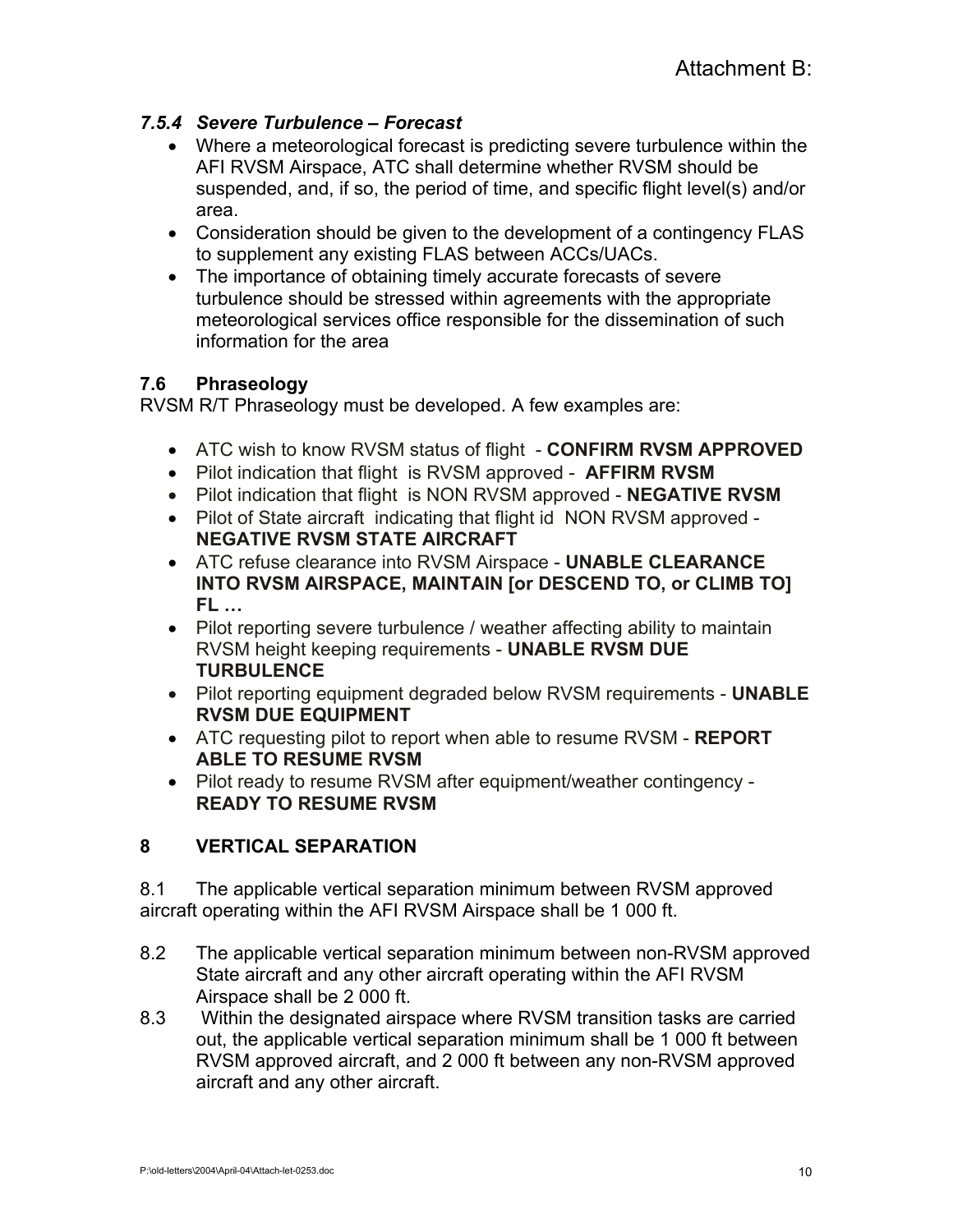- 8.4 The applicable vertical separation minimum between all formation flights of State aircraft and any other aircraft operating within the AFI RVSM Airspace shall be 2 000 ft.
- 8.5 The applicable vertical separation minimum between an aircraft experiencing a communication failure in flight and any other aircraft, where both aircraft are operating within the AFI RVSM Airspace, shall be 2 000 ft, unless an appropriate horizontal separation minimum exists.
- 8.6 All activities occurring within restricted or danger airspaces are to be considered as being non-RVSM approved. Consequently, the minimum vertical spacing required between the vertical limits of the activities contained within such airspaces non-participating aircraft operating within the RVSM airspace is 2,000 ft, above the upper and below the lower limits of such airspaces.

#### **10 COMMUNICATION FAILURE**

#### **10.1 Communication Failure Procedures**

The ICAO Regional Supplementary Procedures for AFI will specify that the applicable vertical separation minimum between an aircraft experiencing a communication failure in flight and any other aircraft, where both aircraft are operating within the AFI RVSM Airspace, shall be 2 000 ft, unless an appropriate horizontal separation minimum exists.

#### *10.2* **Compulsory Reporting Points**

- One means used to determine that two-way communication between an aircraft and ATC has failed is the aircraft's failure to report its position over a compulsory reporting point. These points should be strategically located so as to enhance ATC's ability to detect air-ground communication failures on a timely basis, taking into account ATC separation and co-ordination requirements.
- There is a requirement to establish RVSM entry/exit points at or near the boundaries between the AFI RVSM Airspace and adjacent Regions for all ATS routes which cross the lateral limits of the AFI RVSM Airspace. The designation of these points as compulsory reporting points could also enhance ATC's ability to detect air-ground communication failures.

#### **10.3 Laterally-Spaced, Uni-Directional ATS Routes**

The use of laterally-spaced, uni-directional ATS routes as a means of strategically separating opposite-direction traffic operating to/from the AFIRVSM Airspace should be addressed.. In the context of air-ground communication failure procedures, laterally-spaced, uni-directional ATS routes between AFI RVSM Airspace and adjacent Regions could help mitigate the differences between cruising levels appropriate for direction of flight within the AFI RVSM Airspace versus the cruising levels applicable within adjacent Regions.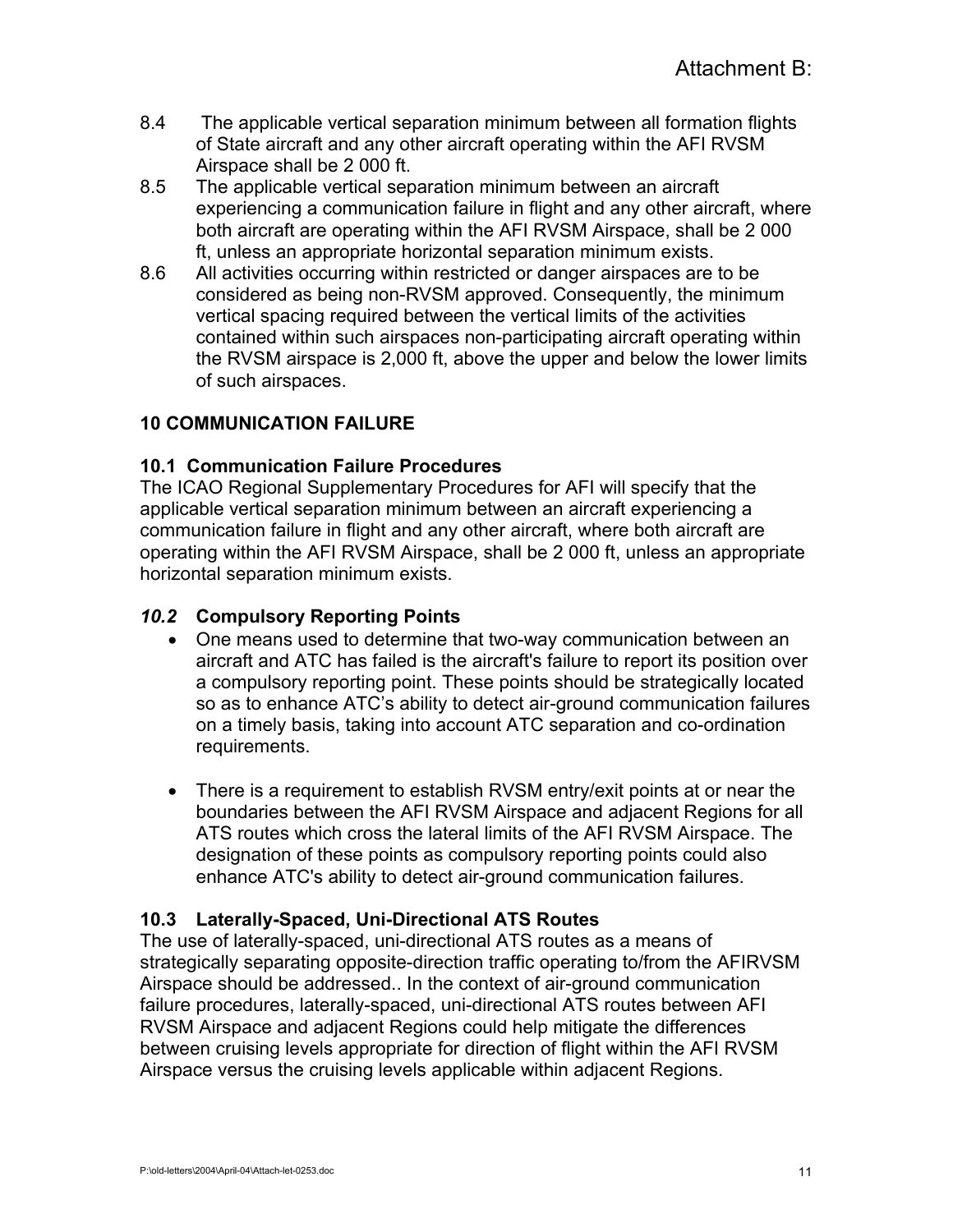#### *10.4* **Flight Level Allocation Schemes (FLAS)**

The strategic use of Flight Level Allocation Schemes should be considered and could also be used in the context of air-ground communication failure procedures.

#### **11 ATS SYSTEMS SUPPORT**

It is essential that ATC be aware as to the RVSM approval status of all aircraft operating within, outside of and in close proximity to the AFI RVSM Airspace if they are required to accommodate non-RVSM approved State aircraft.

#### **11.1 Flight Data Processing Systems (FDPS).**

In order to ensure RVSM separation between approved aircraft, it is important that ACCs/UACs receive the support of IFPS for the purpose of rejecting flight plans filed with for aircraft which do not qualify for operation within the AFI RVSM Airspace.

#### **11.2 Radar Display Systems**.

Radar display systems must provide controllers with continuous and unambiguous information on the RVSM approval status of all flights under their responsibility;

- In a radar environment, the radar position symbols and/or radar labels associated with aircraft operating within the AFI RVSM Airspace **shall**  provide a clear indication of the current non-RVSM approval status.
- Where radar is used as the primary tool for applying separation, the radar position symbols and/or radar labels **should** provide a clear indication of the current non-RVSM approval status of aircraft operating within such level bands above and below the AFI RVSM Airspace.
- The means by which the distinguishing feature is applied to the radar position symbols and/or radar labels of the aircraft concerned **shall** be automatic.
- The possibility for the manual manipulation of the radar position symbols and/or radar labels of aircraft **shall** be available.

#### **11.3 Flight Strips**

Flight strips must display the non-RVSM approved status of all civil and State aircraft to controllers.

- Local FDPS shall indicate on all flight strips (paper, electronic or, in the absence of either, extended label) for non-RVSM approved aircraft the information filed by operators in respect of both their RVSM approval status and their status as that of a State aircraft (if applicable).
- Information regarding a State or civil aircraft's current non-RVSM approval status **shall** be displayed on the flight strip. (Message example: **NONRVSM**).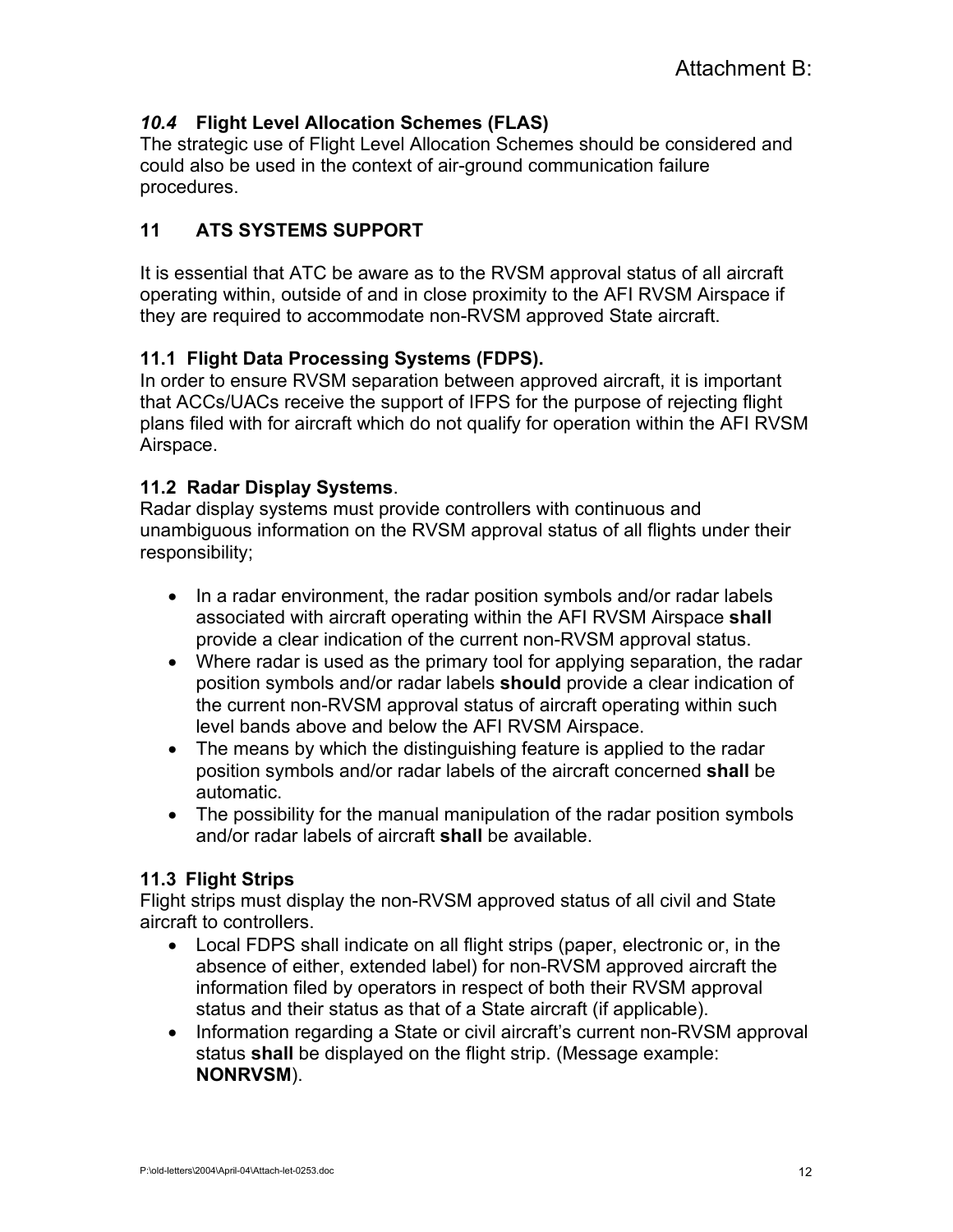• Where applicable, the indication that a non-RVSM approved aircraft is a State aircraft **shall** be displayed on the flight strip. (Message example: **STATE AIRCRAFT**)

#### **11.4 On-Line Data Interchange (OLDI)**

OLDI should:

- include the current RVSM approval status of an aircraft, as well as the information regarding an aircraft's status as being a "State" aircraft, where applicable.
- support the systematic transfer of information related to requests for "Special Handling" in the AFI RVSM Airspace, in Item 18 of the ICAO Flight Plan (Item 18 message: **STS/NONRVSM**).

#### **11.5 Short Term Conflict Alert (STCA), and Medium Term Conflict Detection (MTCD)**

Automatic conflict alert systems should be modified to use the RVSM approval or non-approval status of aircraft and apply the appropriate VSM of 1,000/2,000 ft.

- STCA systems of ACCs/UACs applying RVSM **should** be able to selectively assess the applicable vertical separation minimum of either 1 000 ft or 2 000 ft, as determined by the current RVSM approval or nonapproval status of the aircraft concerned, operating in the level band between FL 290 to FL 410 inclusive.
- Medium Term Conflict Detection (MTCD) systems of ACCs/UACs applying RVSM **shall** be able to assess the selective application of a vertical separation minimum of either 1 000 ft or 600 m 2 000 ft, as determined by the current RVSM approval or non-approval status of the aircraft concerned operating in the level band between FL 290 to FL 410 inclusive.

#### **11.6 Flight Planning Requirements**

Specific Flight Planning procedures might be developed for AFI RVSM in ICAO Doc 7030/4 AFI Regional Supplementary Procedures. The flight plan (FPL) shall include:

- the entry point at the lateral limit of AFI RVSM airspace and requested flight level after the entry point;
- the exit point at the lateral limit of the RVSM airspace and the requested flight level after the exit point;
- operators of RVSM approved aircraft shall insert "W" in Item 10 of the FPL regardless of requested FL;
- operators of non-RVSM approved State aircraft with a requested flight level of 290 or above shall insert "STS/NONRVSM" in Item 18 of the FPL;
- operators of formation flights of RVSM-approved State aircraft shall NOT insert "W" in Item 10 of the FPL;
- operators filing Repetitive Flight Plans (RPLs) shall include in Item Q of the RPL the RVSM approval status "**EQPT/W**" for RVSM approved aircraft, & "EQPT/ " for non-RVSM approved aircraft;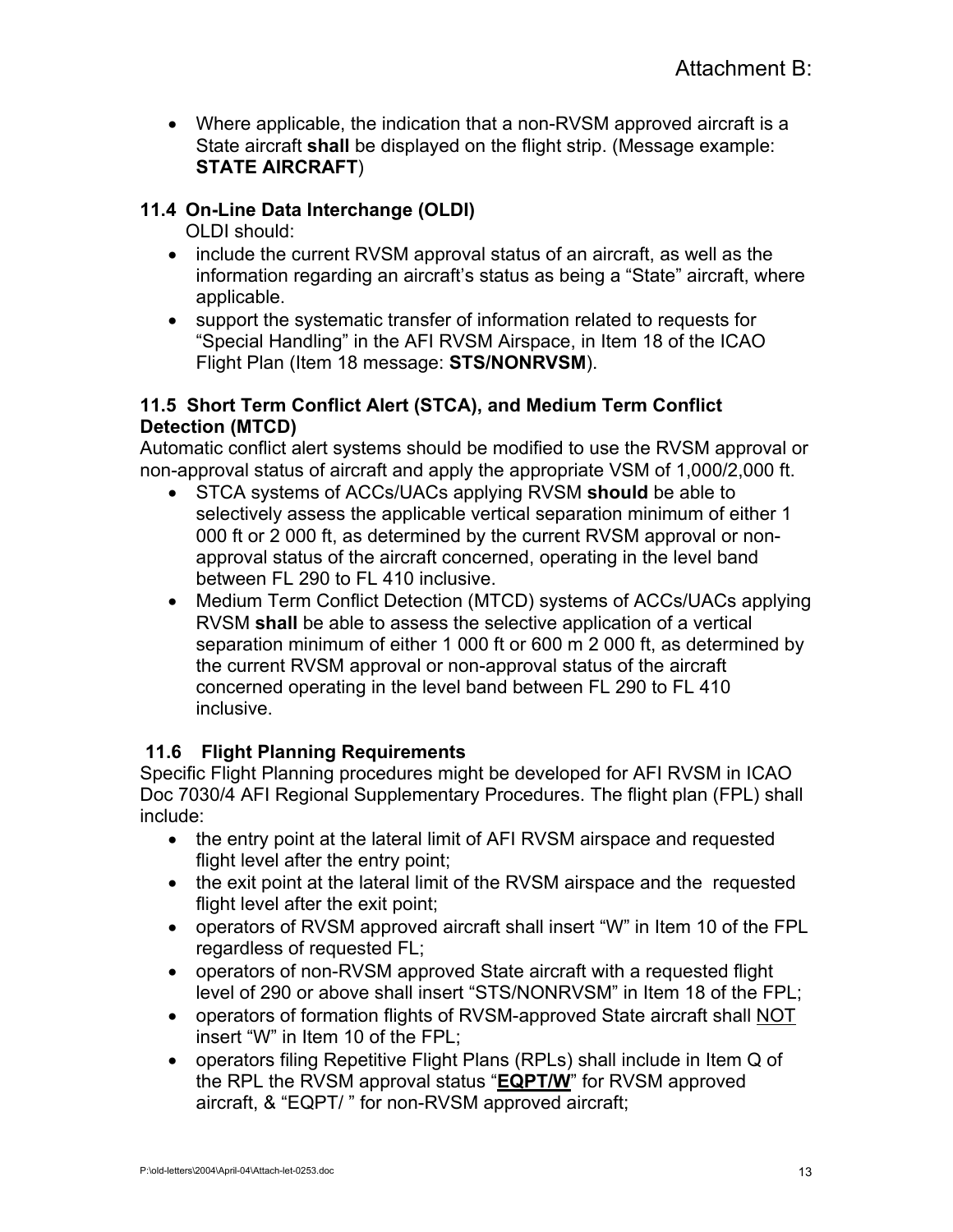• if a change of aircraft on an RPL results in a modification of the RVSM approval status in Item Q, the operator shall submit a modification message (CHG).

#### **12 AIR TRAFFIC MANAGEMENT CONSIDERATIONS**

The introduction of RVSM will require that individual ACCs/UACs undertake a critical evaluation of operating practices so as to identify areas where adjustments and/or changes are required. Individual ACCs/UACs may wish to take the opportunity to maximise the operational benefits to be gained from the introduction of RVSM by undertaking an extensive critical operational analysis.

#### **12**.**1 Optimisation of the ATS Route Network**

- It is expected that the optimisation of the existing ATS route network will be realised through a combination of Flight Level Allocation Schemes, sectorisation, and, to a lesser extent, changes to the ATS route network itself.
- On bi-directional ATS routes, climbing and descending aircraft will cross more cruising levels in an RVSM environment than in a non-RVSM environment. Therefore, consideration should be given to the potential benefit of expanding the use of uni-directional ATS routes.
- The introduction of AFI RVSM will permit Flight Level Allocation Schemes (FLAS) through the designation of new flight levels for specified ATS route segments. Strategic de-confliction at major crossing points will be facilitated through the availability of the additional cruising levels.
- The implementation of AFI RVSM may require an analysis of the optimal levels to be used for delineating the vertical limits of control sectors within ACCs/UACs.
- States shall ensure that the vertical limits of control sectors within ACCs/UACs also facilitate the requirement to provide a vertical separation minimum of 2,000 ft between a. non-RVSM approved aircraft and any other aircraft operating within the AFI RVSM Airspace;
- Consideration should be given to the impact on ATC co-ordination workload resulting from the requirement to provide a 2,000 ft vertical separation minimum for such aircraft operating at levels immediately above or below vertical sector boundaries within the AFI RVSM Airspace.

#### **12.2 ATC Sectorisation**

• The implementation of AFI RVSM will require an analysis of the optimal levels to be used for delineating the vertical limits of control sectors within ACCs/UACs. Operational experts should evaluate the requirement to redefine such vertical limits as a function of adaptations to FLAS, or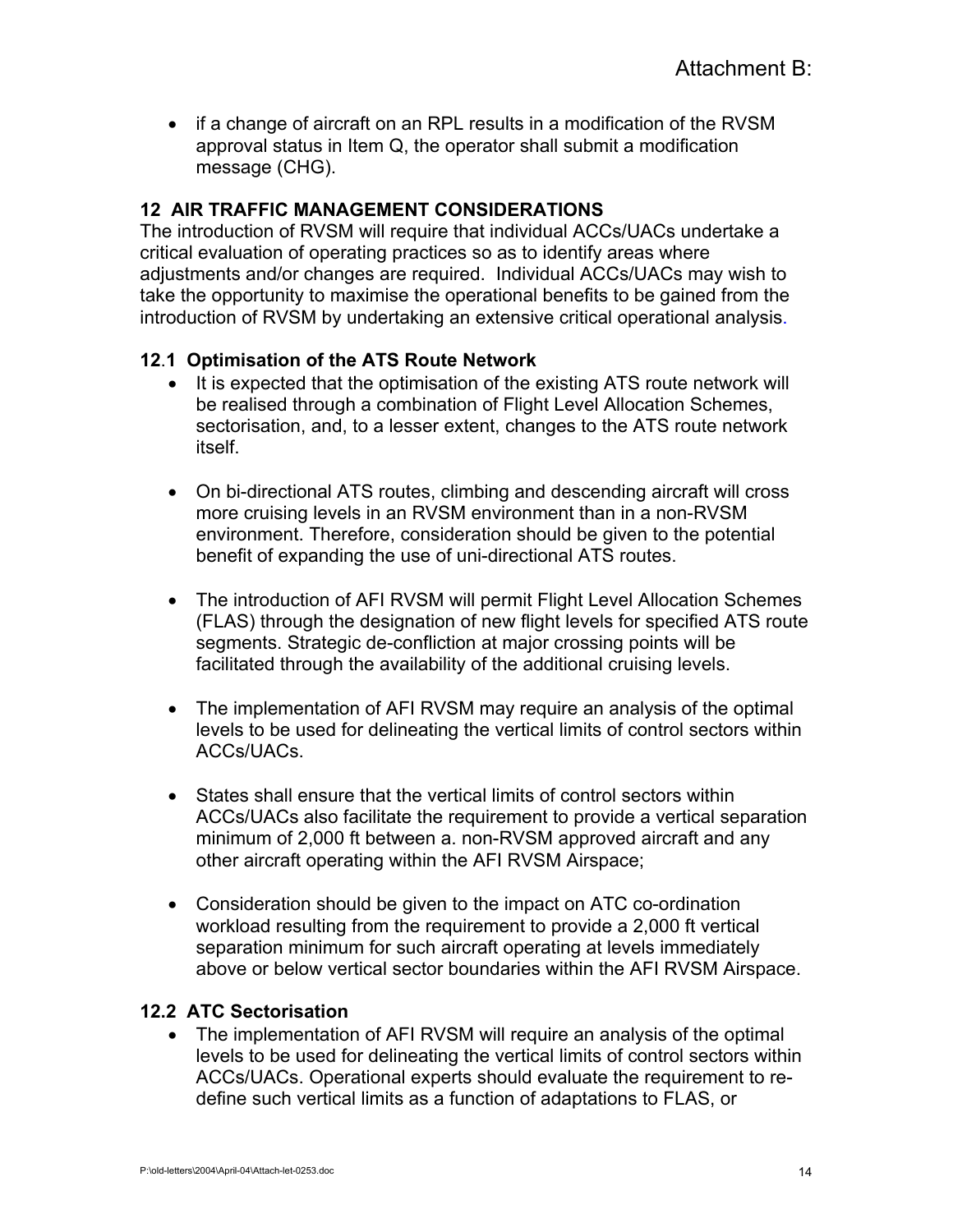predicted changes in the vertical profiles of major traffic flows expected from the implementation of RVSM.

- The vertical limits of control sectors within the AFI RVSM Airspace should also facilitate the requirement to provide a vertical separation minimum of 2 000 ft between RVSM approved and non-approved aircraft.
- The impact on ATC co-ordination workload resulting from the requirement to provide a 2,000 ft vertical separation minimum, for such aircraft operating at levels immediately above or below vertical sector boundaries within the AFI RVSM Airspace should be determined.
- Inter-Centre Letters of Agreement must be amended to reflect any changes to sector boundaries, where applicable.

#### **12.3 Air Traffic Management Options for AFI RVSM Transition**

- States responsible for AFI RVSM Transition Airspace should evaluate the potential increase in controller workload on busy bi-directional ATS routes which cross the RVSM/non-RVSM boundary.
- Controllers will have to adjust the cruising levels for aircraft operating from the AFI RVSM Airspace to adjacent non-RVSM airspace and vice-versa, due to the different cruising levels.

#### **12.4 Laterally- Spaced, Uni-Directional ATS Routes**

States whose area of responsibility includes AFI RVSM Transition Airspace should consider the establishment of laterally-spaced, uni-directional ATS routes to facilitate the transition of traffic operating to/from the AFI RVSM Airspace.

#### **12.5 Flight Level Allocation Schemes (FLAS***)*

States should consider a Flight Level Allocation Scheme whereby specific flight levels are applied to specific segments within the ATS route network. Organizing the use and non-use of flight levels on specific route segments could avoid potential traffic conflicts.

A Strategy could therefore be developed as to when to discontinue the use of FL 310, FL 350, and FL 390 as eastbound cruising levels taking into account different traffic scenarios at these flight levels.

#### **12.6** *ATC Clearances*

- only RVSM approved aircraft and non-RVSM approved State aircraft shall be issued an air traffic control clearance into the AFI RVSM Airspace.
- Formation flights of aircraft shall **not** be issued an air traffic control clearance into the AFI RVSM controlled airspace.
- ATC shall assign flight levels to non-RVSM approved aircraft in accordance with a published table.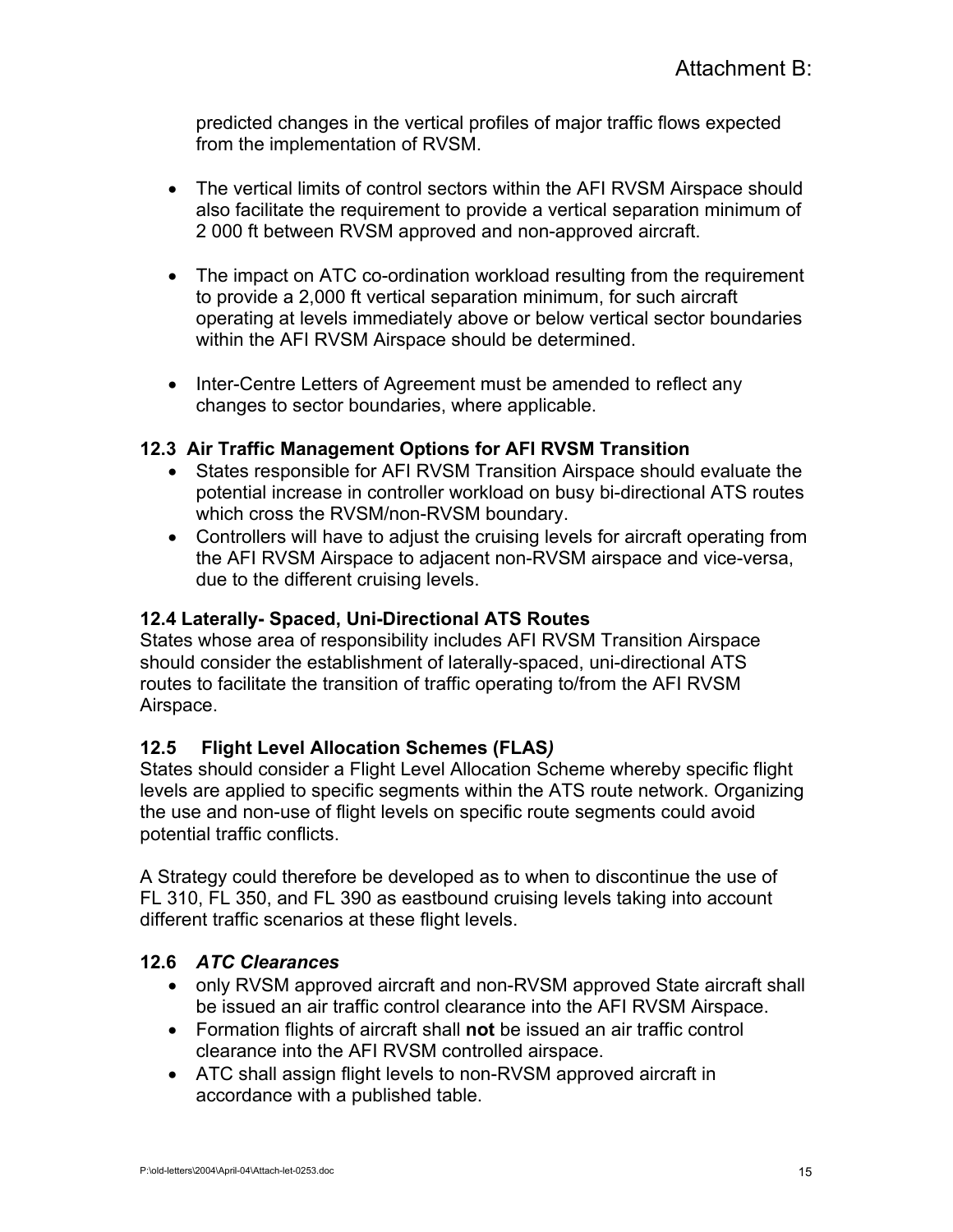#### **12.7 Inter-Centre Letters of Agreement**

ACCs/UACs should review existing Inter-Centre Letters of Agreement for the purpose of updating the content to include RVSM-related changes prior to the implementation of AFI RVSM.

#### **12.8 Inter-Centre Co-Ordination**

#### **12.8.1 Flight Plans**

If the receiving unit has not received a flight plan, the sending air traffic control unit shall verbally inform the receiving unit of whether or not the aircraft is RVSM approved.

#### **12.8.2 Computer-assisted Co-ordination of Estimate Messages**

The On-Line Data Interchange (OLDI) System should support the co-ordination of requests for special handling (i.e. STS) as filed in Item 18 of the ICAO Flight Plan. When an automated message does not contain the information filed in Item 18 of the ICAO flight plan relevant to RVSM operations, the sending ATC unit shall inform the receiving ATC unit of that information by supplementing the ACT message verbally, using the term "Negative RVSM' or "Negative RVSM State Aircraft", as applicable.

#### **12.8.3** *Verbal Co-ordination of Estimate Messages*

- When a verbal co-ordination process is being used, the sending ATC unit shall include the information filed in Item 18 of the ICAO flight plan relevant to RVSM operations at the end of the verbal estimate message, using the term "Negative RVSM" or "Negative RVSM State Aircraft", as applicable.
- When a single aircraft is experiencing an in-flight contingency which impacts on RVSM operations, the associated co-ordination messages shall be supplemented verbally by a description of the cause of the contingency.

#### **13 AIRBORNE COLLISION AVOIDANCE SYSTEMS (ACAS)**

The provisions of the ICAO Regional Supplementary Procedures, Doc 7030/4 (AFI), Chapter 14, titled "Use of Airborne Collision Avoidance System (ACAS)", mandates the carriage and operation of ACAS II in the AFI Region (including FIR Canaries) from 20 February 2002 for all civil fixed-wing turbine-engine aircraft having a maximum take-off mass exceeding 15000 kg or maximum approved passenger seating configuration of more than 30.

It is relevant to note that TCAS II, Version 6.04A (or earlier), is **not** ICAO ACAS II SARPs compliant, and, as such, will require upgrading to TCAS II, Version 7. TCAS II, Version 6.04A (or earlier) models, were designed for an operating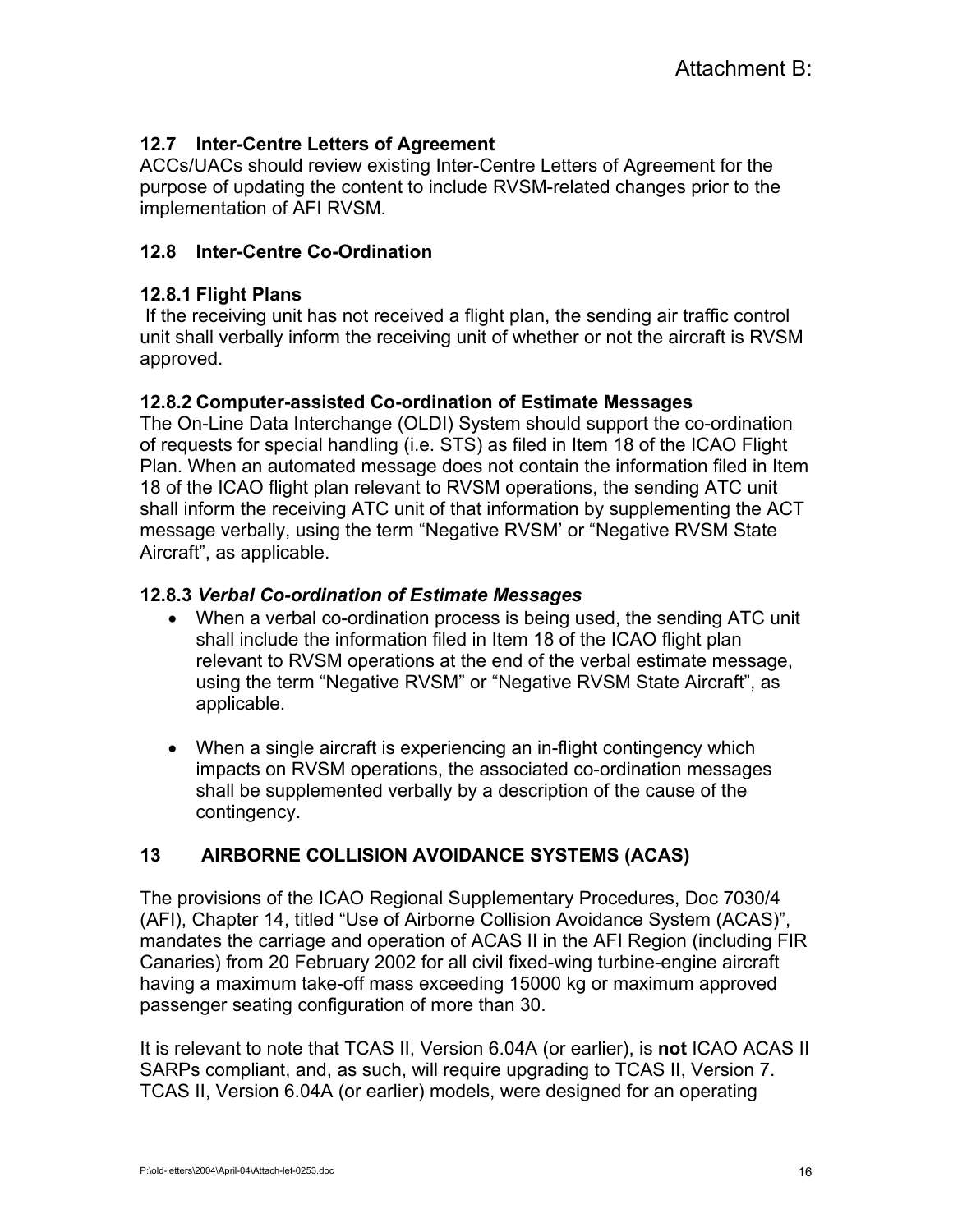environment where a minimum vertical separation of 2 000 ft is applied above FL 290. TCAS II, Version 7, includes modifications intended to address operational issues, including its compatibility for operations within RVSM Airspace.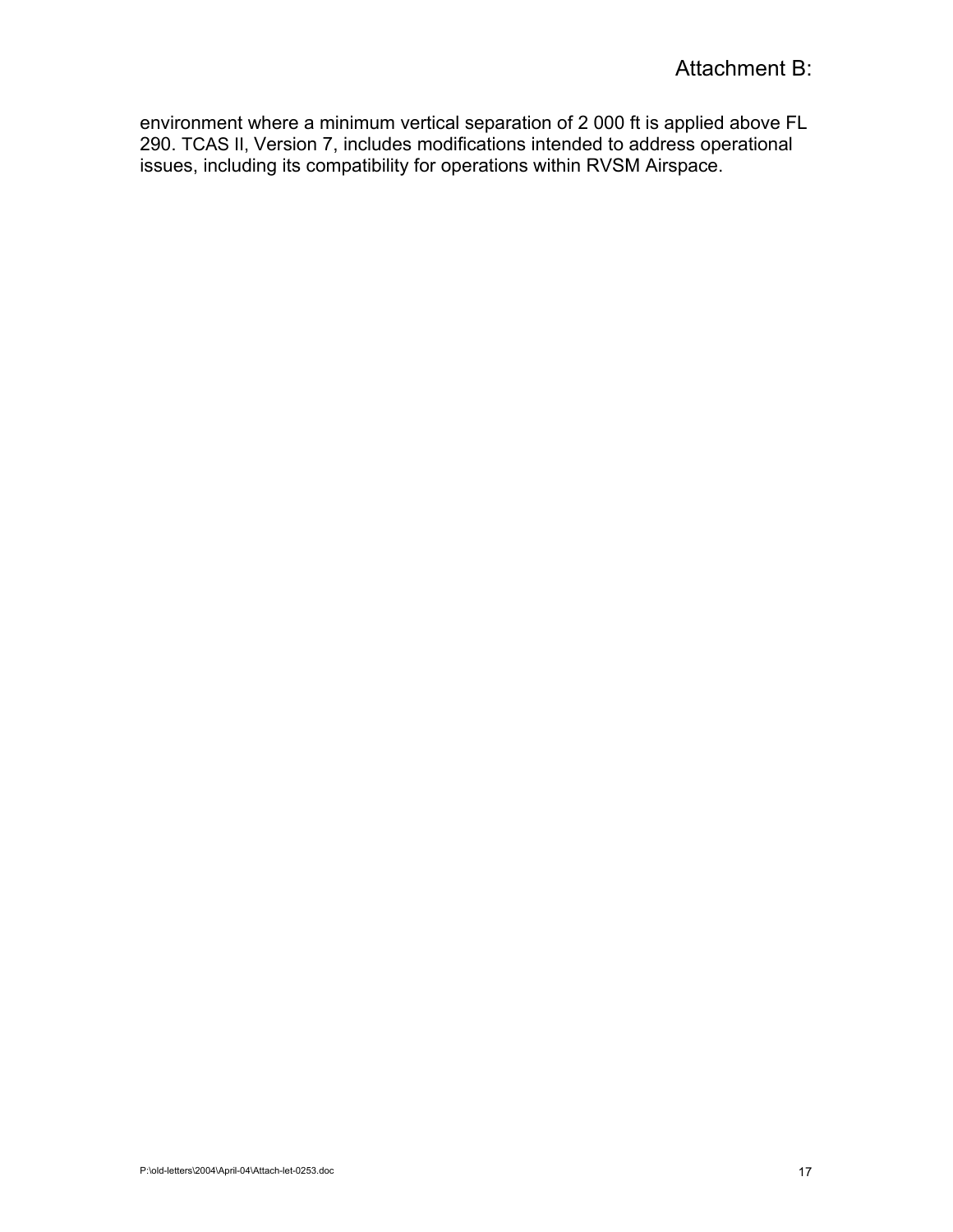# **LIST OF ABBREVIATIONS**

| <b>ACAS</b>    | Airborne Collision Avoidance System                |
|----------------|----------------------------------------------------|
| <b>ATC</b>     | <b>Air Traffic Control</b>                         |
| <b>ACC</b>     | <b>Area Control Centre</b>                         |
| <b>ACT</b>     | <b>Activation Message</b>                          |
| <b>AIC</b>     | <b>Aeronautical Information Circular</b>           |
| <b>AIP</b>     | <b>Aeronautical Information Publication</b>        |
| <b>ASE</b>     | <b>Altimetry System Error</b>                      |
| <b>ATM</b>     | Air Traffic Management                             |
| <b>ATS</b>     | <b>Air Traffic Services</b>                        |
| CDB            | <b>Central Data Base</b>                           |
| <b>CFL</b>     | <b>Cleared Flight Level</b>                        |
| <b>CFMU</b>    | <b>Central Flow Management Unit</b>                |
| <b>CHG</b>     | <b>Modification Message (IFPS</b>                  |
| <b>CMA</b>     | Central Monitoring Agency (NAT)                    |
| <b>CVSM</b>    | <b>Conventional Vertical Separation Minimum</b>    |
| <b>FAA</b>     | <b>Federal Aviation Administration (USA)</b>       |
| <b>FDPS</b>    | <b>Flight Data Processing System</b>               |
| <b>FIR</b>     | <b>Flight Information Region</b>                   |
| FL.            | <b>Flight Level</b>                                |
| <b>FLAS</b>    | <b>Flight Level Allocation Scheme</b>              |
| <b>FPL</b>     | <b>Flight Plan</b>                                 |
| <b>GA</b>      | <b>General Air Traffic</b>                         |
| <b>GMU</b>     | <b>GPS Height Monitoring Unit</b>                  |
| <b>GPS</b>     | <b>Global Positioning System</b>                   |
| <b>HMU</b>     | <b>Height Monitoring Unit</b>                      |
| <b>IFPS</b>    | Integrated Initial Flight Plan                     |
| <b>IFR</b>     | <b>Instrument Flight Rules</b>                     |
| <b>JAA</b>     | <b>Joint Aviation Authorities</b>                  |
| <b>JAA AMC</b> | <b>JAA Acceptable Means of Compliance</b>          |
| <b>JAR</b>     | <b>Joint Aviation Requirements</b>                 |
| LoA            | Letter of Agreement                                |
| <b>MASPS</b>   | Minimum Aircraft System Performance Specifications |
| <b>MEL</b>     | Minimum Equipment List                             |
| <b>MNPS</b>    | Minimum Navigation Performance Specifications      |
| <b>MTCD</b>    | <b>Medium Term Conflict Detection</b>              |
| <b>NAT</b>     | <b>North Atlantic</b>                              |
| <b>NAT CMA</b> | North Atlantic Region Central Monitoring Agency    |
| <b>NATSPG</b>  | North Atlantic Systems Planning Group              |
| <b>NOTAM</b>   | Notice to Airmen                                   |
| <b>OAT</b>     | <b>Operational Air Traffic</b>                     |
| <b>OLDI</b>    | On-Line Data Interchange                           |
| RA             | <b>Resolution Advisory (ACAS</b>                   |
| <b>RFL</b>     | <b>Requested Flight Level</b>                      |
| <b>RGCSP</b>   | Review of the General Concept of Separation Panel  |
| <b>RNAV</b>    | Area Navigation                                    |